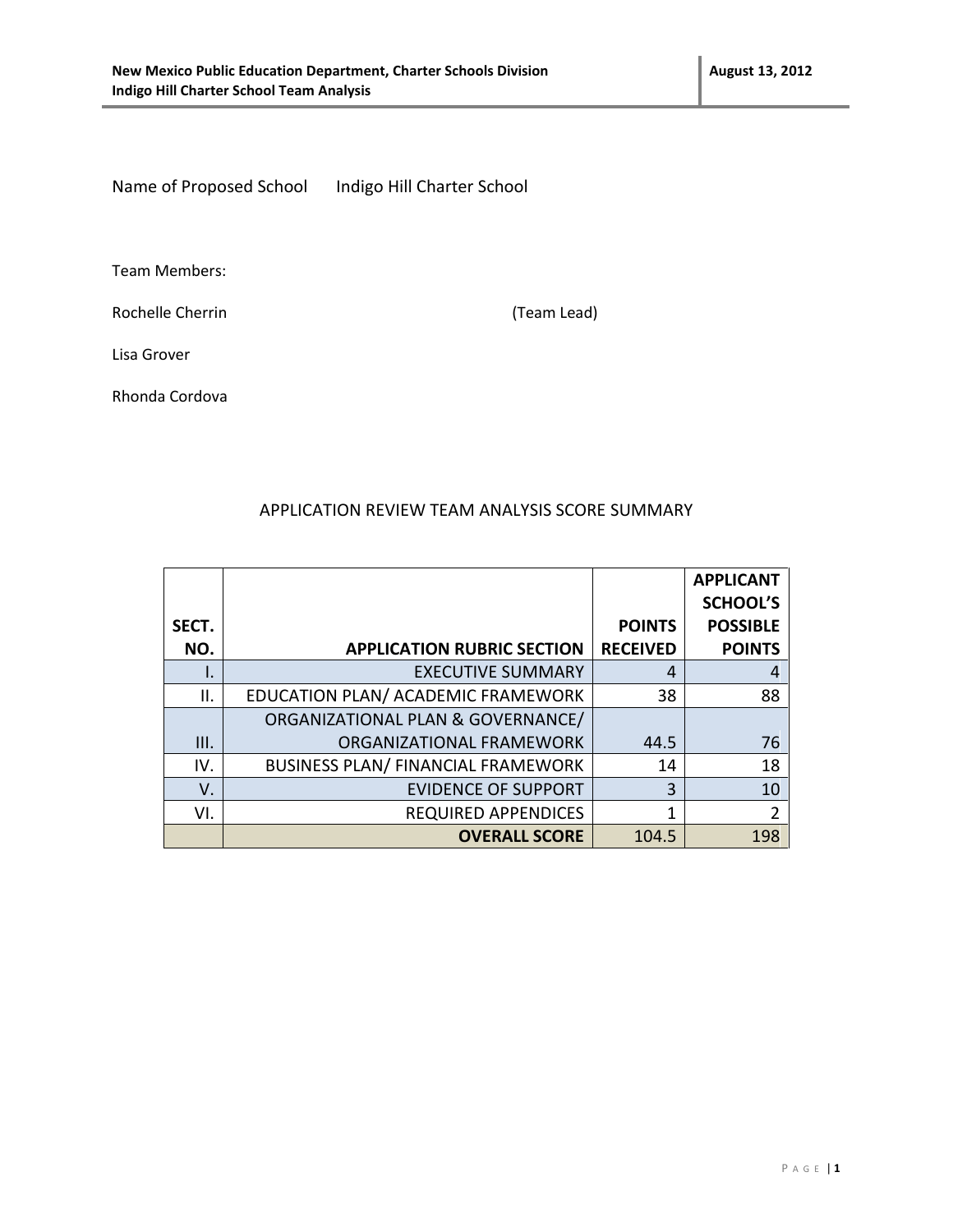### **CHARTER APPLICATION EVALUATION RUBRIC 2012: TEAM ANALYSIS**

The Charter Application Evaluation Rubric ("Rubric") will be used to determine whether the Application meets, partially meets, or does not meet the application requirements of law and the authorizer. It can also be used by the applicant to guide the writing of the Application. The reviewers must objectively review each indicator in order to provide an overall assessment of the Application components.

The Rubric will be used to determine whether the Application may be approved, approved with conditions, or denied. A chartering authority may deny an application if:

- The application is deemed incomplete or inadequate.
- The application does not propose to offer an educational program consistent with the requirements and purposes of the Charter Schools Act (NMSA 1978 §22-8B-6(K)(2011).
- The proposed head administrator or other administrative or fiscal staff was involved with another charter school whose charter was denied or revoked for fiscal mismanagement or the proposed head administrator or other administrative or fiscal staff was discharged from a public school for fiscal mismanagement.
- For a proposed state-chartered charter school, it does not request to have the governing body of the charter school designated as a board of finance or the governing body does not qualify as a board of finance.
- The application is otherwise contrary to the best interests of the charter school's projected students, the local community or the school district in whose geographic boundaries the charter school applies to operate.

#### *Please note the following definitions:*

#### **Incomplete:**

- No information is provided in response to some or all of the prompts
- Prompts are met, but overall the responses lack meaningful detail or would require additional information to demonstrate an understanding of the key issue or concept to be addressed.
- Section not thoroughly explained and demonstrates lack of preparation.
- Information is inaccurate that reflects a fundamental misunderstanding of the key concept to be addressed by the section.

#### **Inadequate:**

- The response raises concerns about whether the applicant understands the request and the basic issue raised by the request.
- Responses raise substantial concerns about the applicant's ability to meet the requirement in practice.
- The founder's overall plan for the school is difficult to comprehend and/or presents an unrealistic plan for the operation of a school or any aspect of the school.
- The response is difficult to comprehend.
- The section does not align, or the reviewer cannot ascertain whether the response aligns with the overall plan articulated.

Please Note: If an applicant school's response to one of the questions is labeled "incomplete" or "inadequate" it should receive a score of zero for that section.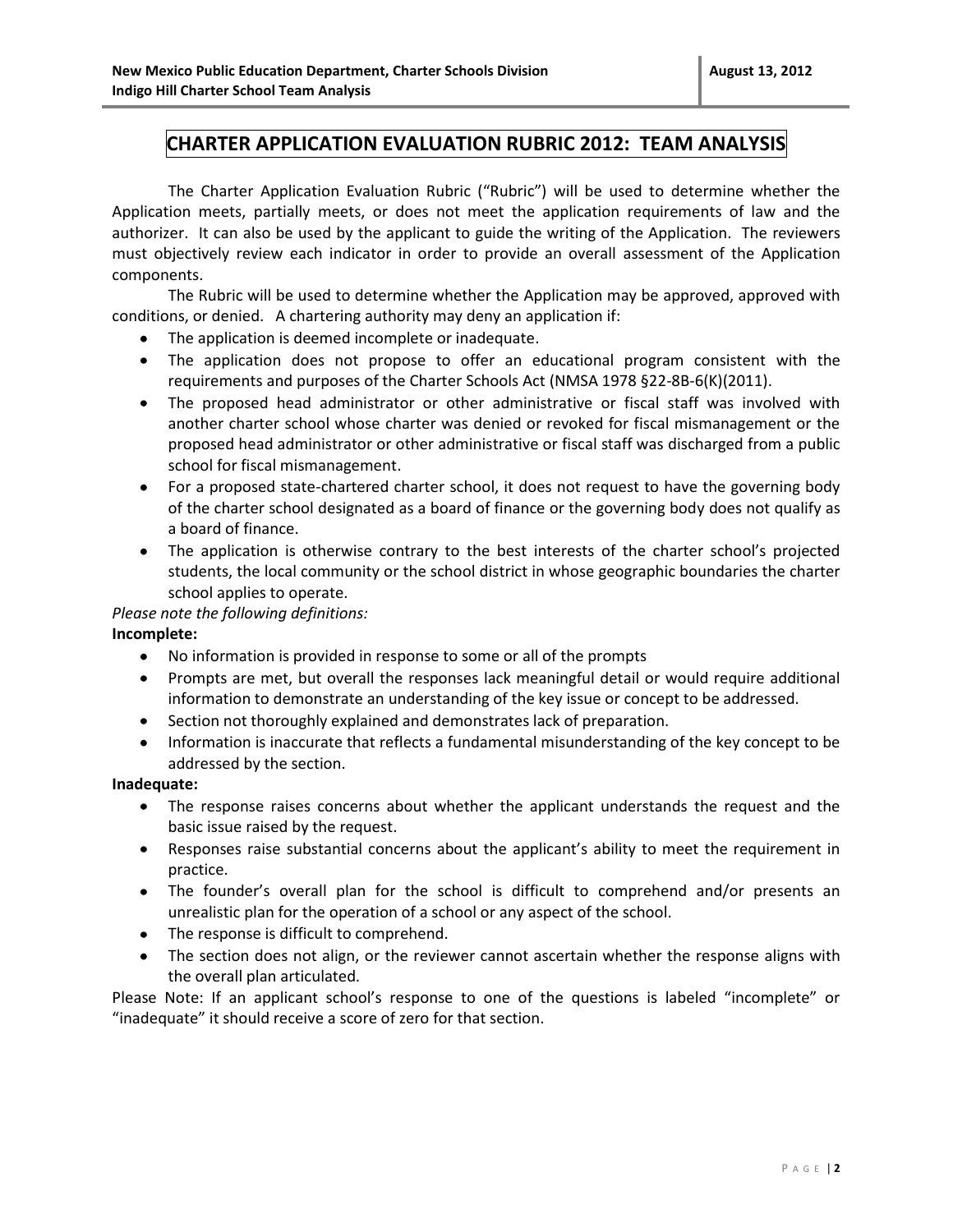### **I. EXECUTIVE SUMMARY**

| <b>Topic</b>                                                                                                                                                                                                                                                                         | Ranking                                                                                                                                                                        |                                                                                                                                                             | <b>Comments &amp; References</b>                                                                                                     |                                |  |
|--------------------------------------------------------------------------------------------------------------------------------------------------------------------------------------------------------------------------------------------------------------------------------------|--------------------------------------------------------------------------------------------------------------------------------------------------------------------------------|-------------------------------------------------------------------------------------------------------------------------------------------------------------|--------------------------------------------------------------------------------------------------------------------------------------|--------------------------------|--|
|                                                                                                                                                                                                                                                                                      | Meets-2 $\square$                                                                                                                                                              | Partially meets-1□                                                                                                                                          | Does not meet $-0$ $\Box$                                                                                                            | <b>TEAM SCORE: 2</b>           |  |
| Executive Summary                                                                                                                                                                                                                                                                    | The summary<br>demonstrates a<br>cohesive and<br>comprehensive plan<br>for the contemplated<br>school and addresses<br>all of the elements<br>requested in the<br>application. | The summary<br>articulates a plan, but<br>leaves out<br>information that<br>would explain some<br>of the required<br>elements for the<br>executive summary. | The summary is<br>confusing,<br>incomplete and does<br>not address most of<br>the required<br>elements for the<br>executive summary. | No concerns are noted.<br>p. 2 |  |
|                                                                                                                                                                                                                                                                                      | Meets-2 $\square$                                                                                                                                                              | Partially meets- $1 \Box$                                                                                                                                   | Does not meet $-0$ $\Box$                                                                                                            | <b>TEAM SCORE: 2</b>           |  |
|                                                                                                                                                                                                                                                                                      | The model or focus of<br>the proposed school is<br>clearly stated.                                                                                                             | The model or focus of<br>the proposed school<br>is not clearly stated.                                                                                      | A model or focus of<br>the school is not<br>provided.                                                                                | No concerns are noted.         |  |
|                                                                                                                                                                                                                                                                                      | <b>Evaluator Comments and Questions</b><br>The application reviewer has opportunity to take notes on the application.                                                          |                                                                                                                                                             |                                                                                                                                      |                                |  |
| Summary/Comments<br>Evaluation<br>This section is adequate and complete. The targeted population is clearly identified as the school seeks to<br>serve students who are neuro-diverse and at-risk due in large part to their special needs. The<br>programmatic features are unique. |                                                                                                                                                                                |                                                                                                                                                             |                                                                                                                                      |                                |  |

# Score: 4 out of 4 possible points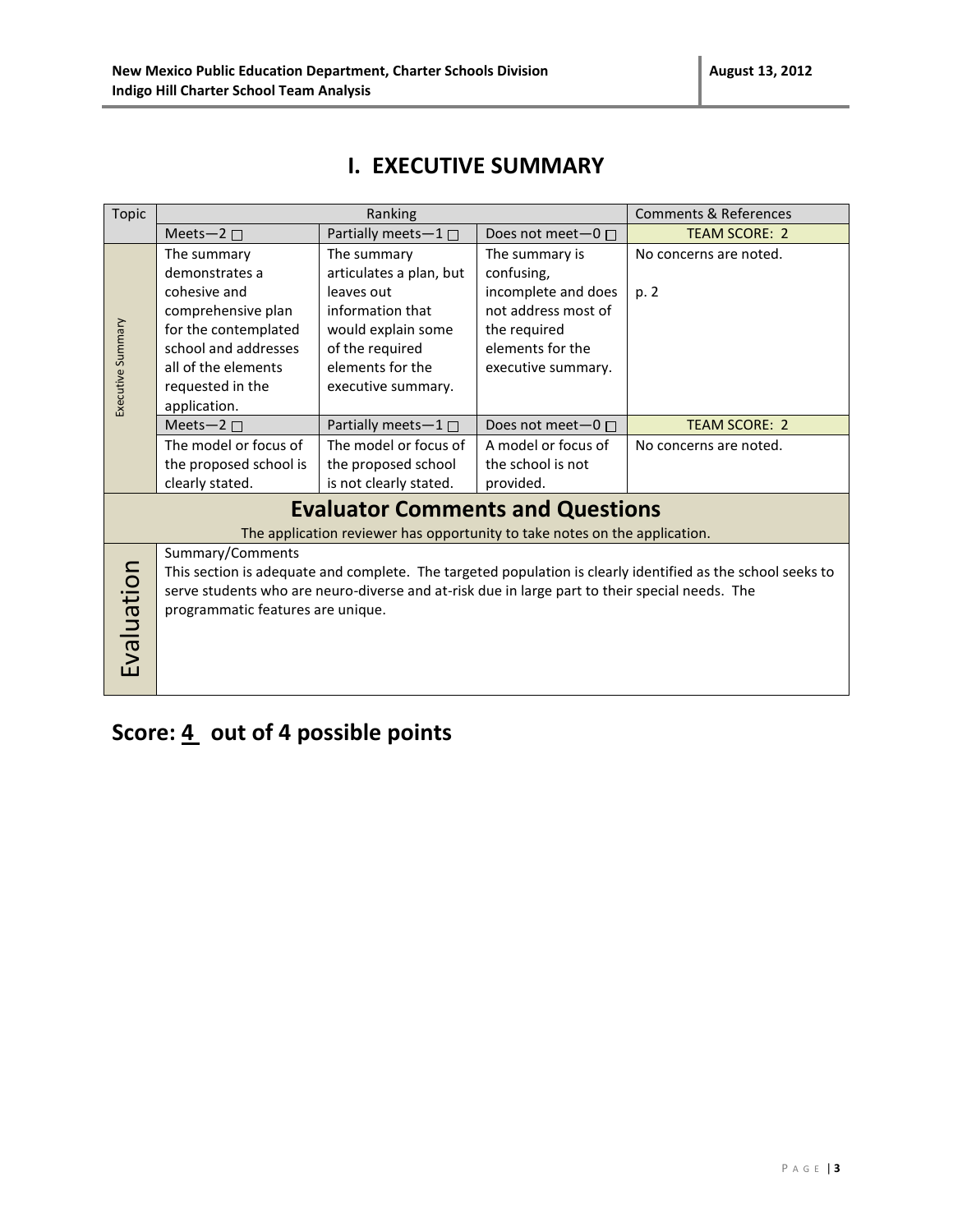### **II. EDUCATION PLAN**

- A. SCHOOL SIZE
- B. VISION
- C. MISSION

Evaluation Criteria. The vision and mission statements describe the purpose for the school and express the ideal, long-term impact, focus, scope and scale of the school.

| <b>Topic</b>                    |                                                                                                                                                                                                                                                                                                                          | Ranking             |                                                                                                                                                                                            | <b>Comments &amp; References</b>                                                                                                                                                                                                                                                                                                            |  |
|---------------------------------|--------------------------------------------------------------------------------------------------------------------------------------------------------------------------------------------------------------------------------------------------------------------------------------------------------------------------|---------------------|--------------------------------------------------------------------------------------------------------------------------------------------------------------------------------------------|---------------------------------------------------------------------------------------------------------------------------------------------------------------------------------------------------------------------------------------------------------------------------------------------------------------------------------------------|--|
|                                 | Meets-2 $\square$                                                                                                                                                                                                                                                                                                        | Partially meets-1   | Does not meet-0 □                                                                                                                                                                          | <b>TEAM SCORE: 2</b>                                                                                                                                                                                                                                                                                                                        |  |
| II.A. School<br>Size            | The applicant<br>provides all of the<br>required information.                                                                                                                                                                                                                                                            |                     | The applicant does<br>not provide all of the<br>required information.                                                                                                                      | The projected ratio is 18-20 per<br>classroom<br>p. 4                                                                                                                                                                                                                                                                                       |  |
|                                 | Meets-2 $\square$                                                                                                                                                                                                                                                                                                        | Partially meets-1 □ | Does not meet $-0$ $\Box$                                                                                                                                                                  | <b>TEAM SCORE: 0</b>                                                                                                                                                                                                                                                                                                                        |  |
| II. A and B. Vision and Mission | The mission<br>statement clearly<br>states the purpose<br>for and goal of the<br>school, and explains<br>how the school will<br>reach that goal. The<br>mission statement<br>clearly translates into<br>measurable and<br>achievable goals, the<br>selected curriculum,<br>operations, and all<br>aspects of the school. |                     | A mission statement<br>is stated but does not<br>clearly translate into<br>measurable and<br>achievable goals, the<br>selected curriculum,<br>operations and all<br>aspects of the school. | The mission, as stated, does not<br>clearly translate into measurable<br>and achievable goals and does<br>not reference the selected<br>curriculum and how it will best<br>serve the targeted population.<br>How the school will meet its<br>mission and know how it will<br>achieve school goals is also not<br>clearly articulated.       |  |
|                                 | Meets-2 $\square$                                                                                                                                                                                                                                                                                                        | Partially meets-1□  | Does not meet-0 □                                                                                                                                                                          | <b>TEAM SCORE: 2</b>                                                                                                                                                                                                                                                                                                                        |  |
|                                 | A coherent vision of<br>what the school<br>hopes to look like in<br>the future is evident<br>(long-term goals) and<br>sustainable.                                                                                                                                                                                       |                     | The vision is stated,<br>but does not provide<br>a clear picture of<br>what the school will<br>look like if it is<br>achieving its goals.                                                  | No concerns are noted.                                                                                                                                                                                                                                                                                                                      |  |
|                                 | <b>Evaluator Comments and Questions</b><br>The application reviewer has opportunity to take notes on the application.                                                                                                                                                                                                    |                     |                                                                                                                                                                                            |                                                                                                                                                                                                                                                                                                                                             |  |
| Evaluation                      | Summary/Comments:                                                                                                                                                                                                                                                                                                        |                     |                                                                                                                                                                                            | The section is incomplete. The mission statement is unclear and lacks focus and direction. It also does not<br>clearly translate into the clear educatio0nal goals and how these will be achieved throughout the term of<br>the charter. In absence of a strong mission statement, it is difficult to understand all aspects of the school. |  |

# **Score: 4 out of 6 possible points**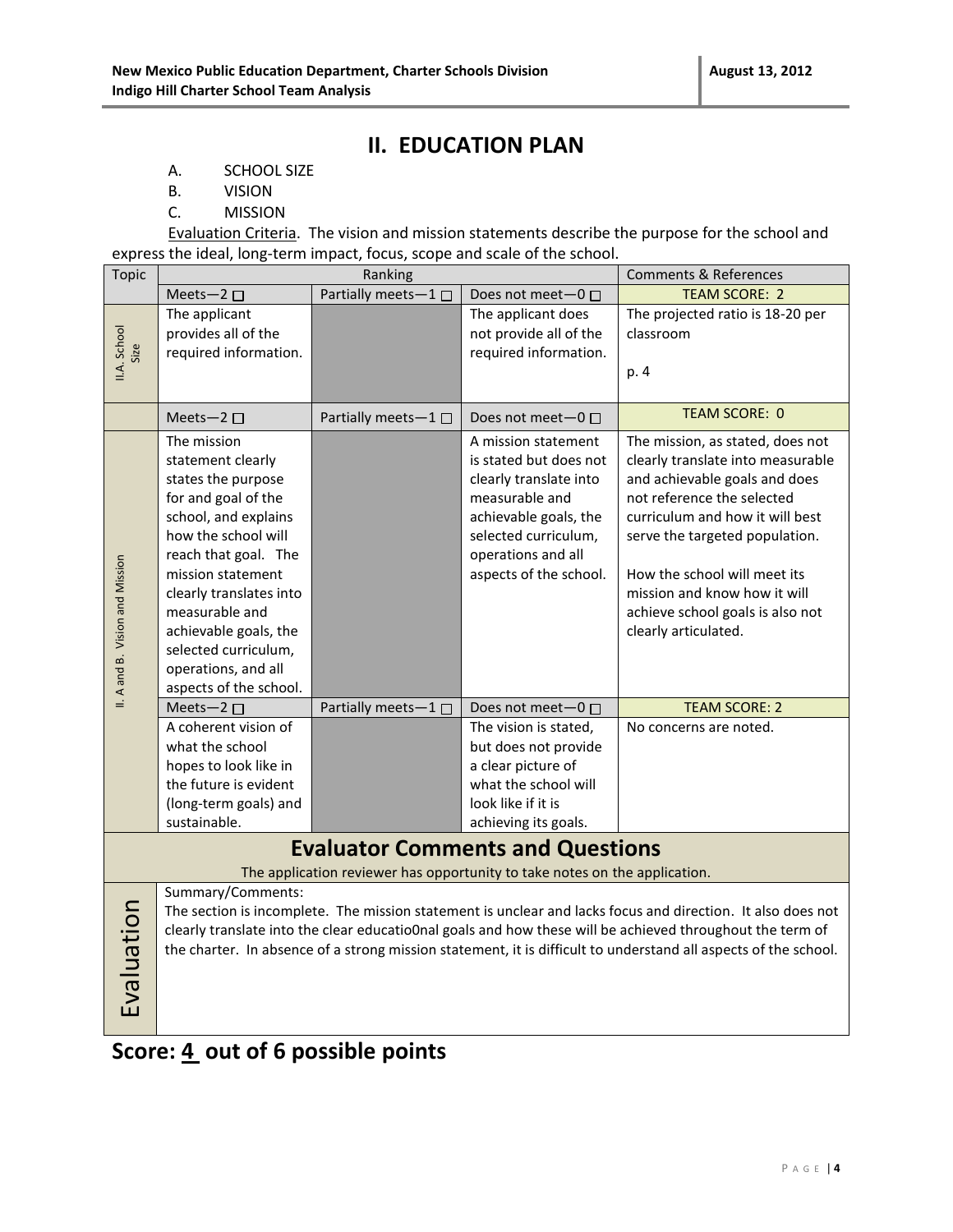#### D. GOALS

Evaluation Criteria. The school has clearly stated ambitious, but attainable educational goals that are aligned with the school's mission. The goals are specific, measurable (based on identified indicators and expected performance levels that can be measured by a reliable instrument).

| <b>Topic</b>                          | Ranking                                                                                                                                                                                             |                                                                                                                                                                                                                                                                                         |                                                                                                                                                                                             | <b>Comments &amp; References</b>                                                                                                                                                                                                                                                                                                                                                                                                                                                                                          |
|---------------------------------------|-----------------------------------------------------------------------------------------------------------------------------------------------------------------------------------------------------|-----------------------------------------------------------------------------------------------------------------------------------------------------------------------------------------------------------------------------------------------------------------------------------------|---------------------------------------------------------------------------------------------------------------------------------------------------------------------------------------------|---------------------------------------------------------------------------------------------------------------------------------------------------------------------------------------------------------------------------------------------------------------------------------------------------------------------------------------------------------------------------------------------------------------------------------------------------------------------------------------------------------------------------|
|                                       | Meets-2 $\square$                                                                                                                                                                                   | Partially meets-1□                                                                                                                                                                                                                                                                      | Does not meet-0 □                                                                                                                                                                           | <b>TEAM SCORE: 0</b>                                                                                                                                                                                                                                                                                                                                                                                                                                                                                                      |
| II.D.(1) Student Academic Performance | The school has<br>appropriate and<br>manageable student<br>academic<br>performance goals<br>that are rigorous and<br>reflect high<br>expectations. Goals<br>meet the stated<br>Evaluation Criteria. | The school has goals<br>that are measureable,<br>but there may be too<br>few or too many goals<br>for the school to<br>manage successfully or<br>are insufficiently<br>rigorous. Goals meet<br>most of the stated<br>Evaluation Criteria.                                               | The school does not<br>have measurable<br>academic<br>performance goals;<br>or the goals do not<br>meet the stated<br>Evaluation Criteria.                                                  | The applicant did not follow the<br>prompt for this section. For<br>example, there should be a goal<br>for academic performance. The<br>applicant stated a goal for<br>"Academic" and one for<br>"Performance." The Academic<br>goal refers to an English<br>Standards Based Assessment.<br>It is unclear to what this refers<br>to. The Performance goal<br>states the name of another<br>charter school. Goals for Fiscal<br>Accountability and Professional<br>Development are not required<br>in this prompt.<br>p. 5 |
|                                       | Meets-2 $\square$                                                                                                                                                                                   | Partially meets-1                                                                                                                                                                                                                                                                       | Does not meet $-0$ $\Box$                                                                                                                                                                   | <b>TEAM SCORE: 0</b>                                                                                                                                                                                                                                                                                                                                                                                                                                                                                                      |
|                                       | The stated goals are<br>clearly aligned to the<br>vision and mission of<br>the school.<br>Meets-2 $\square$<br>The goals are specific<br>and measurable,<br>attainable and time-<br>bound.          | The goals do not<br>clearly tie to the<br>school's mission or<br>vision.<br>Partially meets-1 $\square$<br>The goals will not lead<br>to a sufficient plan to<br>monitor progress<br>toward meeting them.                                                                               | The goals do not tie<br>to the school's<br>mission or vision.<br>Does not meet- $0 \Box$<br>The goals are too<br>broad or vague and<br>do not lend<br>themselves to<br>monitoring progress. | The goals, as written, do not<br>clearly align with the vision or<br>mission, primarily because<br>neither references any<br>performance-based goals and<br>how these tie to the school.<br><b>TEAM SCORE: 1</b><br>Some goals are not time-<br>bound, as mentioned above.                                                                                                                                                                                                                                                |
|                                       | Meets-2 $\square$                                                                                                                                                                                   | Partially meets-1□                                                                                                                                                                                                                                                                      | Does not meet-0 □                                                                                                                                                                           | <b>TEAM SCORE: 0</b>                                                                                                                                                                                                                                                                                                                                                                                                                                                                                                      |
| II.D.(2) Student Academic Growth      | The school has<br>appropriate and<br>manageable student<br>academic growth<br>goals that are<br>rigorous and reflect<br>high expectations.<br>Goals meet the<br>stated Evaluation<br>Criteria.      | The school has goals<br>that are measureable,<br>but there may be too<br>few or too many goals<br>for the school to<br>manage successfully or<br>are insufficiently<br>rigorous and do not<br>reflect high<br>expectations. Goals<br>meet most of the<br>stated Evaluation<br>Criteria. | The school does not<br>have measurable<br>academic growth<br>goals; or the goals do<br>not meet the stated<br>Evaluation Criteria.                                                          | The goal for Growth does not<br>appear rigorous enough for all<br>students. The goal does not<br>address the academic growth<br>goals for all students, both<br>special needs and not. Growth<br>in years 1 and 2 is not<br>addressed                                                                                                                                                                                                                                                                                     |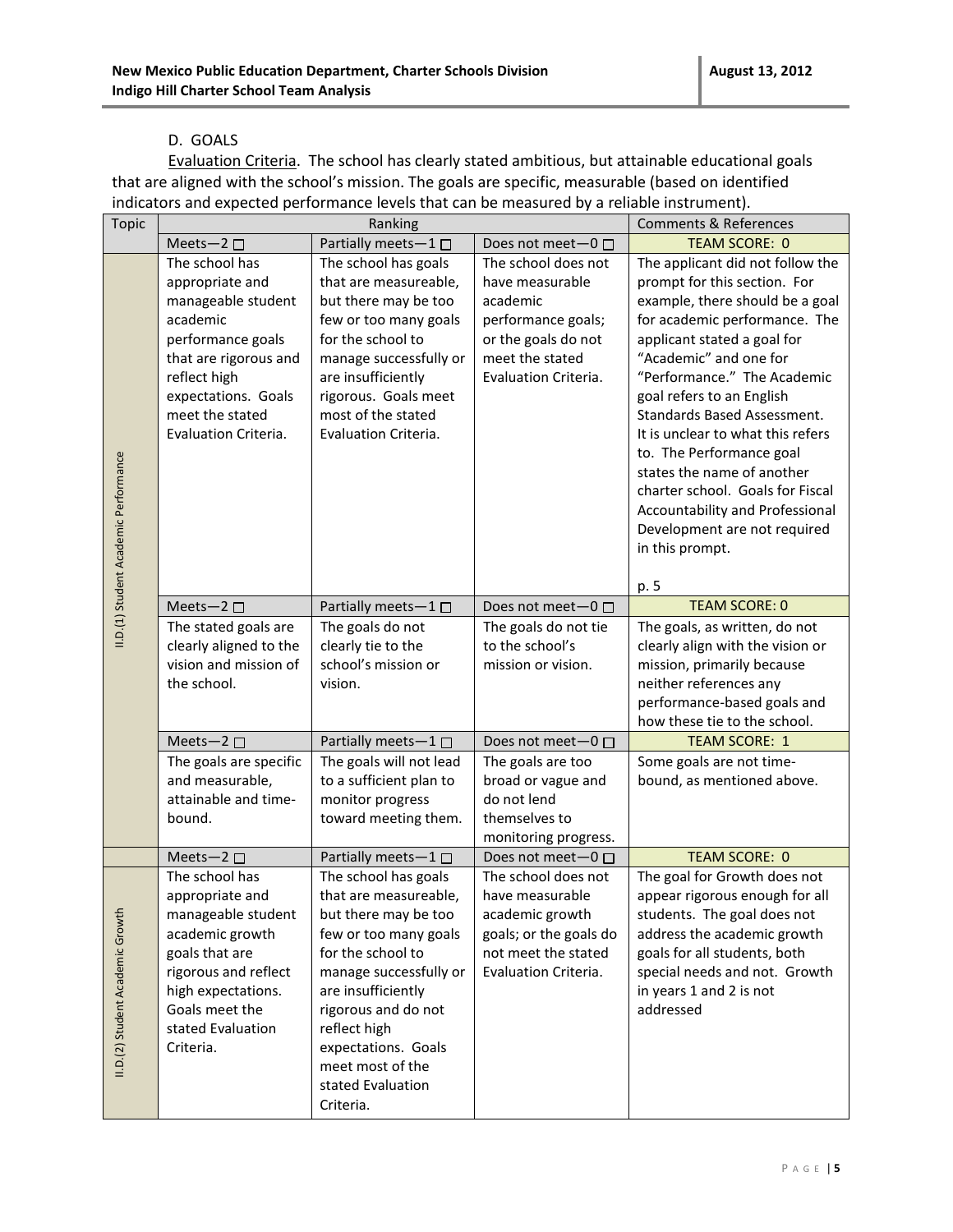|                                      | Meets-2 $\square$                                                                                                                                                                                                                                       | Partially meets-1□                                                                                                                                                                                                                                                                        | Does not meet-0 □                                                                                                                                                                                                              | <b>TEAM SCORE: 0</b>                                                                                  |
|--------------------------------------|---------------------------------------------------------------------------------------------------------------------------------------------------------------------------------------------------------------------------------------------------------|-------------------------------------------------------------------------------------------------------------------------------------------------------------------------------------------------------------------------------------------------------------------------------------------|--------------------------------------------------------------------------------------------------------------------------------------------------------------------------------------------------------------------------------|-------------------------------------------------------------------------------------------------------|
|                                      | The stated goals are<br>clearly aligned to the<br>vision and mission of<br>the school.                                                                                                                                                                  | The goals do not<br>clearly tie to the<br>school's mission or<br>vision.                                                                                                                                                                                                                  | The goals do not tie<br>to the school's<br>mission or vision.                                                                                                                                                                  | In the absence of a clear<br>mission, it is difficult to<br>ascertain whether the goals tie<br>to it. |
|                                      |                                                                                                                                                                                                                                                         | Partially meets-1 $\square$                                                                                                                                                                                                                                                               |                                                                                                                                                                                                                                | <b>TEAM SCORE: 0</b>                                                                                  |
|                                      | Meets-2 $\square$<br>The goals are specific<br>and measurable,<br>attainable and time-<br>bound.                                                                                                                                                        | The goals will not lead<br>to a sufficient plan to<br>monitor progress<br>toward meeting them.                                                                                                                                                                                            | Does not meet $-0$ $\Box$<br>The goals are too<br>broad or vague and<br>do not lend<br>themselves to<br>monitoring progress.                                                                                                   | The goals are not time-bound.                                                                         |
|                                      | Meets-2 $\square$                                                                                                                                                                                                                                       | Partially meets-1 $\square$                                                                                                                                                                                                                                                               | Does not meet-0 □                                                                                                                                                                                                              | <b>TEAM SCORE: 1</b>                                                                                  |
| II.D.(3) Addressing Achievement Gaps | The school has<br>appropriate and<br>manageable goals<br>that address how the<br>school will address<br>achievement gaps in<br>both proficiency and<br>growth between<br>student subgroups;<br>and the goals meet<br>the stated Evaluation<br>Criteria. | The school has stated<br>goals, that only<br>partially describe how<br>the school will address<br>achievement gaps in<br>both proficiency and<br>growth between<br>student subgroups, or<br>that are insufficiently<br>rigorous. Goals meet<br>most of the stated<br>Evaluation Criteria. | The school does not<br>have measurable<br>goals to address<br>student achievement<br>gaps in both<br>proficiency and<br>growth between<br>student subgroups;<br>or the goals do not<br>meet the stated<br>Evaluation Criteria. | The goals do not appear<br>rigorous enough.                                                           |
|                                      | Meets-2 $\square$                                                                                                                                                                                                                                       | Partially meets-1 $\square$                                                                                                                                                                                                                                                               | Does not meet-0 □                                                                                                                                                                                                              | <b>TEAM SCORE: 1</b>                                                                                  |
|                                      | The stated goals are<br>clearly aligned to the<br>vision and mission of<br>the school.                                                                                                                                                                  | The goals do not<br>clearly tie to the<br>school's mission or<br>vision.                                                                                                                                                                                                                  | The goals do not tie<br>to the school's<br>mission or vision.                                                                                                                                                                  | The goal partially ties to the<br>school-stated mission/vision                                        |
|                                      | Meets-2 $\square$                                                                                                                                                                                                                                       | Partially meets-1 $\square$                                                                                                                                                                                                                                                               | Does not meet $-0$ $\Box$                                                                                                                                                                                                      | <b>TEAM SCORE: 1</b>                                                                                  |
|                                      | The goals are specific<br>and measurable,<br>attainable and time-<br>bound.                                                                                                                                                                             | The goals will not lead<br>to a sufficient plan to<br>monitor progress<br>toward meeting them.                                                                                                                                                                                            | The goals are too<br>broad or vague and<br>do not lend<br>themselves to<br>monitoring progress.                                                                                                                                | Two goals were developed to<br>address the Achievement Gap,<br>however, they are not time<br>bound.   |
|                                      | Meets-2 $\square$                                                                                                                                                                                                                                       | Partially meets-1 $\square$                                                                                                                                                                                                                                                               | Does not meet-0 □                                                                                                                                                                                                              | <b>TEAM SCORE: 1</b>                                                                                  |
| II.D.(4) Attendance                  | The school has<br>appropriate and<br>manageable goals<br>that address<br>attendance and meet<br>the stated Evaluation<br>Criteria.                                                                                                                      | The school has goals<br>that are measureable,<br>but only partially<br>address student<br>attendance or are<br>insufficiently rigorous.<br>Goals meet most of<br>the stated Evaluation<br>Criteria.                                                                                       | The school does not<br>have measurable<br>goals to address<br>student attendance<br>or the goals do not<br>meet the stated<br>Evaluation Criteria.                                                                             | The goal does not address<br>attendance until year 3.                                                 |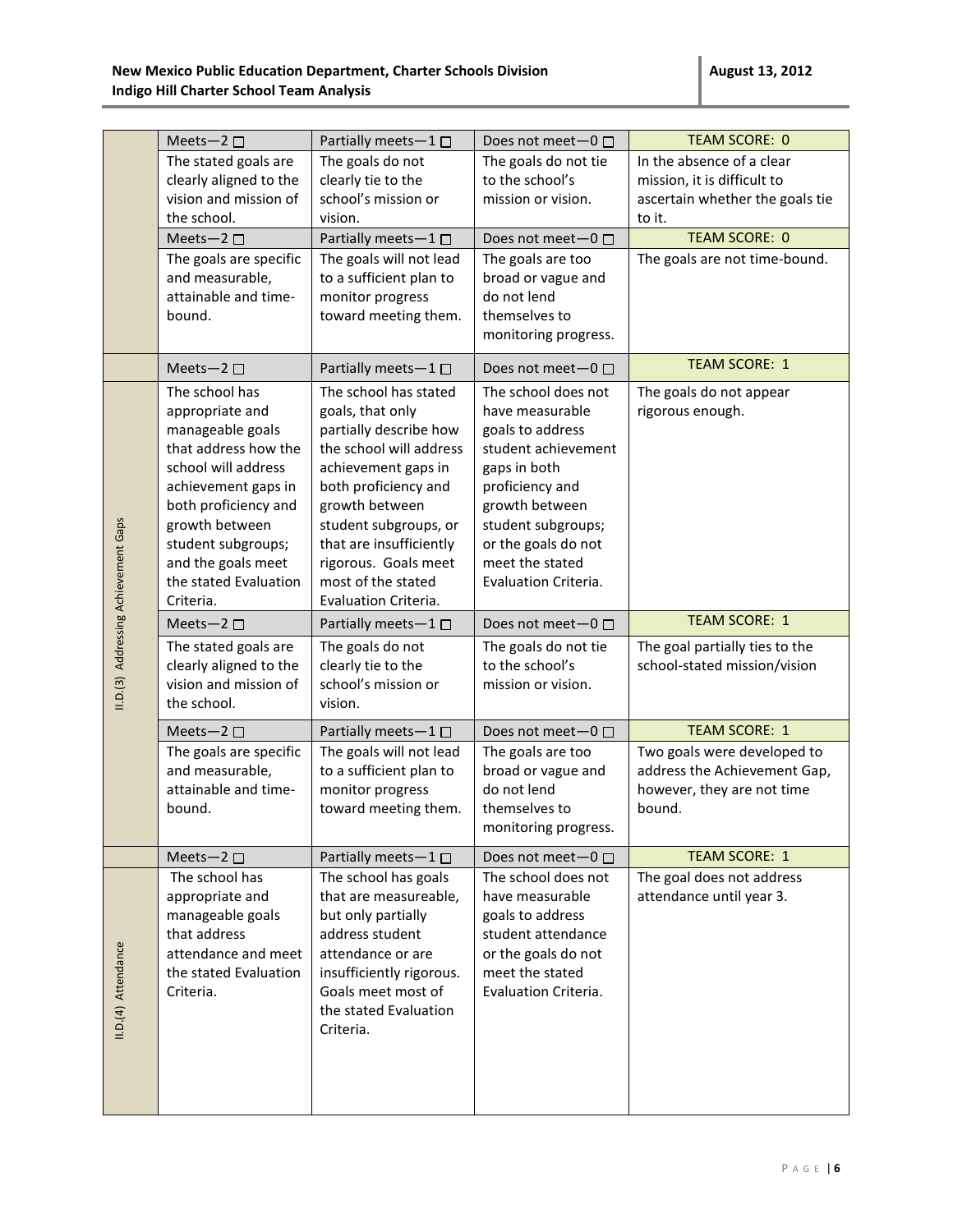|                               | Meets-2 $\square$                                                                                                                                                                                        | Partially meets-1 $\square$                                                                                                                                                                           | Does not meet $-0$ $\Box$                                                                                                                                       | <b>TEAM SCORE: 0</b>                                                                                                                             |
|-------------------------------|----------------------------------------------------------------------------------------------------------------------------------------------------------------------------------------------------------|-------------------------------------------------------------------------------------------------------------------------------------------------------------------------------------------------------|-----------------------------------------------------------------------------------------------------------------------------------------------------------------|--------------------------------------------------------------------------------------------------------------------------------------------------|
|                               | The stated goals are<br>clearly aligned to the<br>vision and mission of<br>the school.                                                                                                                   | The goals do not<br>clearly tie to the<br>school's mission or<br>vision.                                                                                                                              | The goals do not tie<br>to the school's<br>mission or vision.                                                                                                   | In the absence of a clear<br>mission, it is difficult to<br>ascertain whether the goals tie<br>to it.                                            |
|                               | Meets-2 $\square$                                                                                                                                                                                        | Partially meets-1□                                                                                                                                                                                    | Does not meet $-0$ $\Box$                                                                                                                                       | <b>TEAM SCORE: 2</b>                                                                                                                             |
|                               | The goals are specific<br>and measurable,<br>attainable and time-<br>bound.                                                                                                                              | The goals will not lead<br>to a sufficient plan to<br>monitor progress<br>toward meeting them.                                                                                                        | The goals are too<br>broad or vague and<br>do not lend<br>themselves to<br>monitoring progress.                                                                 | No concerns were noted.                                                                                                                          |
|                               | Meets-2 $\square$                                                                                                                                                                                        | Partially meets-1□                                                                                                                                                                                    | Does not meet-0 □                                                                                                                                               | <b>TEAM SCORE: 0</b>                                                                                                                             |
|                               | The school has<br>appropriate and<br>manageable goals<br>that address<br>recurrent enrollment<br>that are rigorous and<br>reflect high<br>expectations. Goals<br>meet the stated<br>Evaluation Criteria. | The school has goals<br>that are measureable,<br>but only partially<br>address recurrent<br>enrollment or are<br>insufficiently rigorous.<br>Goals meet most of<br>the stated Evaluation<br>Criteria. | The school does not<br>have measurable<br>goals to address<br>recurrent enrollment<br>issues; or the goals<br>do not meet the<br>stated Evaluation<br>Criteria. | The goal is incomplete and is<br>broad and vague.                                                                                                |
|                               | Meets-2 □                                                                                                                                                                                                | Partially meets-1                                                                                                                                                                                     | Does not meet-0 □                                                                                                                                               | <b>TEAM SCORE: 0</b>                                                                                                                             |
| II.D.(5) Recurrent Enrollment | The stated goals are<br>clearly aligned to the<br>vision and mission of<br>the school.                                                                                                                   | The goals do not<br>clearly tie to the<br>mission or vision of<br>the school.                                                                                                                         | The goals do not tie<br>to the mission or<br>vision of the school.                                                                                              | In the absence of a clear<br>mission, it is difficult to<br>ascertain whether the goals tie<br>to it.                                            |
|                               | Meets-2 $\square$                                                                                                                                                                                        | Partially meets-1□                                                                                                                                                                                    | Does not meet $-0$ $\Box$                                                                                                                                       | <b>TEAM SCORE: 0</b>                                                                                                                             |
|                               | The goals are specific<br>and measurable,<br>attainable and time-<br>bound.                                                                                                                              | The goals will not lead<br>to a sufficient plan to<br>monitor progress<br>toward meeting them.                                                                                                        | The goals are too<br>broad or vague and<br>do not lend<br>themselves to<br>monitoring progress.                                                                 | The goal generally addresses<br>maintaining the enrollment<br>numbers with a waiting list. It<br>is not measurable or time-<br>bound as written. |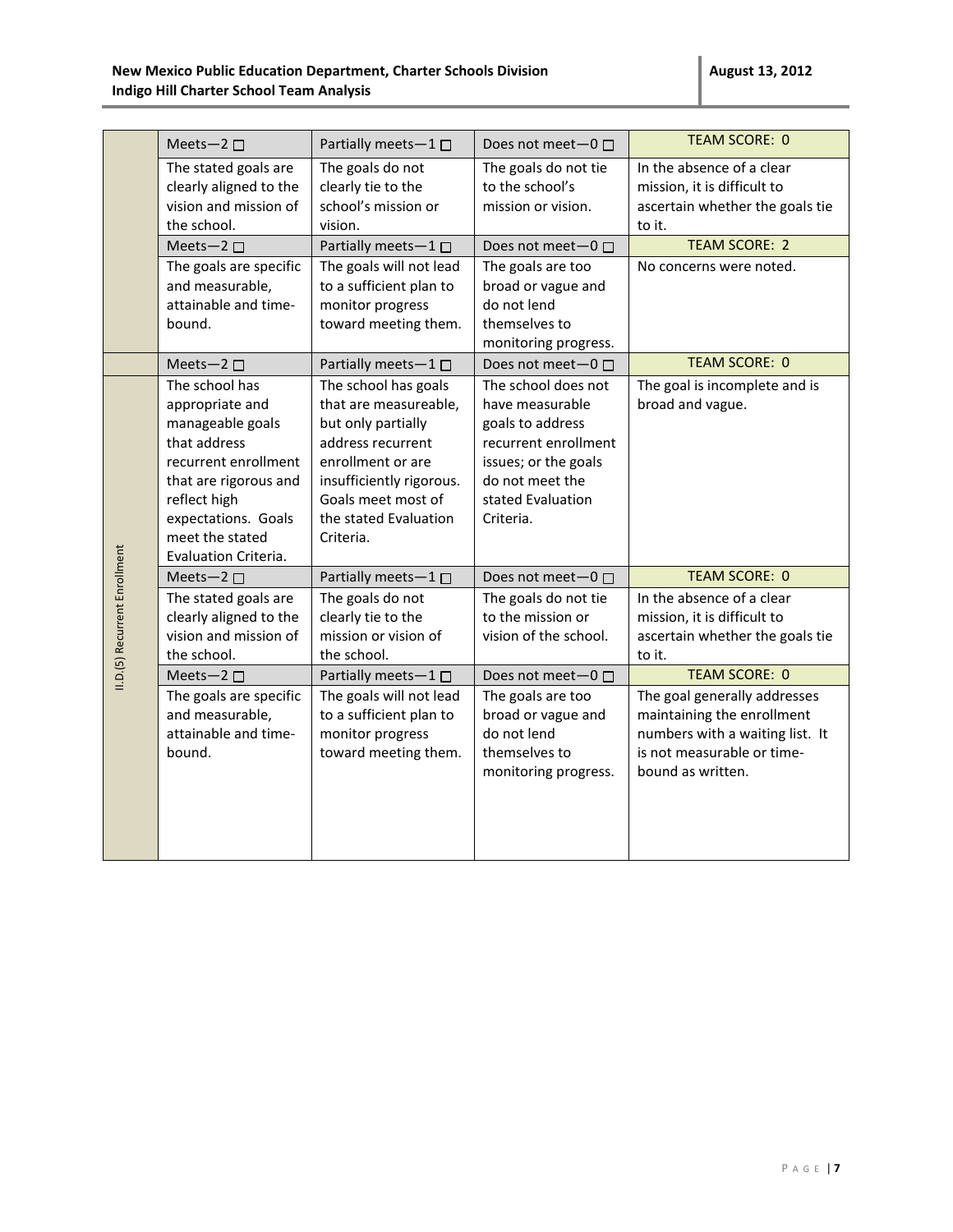|                             | Meets-2 $\square$                                                                                                                                                                                     | Partially meets-1□                                                                                                                                                                                                                            | Does not meet $-0$ $\Box$                                                                                                                          | TEAM SCORE: N/A        |
|-----------------------------|-------------------------------------------------------------------------------------------------------------------------------------------------------------------------------------------------------|-----------------------------------------------------------------------------------------------------------------------------------------------------------------------------------------------------------------------------------------------|----------------------------------------------------------------------------------------------------------------------------------------------------|------------------------|
| II.D. (6) College Readiness | The school has<br>appropriate and<br>manageable goals<br>that address college<br>readiness that are<br>rigorous and reflect<br>high expectations.<br>Goals meet the<br>stated Evaluation<br>Criteria. | The school has goals<br>that are measureable,<br>but only partially<br>address college<br>readiness or are<br>insufficiently rigorous<br>and do not reflect high<br>expectations. Goals<br>meet most of the<br>stated Evaluation<br>Criteria. | The school does not<br>have measurable<br>goals to address<br>college readiness; or<br>the goals do not<br>meet the stated<br>Evaluation Criteria. |                        |
|                             | Meets-2 $\square$                                                                                                                                                                                     | Partially meets-1□                                                                                                                                                                                                                            | Does not meet $-0$ $\Box$                                                                                                                          | TEAM SCORE: N/A        |
|                             | The stated goals are<br>clearly aligned to the<br>vision and mission of<br>the school.                                                                                                                | The goals do not<br>clearly tie to the<br>mission or vision of<br>the school.                                                                                                                                                                 | The goals do not tie<br>to the mission or<br>vision of the school.                                                                                 |                        |
|                             | Meets-2 $\square$                                                                                                                                                                                     | Partially meets-1 $\square$                                                                                                                                                                                                                   | Does not meet-0 □                                                                                                                                  | TEAM SCORE: N/A        |
|                             | The goals are specific<br>and measurable,<br>attainable and time-<br>bound.                                                                                                                           | The goals will not lead<br>to a sufficient plan to<br>monitor progress<br>toward meeting them.                                                                                                                                                | The goals are too<br>broad or vague and<br>do not lend<br>themselves to<br>monitoring progress.                                                    |                        |
|                             | Meets-2 $\square$                                                                                                                                                                                     | Partially meets-1 □                                                                                                                                                                                                                           | Does not meet $-0$ $\Box$                                                                                                                          | <b>TEAM SCORE: N/A</b> |
| II.D. (7) Graduation Rate   | The school has<br>appropriate and<br>manageable goals<br>that address<br>graduation rates that<br>are rigorous and<br>reflect high<br>expectations.                                                   | The school has goals<br>that are measureable,<br>but only partially<br>address graduation<br>rates or are<br>insufficiently rigorous<br>and do not reflect high<br>expectations. Goals<br>meet most of the<br>stated Evaluation<br>Criteria.  | The school does not<br>have measurable<br>goals to address<br>graduation rates; or<br>the goals do not<br>meet the stated<br>Evaluation Criteria.  |                        |
|                             | Meets-2 $\square$                                                                                                                                                                                     | Partially meets-1□                                                                                                                                                                                                                            | Does not meet-0 □                                                                                                                                  | <b>TEAM SCORE: N/A</b> |
|                             | The stated goals are<br>clearly aligned to the<br>vision and mission of<br>the school.                                                                                                                | The goals do not<br>clearly tie to the<br>mission or vision of<br>the school.                                                                                                                                                                 | The goals do not tie<br>to the mission or<br>vision of the school.                                                                                 |                        |
|                             | Meets-2 $\square$                                                                                                                                                                                     | Partially meets $-1$ $\Box$                                                                                                                                                                                                                   | Does not meet $-0$ $\Box$                                                                                                                          | TEAM SCORE: N/A        |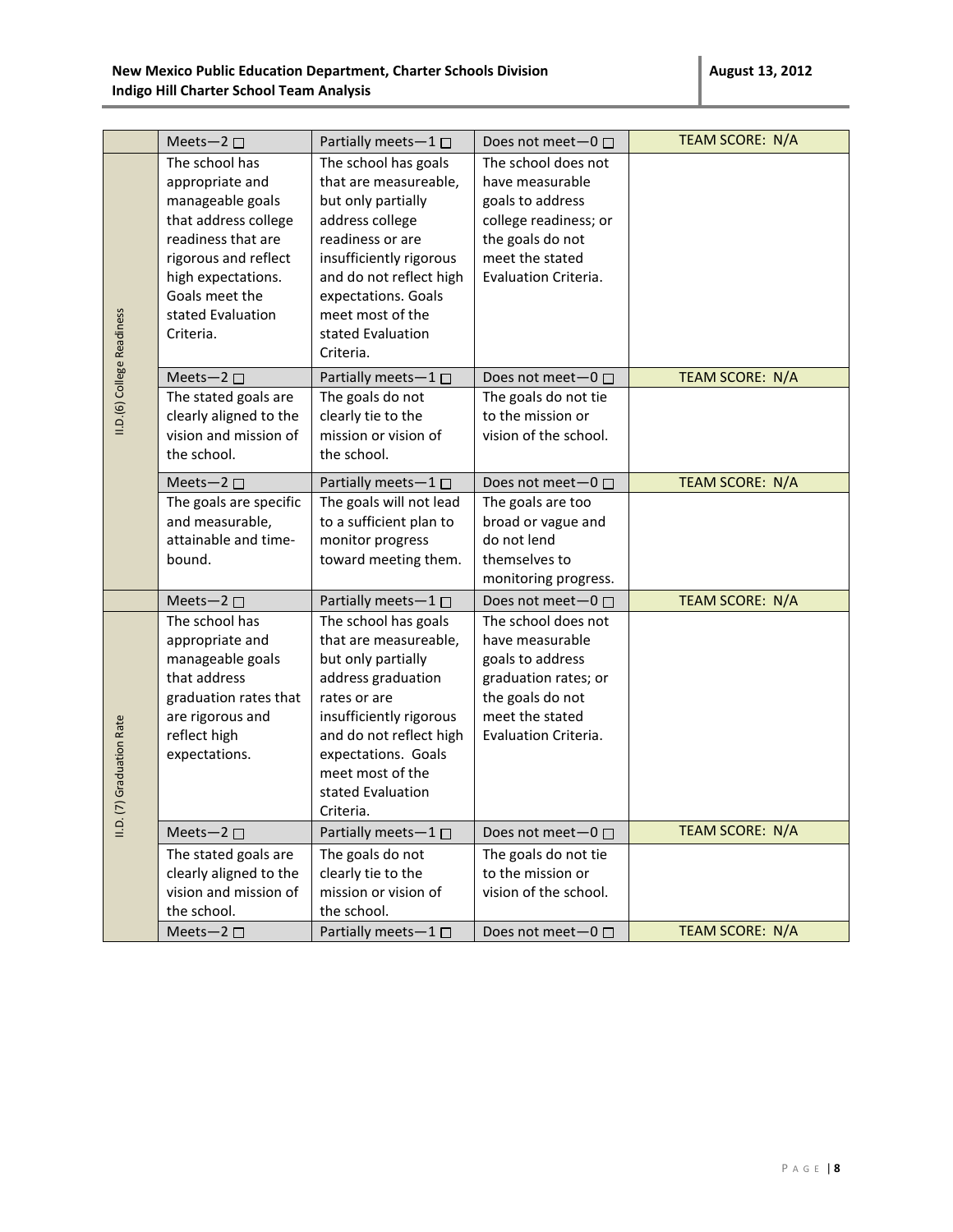|                                                                                                                                                                                                                                                                                                                                                                                                                                                                                                                                                                                                                                                                                                                                                                                                                                        | The goals are specific<br>and measurable,<br>attainable and time-<br>bound.                                                                                                                                                                            | The goals will not lead<br>to a sufficient plan to<br>monitor progress<br>toward meeting them.                                                                                                                                                                                                  | The goals are too<br>broad or vague and<br>do not lend<br>themselves to<br>monitoring progress.                                                                                                          |                                                                                                                                                                                                                                                         |
|----------------------------------------------------------------------------------------------------------------------------------------------------------------------------------------------------------------------------------------------------------------------------------------------------------------------------------------------------------------------------------------------------------------------------------------------------------------------------------------------------------------------------------------------------------------------------------------------------------------------------------------------------------------------------------------------------------------------------------------------------------------------------------------------------------------------------------------|--------------------------------------------------------------------------------------------------------------------------------------------------------------------------------------------------------------------------------------------------------|-------------------------------------------------------------------------------------------------------------------------------------------------------------------------------------------------------------------------------------------------------------------------------------------------|----------------------------------------------------------------------------------------------------------------------------------------------------------------------------------------------------------|---------------------------------------------------------------------------------------------------------------------------------------------------------------------------------------------------------------------------------------------------------|
|                                                                                                                                                                                                                                                                                                                                                                                                                                                                                                                                                                                                                                                                                                                                                                                                                                        | Meets-2 □                                                                                                                                                                                                                                              | Partially meets-1 □                                                                                                                                                                                                                                                                             | Does not meet $-0$ $\Box$                                                                                                                                                                                | <b>TEAM SCORE: 1</b>                                                                                                                                                                                                                                    |
| II.D.(8) Growth for Lowest 25%                                                                                                                                                                                                                                                                                                                                                                                                                                                                                                                                                                                                                                                                                                                                                                                                         | The school has<br>appropriate and<br>manageable goals<br>that address the<br>growth of the lowest<br>25% of students in<br>reading and math<br>that are rigorous and<br>reflect high<br>expectations. Goals<br>meet the stated<br>Evaluation Criteria. | The school has goals<br>that are measureable,<br>but only partially<br>address the growth of<br>the lowest 25% of<br>students in reading<br>and math, or are<br>insufficiently rigorous<br>and do not reflect high<br>expectations. Goals<br>meet most of the<br>stated Evaluation<br>Criteria. | The school does not<br>have measurable<br>goals that address<br>the growth of the<br>lowest 25% of<br>students in reading<br>and math; or the<br>goals do not meet<br>the stated Evaluation<br>Criteria. | A goal for the lowest 25% is<br>listed under the Achievement<br>Gap. Growth is generally<br>addressed, but not specifically<br>in this requested academic<br>performance area. This goal<br>may be better placed in the<br>Organizational Goal section. |
|                                                                                                                                                                                                                                                                                                                                                                                                                                                                                                                                                                                                                                                                                                                                                                                                                                        | Meets-2 □                                                                                                                                                                                                                                              | Partially meets-1                                                                                                                                                                                                                                                                               | Does not meet-0 □                                                                                                                                                                                        | <b>TEAM SCORE: 1</b>                                                                                                                                                                                                                                    |
|                                                                                                                                                                                                                                                                                                                                                                                                                                                                                                                                                                                                                                                                                                                                                                                                                                        | The stated goals are<br>clearly aligned to the<br>vision and mission of<br>the school.                                                                                                                                                                 | The goals do not<br>clearly tie to the<br>mission or vision of<br>the school.                                                                                                                                                                                                                   | The goals do not tie<br>to the mission or<br>vision of the school.                                                                                                                                       | The tie to the mission/vision is<br>not clearly evident.                                                                                                                                                                                                |
|                                                                                                                                                                                                                                                                                                                                                                                                                                                                                                                                                                                                                                                                                                                                                                                                                                        | Meets-2 $\square$                                                                                                                                                                                                                                      | Partially meets-1 □                                                                                                                                                                                                                                                                             | Does not meet $-0$ $\Box$                                                                                                                                                                                | <b>TEAM SCORE: 0</b>                                                                                                                                                                                                                                    |
|                                                                                                                                                                                                                                                                                                                                                                                                                                                                                                                                                                                                                                                                                                                                                                                                                                        | The goals are specific<br>and measurable,<br>attainable and time-<br>bound.                                                                                                                                                                            | The goals will not lead<br>to a sufficient plan to<br>monitor progress<br>toward meeting them.                                                                                                                                                                                                  | The goals are too<br>broad or vague and<br>do not lend<br>themselves to<br>monitoring progress.                                                                                                          | Progress in academic<br>performance areas is difficult to<br>understand is not fully known<br>from reading the goal.                                                                                                                                    |
| <b>Evaluator Comments and Questions</b>                                                                                                                                                                                                                                                                                                                                                                                                                                                                                                                                                                                                                                                                                                                                                                                                |                                                                                                                                                                                                                                                        |                                                                                                                                                                                                                                                                                                 |                                                                                                                                                                                                          |                                                                                                                                                                                                                                                         |
| The application reviewer has opportunity to take notes on the application.<br>Summary/Comments:<br>Summary/Comments:<br>This section is incomplete and inadequate for the following reasons:<br>Evaluation<br>Goals are general and many are not time-bound.<br>1.<br>Several goals do not address achievement of all students.<br>2.<br>In general, the goals do not clearly tie to the vision/mission statements.<br>3.<br>As presented, most goals do not present a well-articulated picture of what the expectations are of<br>4.<br>all students, and how achievement and academic progress will be monitored.<br>The reference to another school in one of the goals lends itself to the lack of personalization for<br>5.<br>this school and student population.<br>The goals are not written with all required elements.<br>6. |                                                                                                                                                                                                                                                        |                                                                                                                                                                                                                                                                                                 |                                                                                                                                                                                                          |                                                                                                                                                                                                                                                         |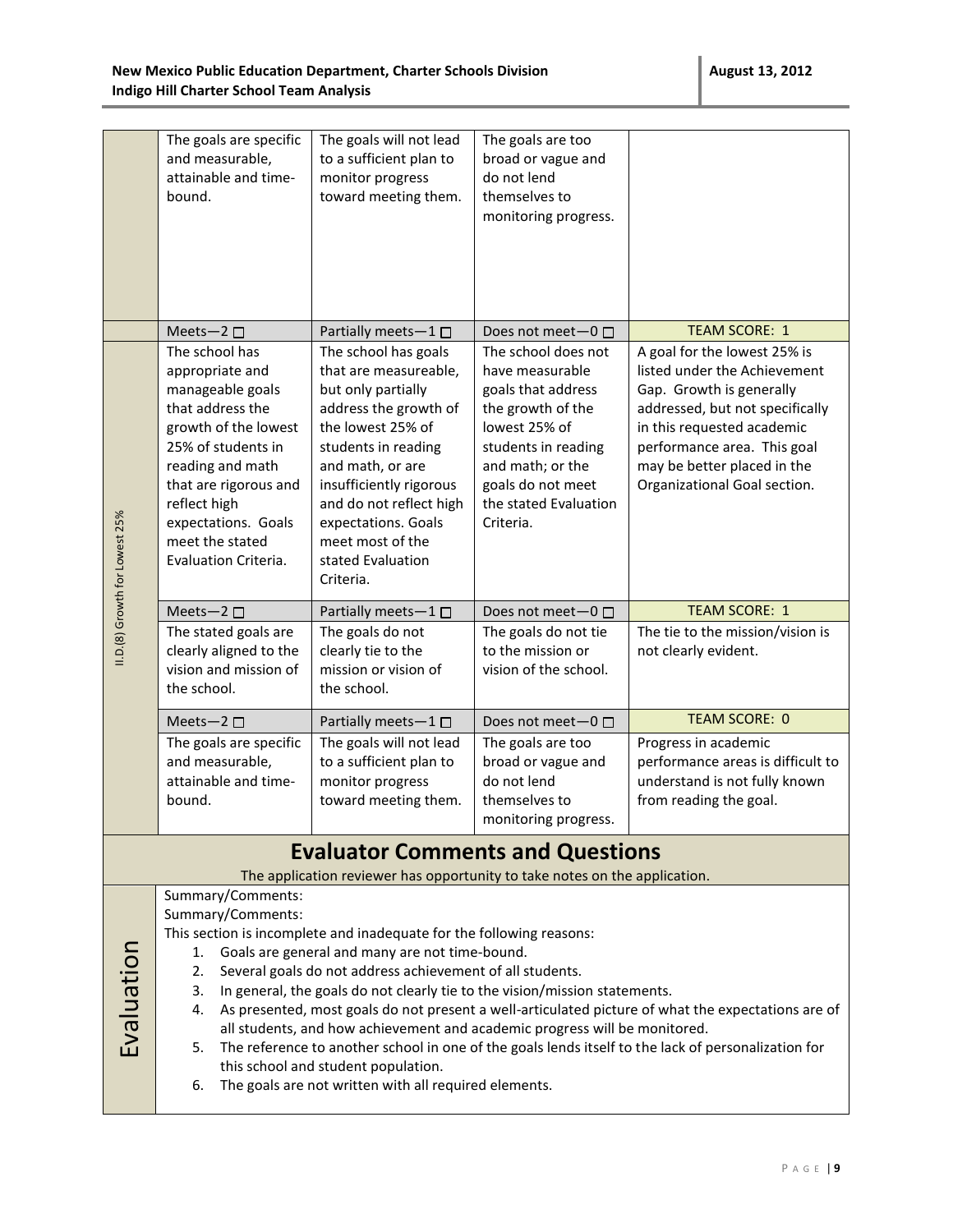# **Score: 9 out of 36 possible points**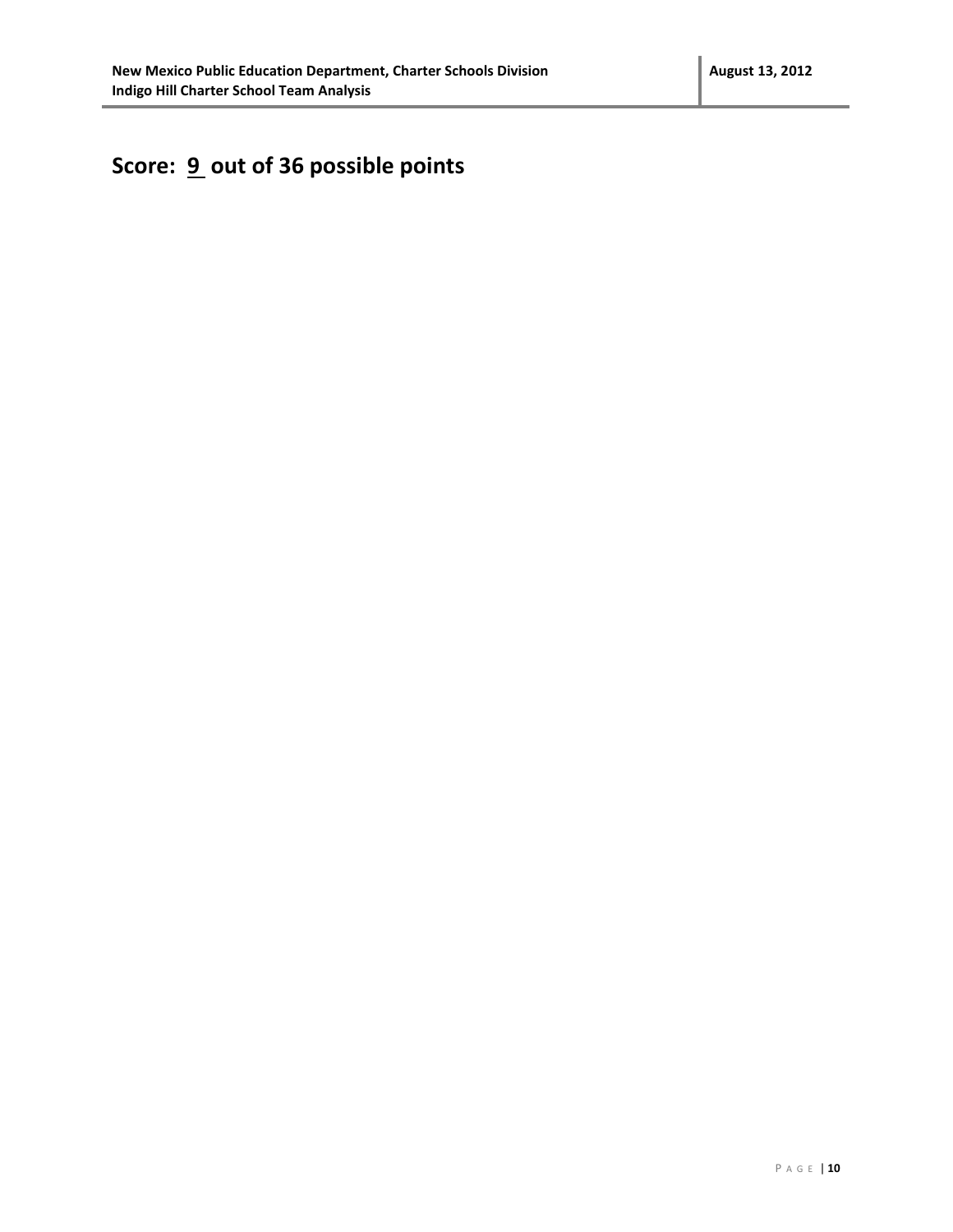#### E. ORGANIZATIONAL GOALS

Evaluation Criteria. The school has clearly stated ambitious, but attainable organizational goals that are aligned with the school's mission. The goals are specific, measurable (based on identified indicators and expected performance levels that can be measured by a reliable instrument).

| <b>Topic</b>                            | Ranking                                                                    |                             |                         | <b>Comments &amp; References</b> |  |
|-----------------------------------------|----------------------------------------------------------------------------|-----------------------------|-------------------------|----------------------------------|--|
|                                         | Meets-2 $\square$                                                          | Partially meets-1□          | Does not meet- $0 \Box$ | <b>TEAM SCORE: N/A</b>           |  |
|                                         | The school has                                                             | The school has              | The school's            |                                  |  |
|                                         | appropriate and                                                            | organizational goals        | organizational goals    |                                  |  |
|                                         | manageable                                                                 | that are measureable,       | are not measurable;     |                                  |  |
|                                         | organizational goals                                                       | but there may be too        | or the goals do not     |                                  |  |
|                                         | that are rigorous and                                                      | few or too many goals       | meet the stated         |                                  |  |
|                                         | reflect high                                                               | for the school to           | Evaluation Criteria.    |                                  |  |
|                                         | expectations.                                                              | manage successfully or      |                         |                                  |  |
|                                         |                                                                            | are insufficiently          |                         |                                  |  |
|                                         |                                                                            | rigorous.                   |                         |                                  |  |
| <b>II.E</b> Organizational Goals        | Meets-2 $\square$                                                          | Partially meets-1 □         | Does not meet- $0 \Box$ | TEAM SCORE: N/A                  |  |
|                                         | The school's stated                                                        | The school's stated         | The school's stated     |                                  |  |
|                                         | organizational goals                                                       | organizational goals do     | organizational goals    |                                  |  |
|                                         | are clearly aligned to                                                     | not clearly tie to the      | do not tie to the       |                                  |  |
|                                         | the vision and                                                             | school's mission or         | school's mission or     |                                  |  |
|                                         | mission of the school.                                                     | vision.                     | vision.                 |                                  |  |
|                                         | Meets-2 $\square$                                                          | Partially meets-1 $\square$ | Does not meet-0 □       | TEAM SCORE: N/A                  |  |
|                                         | The goals are specific                                                     | The goals will not lead     | The goals do not lend   |                                  |  |
|                                         | and measurable,                                                            | to a sufficient plan to     | themselves to           |                                  |  |
|                                         | attainable and time-                                                       | monitor progress            | monitoring progress.    |                                  |  |
|                                         | bound.                                                                     | toward meeting them.        |                         |                                  |  |
| <b>Evaluator Comments and Questions</b> |                                                                            |                             |                         |                                  |  |
|                                         | The application reviewer has opportunity to take notes on the application. |                             |                         |                                  |  |
|                                         | Summary/Comments:                                                          |                             |                         |                                  |  |
| Evaluation                              |                                                                            |                             |                         |                                  |  |
|                                         | No organizational goals were stated.                                       |                             |                         |                                  |  |
|                                         |                                                                            |                             |                         |                                  |  |
|                                         |                                                                            |                             |                         |                                  |  |
|                                         |                                                                            |                             |                         |                                  |  |
|                                         |                                                                            |                             |                         |                                  |  |
|                                         |                                                                            |                             |                         |                                  |  |

**Score: 0 out of 0 possible points**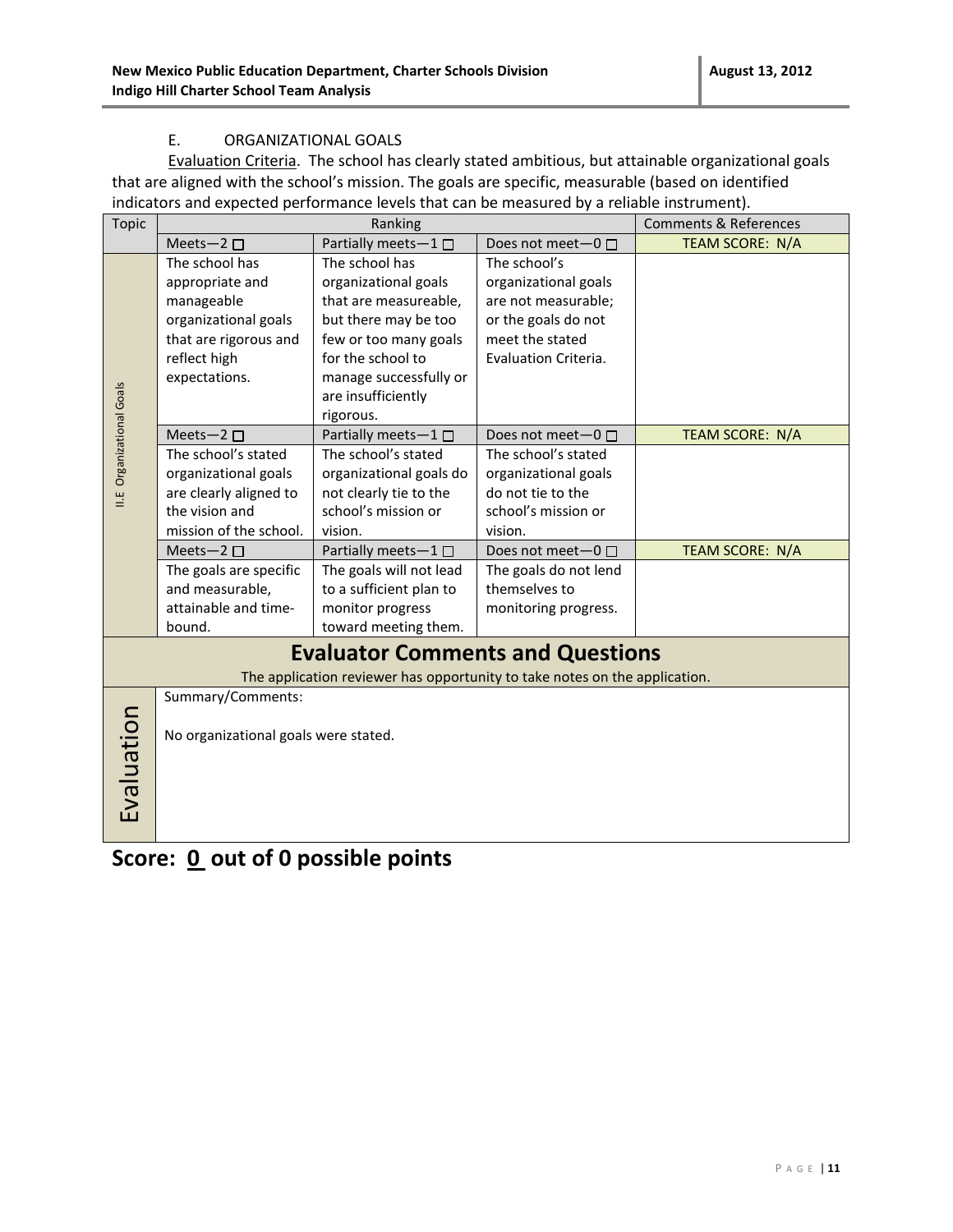#### F. CURRICULUM

#### G. GRADUATION REQUIREMENTS (If Applicable)

Evaluation Criteria: The school uses a clearly defined, research-based curriculum with the potential to raise the achievement of the intended student population and that is aligned with NM State Standards.

| <b>Topic</b>                    |                       | Ranking                     |                              | <b>Comments &amp; References</b> |
|---------------------------------|-----------------------|-----------------------------|------------------------------|----------------------------------|
|                                 | Meets-2 $\square$     | Partially meets-1           | Does not meet $-0$ $\square$ | <b>TEAM SCORE: 2</b>             |
|                                 | The philosophical     | The philosophical           | The philosophical            | No concerns were noted.          |
|                                 | approach and          | approach and                | approach and                 |                                  |
|                                 | curriculum            | curriculum framework        | curriculum                   | P.6                              |
|                                 | framework are clearly | are partially defined       | framework are not            |                                  |
|                                 | presented and clearly | and/or the alignment        | clearly presented and        |                                  |
| II.F.(1) Philosophy             | aligns with the       | with the school's           | do not align with the        |                                  |
|                                 | school's stated       | stated mission and          | school's stated              |                                  |
|                                 | mission and goals.    | goals is unclear.           | mission and goals.           |                                  |
|                                 | Meets-2 $\square$     | Partially meets $-1$ $\Box$ | Does not meet $-0$ $\Box$    | <b>TEAM SCORE: 2</b>             |
|                                 | Research provided on  | Research provided on        | Research on the              | No concerns were noted.          |
|                                 | the proposed          | the proposed                | proposed                     |                                  |
|                                 | instructional         | instructional practices     | instructional practices      |                                  |
|                                 | practices supports    | is partially relevant,      | is not provided.             |                                  |
|                                 | the use of this       | limited, unreliable or      |                              |                                  |
|                                 | philosophy or         | not valid.                  |                              |                                  |
| II.F. (2) Research/Data         | approach to achieve   |                             |                              |                                  |
|                                 | high student          |                             |                              |                                  |
|                                 | outcomes.             |                             |                              |                                  |
|                                 | Meets-2 $\square$     | Partially meets-1           | Does not meet-0 □            | <b>TEAM SCORE: 1</b>             |
|                                 | A description of the  | A description of the        | The description of the       | The applicant identifies several |
|                                 | curriculum is         | curriculum is               | curriculum does not          | research-based curricular        |
|                                 | provided and reflects | provided, but only          | align with the school's      | programs, however, the way       |
|                                 | an organized,         | partially aligns with       | mission and                  | these programs are presented     |
|                                 | cohesive curriculum   | the school's mission        | educational                  | in the application paint a       |
|                                 | for all grade levels, | and educational             | philosophy; or a             | confusing and unclear picture    |
|                                 | and aligns with the   | philosophy.                 | description of the           | of how these programs will       |
| II.F.(3) Curriculum Description | school's mission and  |                             | curriculum is not            | integrate to provide a concise   |
|                                 | educational           |                             | provided.                    | and cohesive curricular          |
|                                 | philosophy.           |                             |                              | framework for the school.        |
|                                 | Meets-2 $\square$     | Partially meets-1           | Does not meet $-0$ $\Box$    | <b>TEAM SCORE: 2</b>             |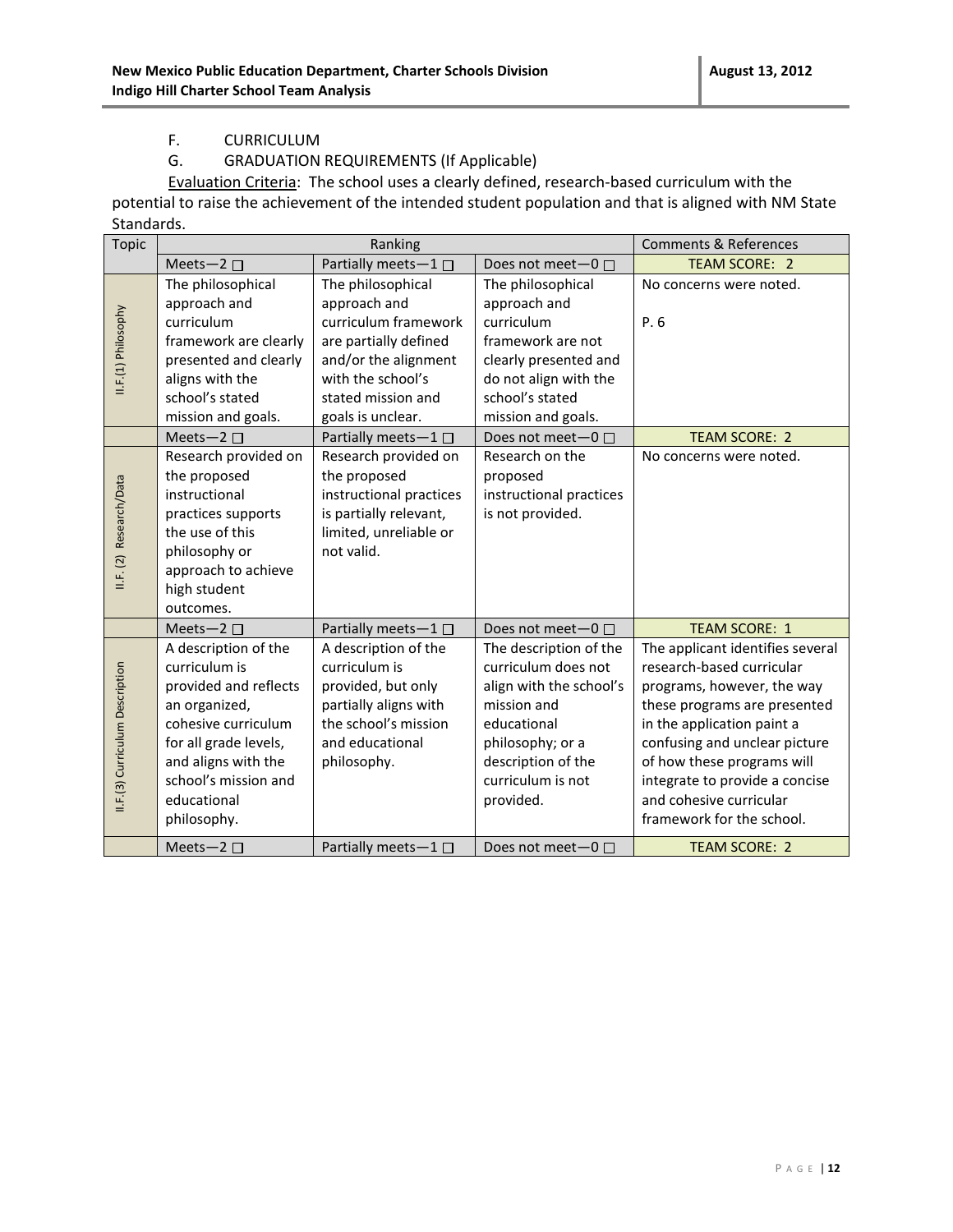| II.F.(4) Curriculum Research                        | Clear research-based<br>evidence of the<br>success of the chosen<br>curriculum when<br>used with the target<br>population is<br>included.                                                                 | Research-based<br>evidence provided on<br>the chosen curriculum<br>is partially relevant,<br>limited, unreliable, or<br>not valid.                                                                                                                                        | Research to support<br>the chosen<br>curriculum is not<br>provided.                                                                                                                                              | No concerns noted.<br>p. 8                                                                                                                                                                                |
|-----------------------------------------------------|-----------------------------------------------------------------------------------------------------------------------------------------------------------------------------------------------------------|---------------------------------------------------------------------------------------------------------------------------------------------------------------------------------------------------------------------------------------------------------------------------|------------------------------------------------------------------------------------------------------------------------------------------------------------------------------------------------------------------|-----------------------------------------------------------------------------------------------------------------------------------------------------------------------------------------------------------|
|                                                     | Meets-2 $\square$                                                                                                                                                                                         | Partially meets $-1$ $\Box$                                                                                                                                                                                                                                               | Does not meet $-0$ $\Box$                                                                                                                                                                                        | <b>TEAM SCORE: 1</b>                                                                                                                                                                                      |
| II.F.(5) Curriculum Overview                        | A Scope and<br>Sequence and course<br>offerings are<br>provided. A timeline<br>detailing curriculum<br>development,<br>including who will do<br>that work, is<br>provided.                                | Course offerings or<br>Scope and Sequence<br>are provided but do<br>not sufficiently align<br>with the school's<br>mission and<br>educational<br>philosophy. A timeline<br>describing curriculum<br>development is<br>provided but may<br>provide insufficient<br>detail. | The Scope and<br>Sequence or course<br>offerings are not<br>provided; and/or a<br>timeline outlining the<br>curriculum<br>development is not<br>provided.                                                        | A timeline is presented with<br>limited detail.<br>p. 9                                                                                                                                                   |
|                                                     | Meets-2 □                                                                                                                                                                                                 | Partially meets-1                                                                                                                                                                                                                                                         | Does not meet-0 □                                                                                                                                                                                                | <b>TEAM SCORE: 1</b>                                                                                                                                                                                      |
| II.F.(6)(7) Development<br>Timeline / Instructional | A clear plan is in<br>place to develop the<br>school's instructional<br>program; responsible<br>staff and deadlines<br>are identified.                                                                    | A limited plan is in<br>place to develop the<br>school's instructional<br>program; responsible<br>staff may be<br>identified.                                                                                                                                             | No plan is in place to<br>develop the school<br>instructional<br>program; no<br>responsible staff is<br>indentified.                                                                                             | This response lacks specific<br>detail, such as specific staffing<br>requirements. It does not<br>provide a reference to the<br>budget and staff person who<br>will be supporting this activity.<br>p. 13 |
|                                                     | Meets-2 $\square$                                                                                                                                                                                         | Partially meets-1□                                                                                                                                                                                                                                                        | Does not meet $-0$ $\Box$                                                                                                                                                                                        | <b>TEAM SCORE: 2</b>                                                                                                                                                                                      |
| II.F.(8) Alignment Timeline                         | There is sufficient<br>evidence that the<br>chosen curriculum is<br>aligned with NM<br>State Standards, or<br>an adequate timeline<br>for aligning the<br>curriculum is<br>provided.<br>Meets-2 $\square$ | Partially meets-1□                                                                                                                                                                                                                                                        | There is no evidence<br>that the chosen<br>curriculum is aligned<br>with NM State<br>Standards, nor is a<br>timeline for aligning<br>the curriculum with<br>NM State Standards<br>provided.<br>Does not meet-0 □ | No concerns were noted.<br>TEAM SCORE: N/A                                                                                                                                                                |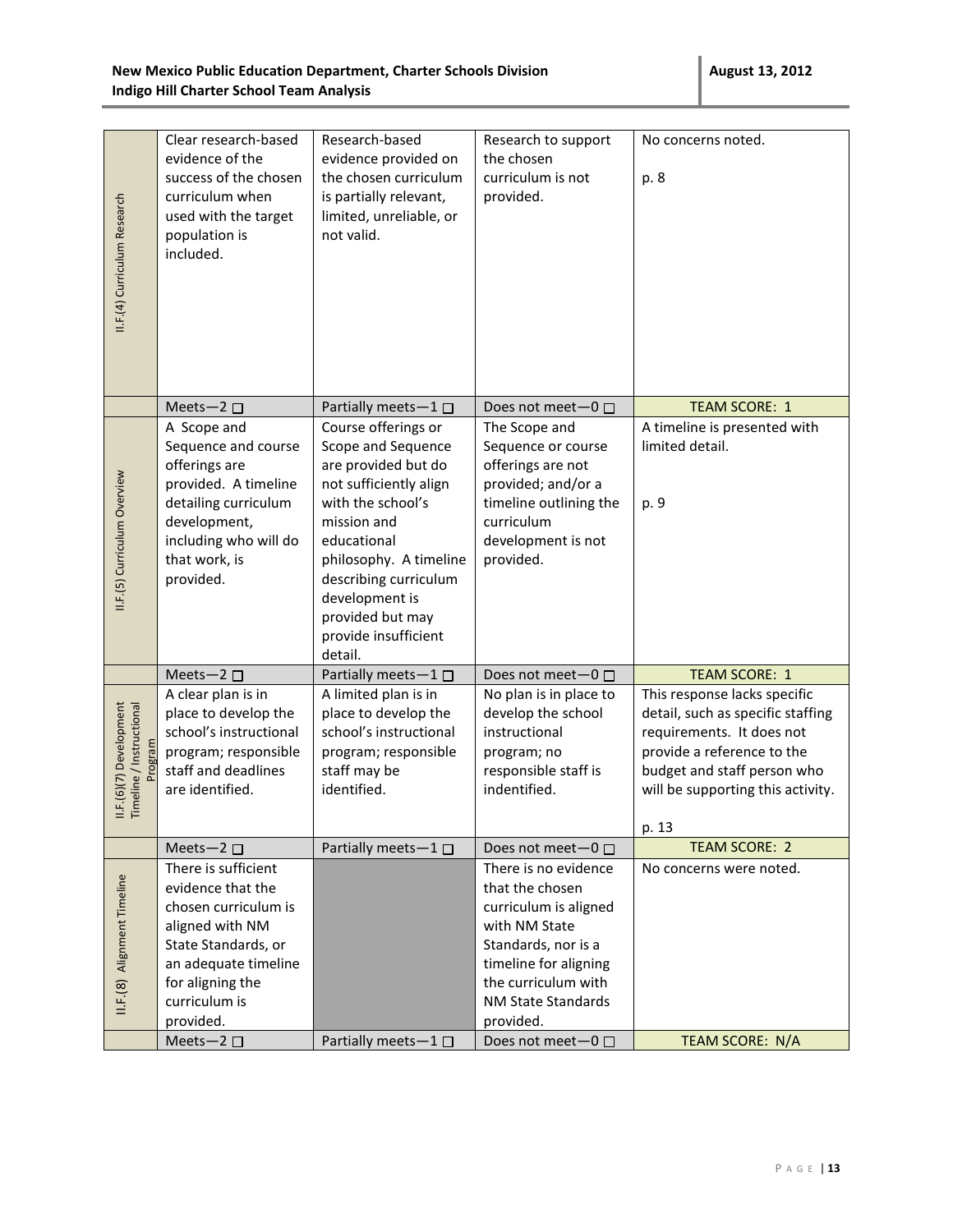| II.G.(1) (2) Graduation Requirements / Graduation Waiver                                                                                                                                                                                                                                                                                                                                                                                                                                                                                                                                                                                                                                                                                                                                    | High school<br>graduation<br>requirements, if<br>applicable, are clearly<br>articulated, meet<br>state requirements,<br>support the mission<br>of the school, and are<br>rigorous and reflect<br>high expectations.<br>Meets- $2\square$<br>Waivers, if applicable,<br>state what the waiver | High school<br>graduation<br>requirements are<br>insufficiently<br>described, or do not<br>support the mission of<br>the school, or are not<br>rigorous and do not<br>reflect high<br>expectations.<br>Partially meets $-1$ $\Box$ | High school<br>graduation<br>requirements are not<br>provided; or they are<br>provided but do not<br>meet state<br>requirements.<br>Does not meet $-0$ $\Box$<br>Waivers, if applicable,<br>are included but | TEAM SCORE: N/A |
|---------------------------------------------------------------------------------------------------------------------------------------------------------------------------------------------------------------------------------------------------------------------------------------------------------------------------------------------------------------------------------------------------------------------------------------------------------------------------------------------------------------------------------------------------------------------------------------------------------------------------------------------------------------------------------------------------------------------------------------------------------------------------------------------|----------------------------------------------------------------------------------------------------------------------------------------------------------------------------------------------------------------------------------------------------------------------------------------------|------------------------------------------------------------------------------------------------------------------------------------------------------------------------------------------------------------------------------------|--------------------------------------------------------------------------------------------------------------------------------------------------------------------------------------------------------------|-----------------|
|                                                                                                                                                                                                                                                                                                                                                                                                                                                                                                                                                                                                                                                                                                                                                                                             | is and why school is<br>seeking it.                                                                                                                                                                                                                                                          | <b>Evaluator Comments and Questions</b>                                                                                                                                                                                            | without explanation.                                                                                                                                                                                         |                 |
| The application reviewer has opportunity to take notes on the application.<br>Summary/Comments:<br>Evaluation<br>The lack of organization made this section confusing and challenging to receive a complete picture of how<br>the curriculum will come together to provide the type of academic program stated in the application. As<br>such, it is difficult to ascertain how all other elements, like staffing needs and curriculum alignment, will<br>come together to create a cohesive academic program. Alignment between and integration of all the<br>academic programs, the Common Core and New Mexico standards, is unclear as well. Several responses<br>in this section are inadequate as the founder's overall mission and plan for the school is difficult to<br>comprehend. |                                                                                                                                                                                                                                                                                              |                                                                                                                                                                                                                                    |                                                                                                                                                                                                              |                 |

# **Score: 11 out of 14 possible points**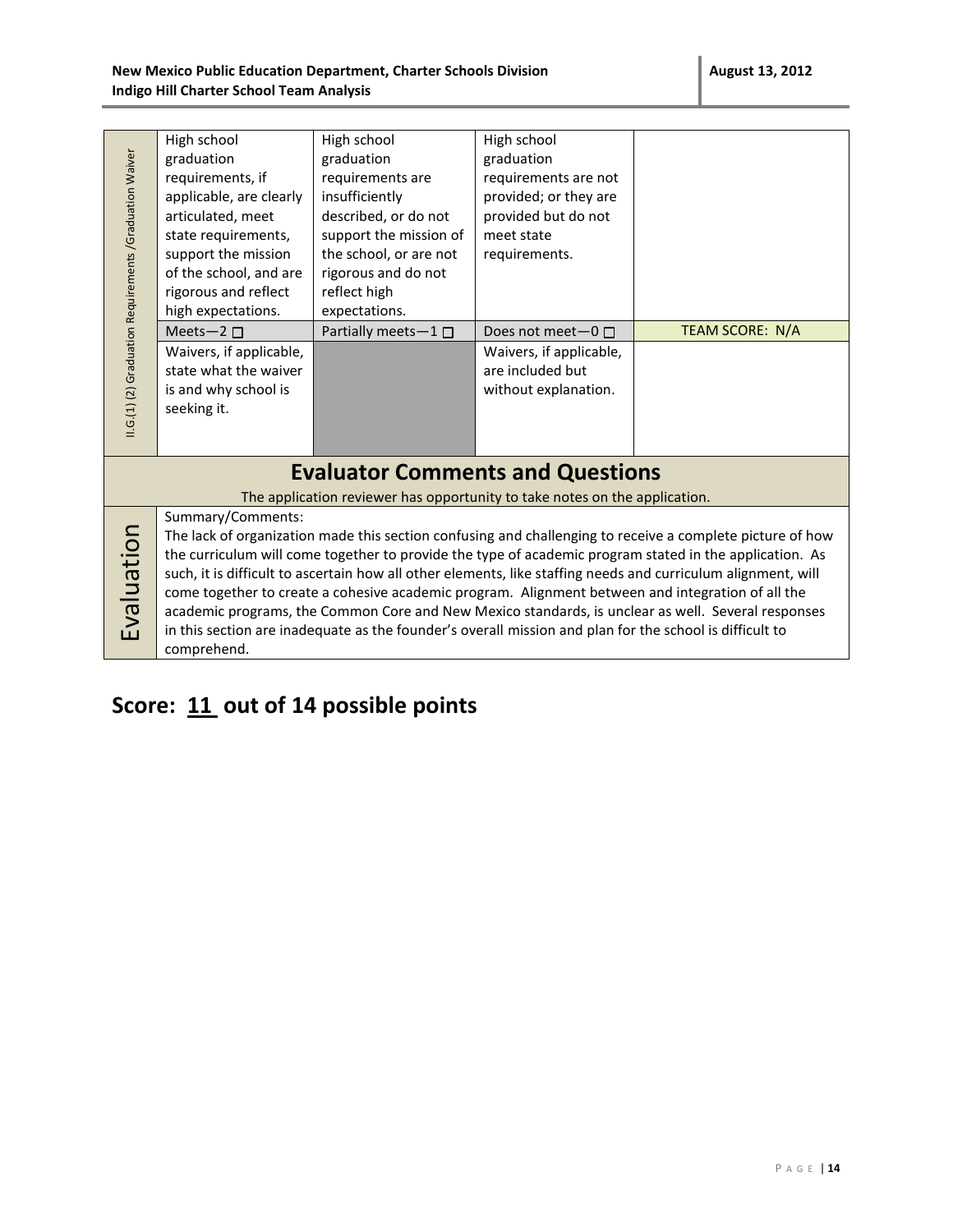#### H. INSTRUCTION

Evaluation Criteria: The school identifies quality methods and strategies that have been demonstrated to be effective in meeting the needs of the targeted student population. For unique or innovative practices, the charter school applicant presents a compelling rationale for their effectiveness.

|  | <b>Topic</b>            |                       | Ranking                                                                                       |                           | <b>Comments &amp; References</b>                                                                               |
|--|-------------------------|-----------------------|-----------------------------------------------------------------------------------------------|---------------------------|----------------------------------------------------------------------------------------------------------------|
|  |                         | Meets-2 $\square$     | Partially meets-1 □                                                                           | Does not meet $-0$ $\Box$ | <b>TEAM SCORE: 1</b>                                                                                           |
|  |                         | The school's          | The school's proposed                                                                         | The connection            | The strategies that address                                                                                    |
|  |                         | proposed              | instructional practices                                                                       | between the school's      | students (or the target                                                                                        |
|  |                         | instructional         | partially align with the                                                                      | proposed                  | population) are listed in                                                                                      |
|  |                         | practices support and | school's mission,                                                                             | instructional practices   | another section - however                                                                                      |
|  |                         | are aligned with the  | vision, and educational                                                                       | and the school's          | there is no mention to refer                                                                                   |
|  | II.H.(1) Instructional  | school's mission,     | philosophy                                                                                    | mission, vision, and      | the reviewer to this other                                                                                     |
|  | <b>Strategies</b>       | vision and            |                                                                                               | educational               | section. It is difficult to                                                                                    |
|  |                         | educational           |                                                                                               | philosophy has not        | ascertain whether the                                                                                          |
|  |                         | philosophy            |                                                                                               | been established.         | practices listed are aligned                                                                                   |
|  |                         |                       |                                                                                               |                           | with the vision/mission and                                                                                    |
|  |                         |                       |                                                                                               |                           | educational philosophy.                                                                                        |
|  |                         |                       |                                                                                               |                           |                                                                                                                |
|  |                         |                       |                                                                                               |                           | p. 11                                                                                                          |
|  |                         | Meets-2 $\square$     | Partially meets-1 $\square$                                                                   | Does not meet $-0$ $\Box$ | <b>TEAM SCORE: 0</b>                                                                                           |
|  |                         | Evidence of the       | Evidence of the                                                                               | Evidence of the           | The application makes a                                                                                        |
|  | II.H.(2) Effectiveness  | effectiveness of the  | effectiveness of the                                                                          | effectiveness of the      | general statement about ASD                                                                                    |
|  |                         | proposed methods/     | proposed methods/                                                                             | proposed methods/         | and/or gifted students,                                                                                        |
|  |                         | strategies with the   | strategies with the                                                                           | strategies with the       | however, instructional                                                                                         |
|  |                         | target student        | target student                                                                                | target student            | strategies for this "targeted                                                                                  |
|  |                         | population is         | population is not                                                                             | population is not         | population" are not addressed                                                                                  |
|  |                         | included.             | clearly stated.                                                                               | provided.                 | in a meaningful way.                                                                                           |
|  |                         | Meets-2 $\square$     | Partially meets-1□                                                                            | Does not meet-0 □         | <b>TEAM SCORE: 0</b>                                                                                           |
|  |                         | The school describes  | The school describes                                                                          | The school does not       | Other than mentioning                                                                                          |
|  |                         | how instruction will  | how instruction will be                                                                       | sufficiently describe     | scaffolding and a general                                                                                      |
|  | II.H.(3) Differentiated | be differentiated     | differentiated to meet                                                                        | how instruction will      | statement about ASD and/or                                                                                     |
|  | Instruction             | based on identified   | student needs, but                                                                            | be differentiated to      | gifted students, this response                                                                                 |
|  |                         | student needs, and    | there are no examples.                                                                        | meet student needs,       | does not fully present how the                                                                                 |
|  |                         | examples are          |                                                                                               | and there are no          | school will assure appropriate                                                                                 |
|  |                         | provided.             |                                                                                               | examples.                 | differentiation to meet the                                                                                    |
|  |                         |                       |                                                                                               |                           | needs of all students.                                                                                         |
|  |                         |                       | <b>Evaluator Comments and Questions</b>                                                       |                           |                                                                                                                |
|  |                         |                       | The application reviewer has opportunity to take notes on the application.                    |                           |                                                                                                                |
|  |                         | Summary/Comments:     |                                                                                               |                           |                                                                                                                |
|  |                         |                       |                                                                                               |                           | This section is incomplete and unclear in several places. While most of the prompts are met, overall the       |
|  |                         |                       |                                                                                               |                           | responses lack meaningful detail and/or require additional information to demonstrate an understanding         |
|  | Evaluation              |                       |                                                                                               |                           | of the key issue to be addressed throughout the term of the charter. The responses fail to demonstrate         |
|  |                         |                       |                                                                                               |                           | the applicant's knowledge of instructing and differentiating practices for a challenging student population    |
|  |                         |                       |                                                                                               |                           | that the school wants to target. Full integration of all instructional practices and strategies that will help |
|  |                         |                       | achieve the school vision/mission, as stated (again, the mission was unclear) is not achieved |                           |                                                                                                                |
|  |                         |                       |                                                                                               |                           |                                                                                                                |

### **Score: 1 out of 6 possible points**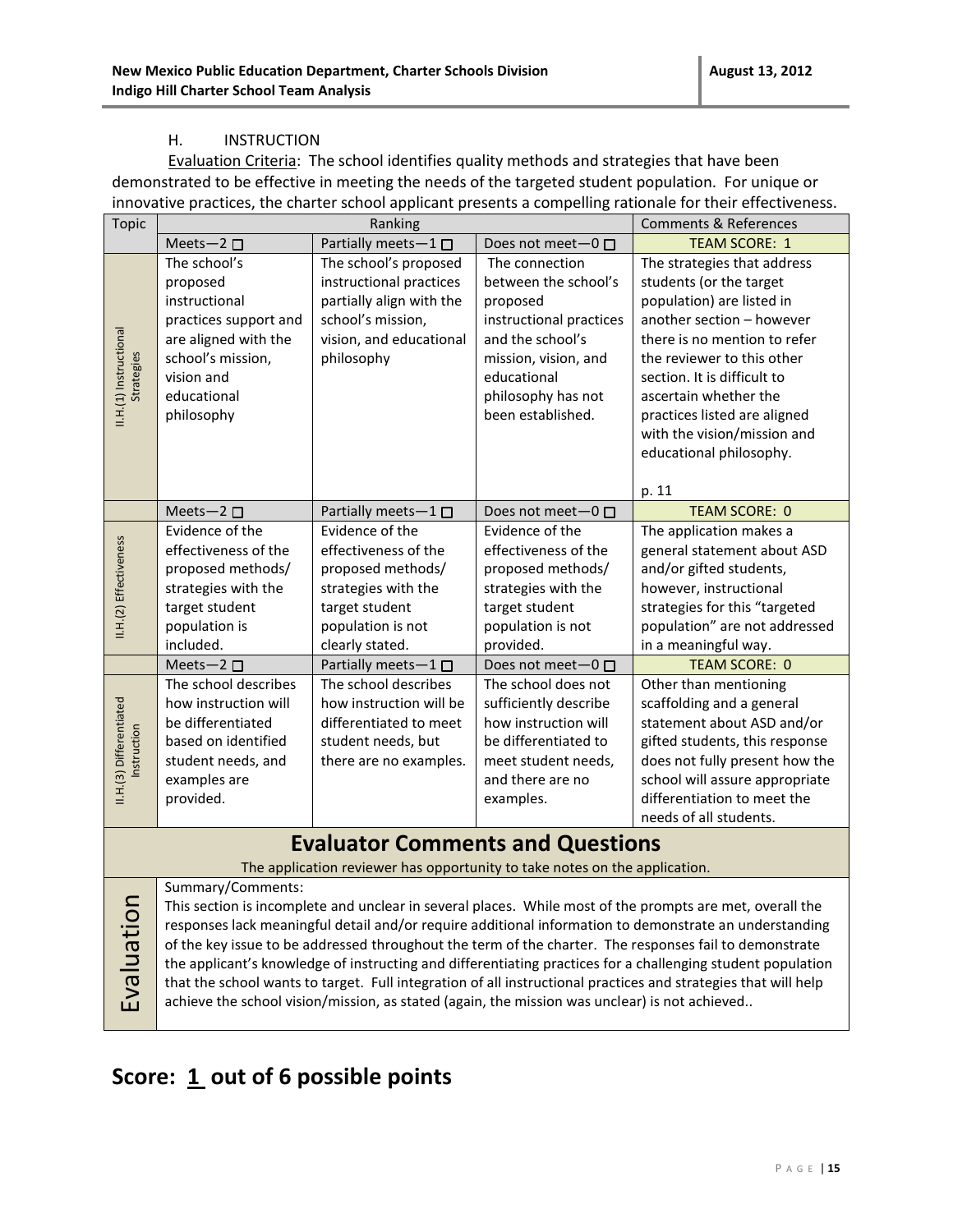#### I. SPECIAL POPULATIONS

Evaluation Criteria: The school has plans in place to meet the legal requirements and individual needs of those determined to be special needs students (including gifted students), English Language Learners, at-risk students, or those students performing below grade level.

| <b>Topic</b>                            | Ranking                                                                                                                                                                                                                                                                                                                    |                                                                                                                                                                                                                                  | <b>Comments &amp; References</b>                                                                                                                                                                                                    |                                                                                                                                                                                                                                                                                                                                                                                                                                                                                                                              |
|-----------------------------------------|----------------------------------------------------------------------------------------------------------------------------------------------------------------------------------------------------------------------------------------------------------------------------------------------------------------------------|----------------------------------------------------------------------------------------------------------------------------------------------------------------------------------------------------------------------------------|-------------------------------------------------------------------------------------------------------------------------------------------------------------------------------------------------------------------------------------|------------------------------------------------------------------------------------------------------------------------------------------------------------------------------------------------------------------------------------------------------------------------------------------------------------------------------------------------------------------------------------------------------------------------------------------------------------------------------------------------------------------------------|
|                                         | Meets-2 $\square$                                                                                                                                                                                                                                                                                                          | Partially meets-1 $\square$                                                                                                                                                                                                      | Does not meet-0 □                                                                                                                                                                                                                   | <b>TEAM SCORE: 1</b>                                                                                                                                                                                                                                                                                                                                                                                                                                                                                                         |
|                                         | The school<br>demonstrates a clear<br>understanding of and<br>capacity to meet all<br>legal requirements<br>regarding identifying,<br>providing an<br>appropriate<br>continuum of<br>services, and<br>monitoring students<br>that are receiving<br>special education<br>services, including<br>students who are<br>gifted. | The school<br>demonstrates a partial<br>understanding of and<br>capacity to meet state<br>and federal<br>requirements<br>regarding students<br>receiving special<br>education services,<br>including students who<br>are gifted. | The response does<br>not demonstrate an<br>understanding of and<br>capacity to meet state<br>and federal<br>requirements<br>regarding students<br>receiving special<br>education services,<br>including students<br>who are gifted. | This section, as written, does<br>not follow the prompts, and is<br>difficult to comprehend. The<br>applicant states the school will<br>be a "full-inclusion" school,<br>and does not acknowledge the<br>continuum of services that is<br>legally required by federal and<br>state statutes. In addition, the<br>application states it will focus<br>primarily of four categories of<br>special education. Again, the<br>school will need to address all<br>areas of special education and<br>fails to make mention of this. |
|                                         |                                                                                                                                                                                                                                                                                                                            |                                                                                                                                                                                                                                  |                                                                                                                                                                                                                                     | p. 14                                                                                                                                                                                                                                                                                                                                                                                                                                                                                                                        |
|                                         | Meets-2 $\square$                                                                                                                                                                                                                                                                                                          | Partially meets-1 $\square$                                                                                                                                                                                                      | Does not meet $-0$ $\Box$                                                                                                                                                                                                           | <b>TEAM SCORE: 2</b>                                                                                                                                                                                                                                                                                                                                                                                                                                                                                                         |
| Special Education<br>$11.1(1)(a) - (d)$ | The school has a plan<br>in place to meet all<br>legal requirements to<br>regularly evaluate<br>and monitor progress<br>of special education<br>students to ensure<br>attainment of IEP<br>goals.                                                                                                                          | The school has a<br>partial plan in place to<br>meet the needs of<br>students with IEPs; but<br>details are not<br>provided.                                                                                                     | The school has no<br>stated process in<br>place to monitor<br>students with IEPs.                                                                                                                                                   | It appears that information in<br>this section speaks of<br>compliance as stated in New<br>Mexico's laws.                                                                                                                                                                                                                                                                                                                                                                                                                    |
|                                         | Meets-2 $\square$                                                                                                                                                                                                                                                                                                          | Partially meets-1 $\Box$                                                                                                                                                                                                         | Does not meet $-0$ $\Box$                                                                                                                                                                                                           | TEAM SCORE: N/A                                                                                                                                                                                                                                                                                                                                                                                                                                                                                                              |
|                                         | The school provides a<br>complete plan for<br>graduating students<br>with special<br>education needs (if<br>applicable) that is in<br>compliance with<br><b>Federal and State</b><br>regulations.                                                                                                                          | There is an incomplete<br>plan for graduating<br>students with special<br>education needs (if<br>applicable).                                                                                                                    | The plan for<br>graduating students<br>with special<br>education needs (if<br>applicable) is not<br>provided; or the plan<br>provided is not in<br>compliance with<br><b>Federal and State</b><br>regulations.                      |                                                                                                                                                                                                                                                                                                                                                                                                                                                                                                                              |
|                                         | Meets-2 $\square$                                                                                                                                                                                                                                                                                                          | Partially meets-1 $\square$                                                                                                                                                                                                      | Does not meet-0                                                                                                                                                                                                                     | <b>TEAM SCORE: 1</b>                                                                                                                                                                                                                                                                                                                                                                                                                                                                                                         |
|                                         | The school has<br>identified the<br>appropriate staff and<br>ancillary services to<br>adequately meet the<br>needs of special                                                                                                                                                                                              | The school has<br>identified some of the<br>staff needed to meet<br>the needs of special<br>education and ELL<br>students. An                                                                                                    | The school has not<br>identified appropriate<br>staffing to adequately<br>address the needs of<br>special populations;<br>or the plan for how                                                                                       | Given the targeted population,<br>it does not appear that two<br>special education teachers<br>would provide the high levels<br>of services and support the<br>targeted population will likely                                                                                                                                                                                                                                                                                                                               |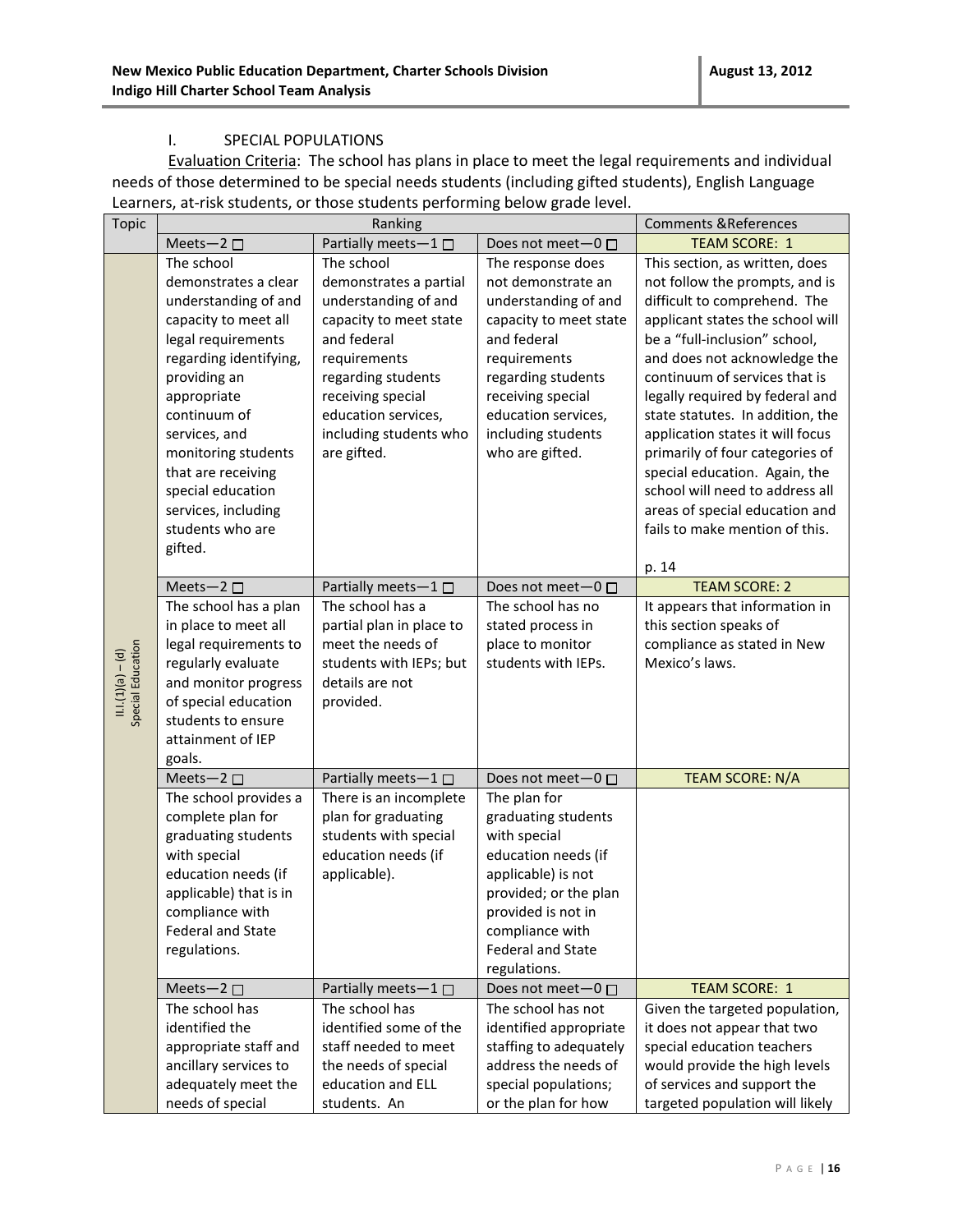|                                                     | education and ELL<br>students, and<br>provides an<br>explanation for how<br>they will be<br>adequately budgeted.                                             | explanation is<br>provided indicating<br>how they will be<br>adequately budgeted.                                                                                      | they will be budgeted<br>is not provided; or the<br>budget does not<br>appear adequate.                                                                   | require.                         |
|-----------------------------------------------------|--------------------------------------------------------------------------------------------------------------------------------------------------------------|------------------------------------------------------------------------------------------------------------------------------------------------------------------------|-----------------------------------------------------------------------------------------------------------------------------------------------------------|----------------------------------|
|                                                     | Meets-2 □<br>The school                                                                                                                                      | Partially meets-1□                                                                                                                                                     | Does not meet-0 □                                                                                                                                         | <b>TEAM SCORE: 2</b>             |
| with 504 Plans<br>II.I(2) Students                  | demonstrates<br>understanding and<br>capacity to meet all<br>legal requirements<br>regarding students<br>with Section 504<br>Plans.                          |                                                                                                                                                                        | The school does not<br>demonstrate<br>understanding and<br>capacity to meet all<br>legal requirements<br>regarding students<br>with Section 504<br>Plans. | No concerns were noted.<br>p. 32 |
|                                                     | Meets-2 $\square$                                                                                                                                            | Partially meets-1 $\square$                                                                                                                                            | Does not meet $-0$ $\Box$                                                                                                                                 | <b>TEAM SCORE: 2</b>             |
|                                                     | The school has a plan<br>in place to identify<br>and meet the needs<br>of English Language<br>Learners.<br>Intervention<br>strategies are fully<br>described | The school has a<br>partial plan in place to<br>identify and meet the<br>needs of English<br>Language Learners.<br>Intervention strategies<br>are partially described. | The school has no<br>plan in place to<br>identify or meet the<br>needs of English<br>Language Learners.                                                   | No concerns were noted.<br>p. 34 |
|                                                     | Meets-2 □                                                                                                                                                    | Partially meets-1□                                                                                                                                                     | Does not meet-0                                                                                                                                           | <b>TEAM SCORE: 2</b>             |
| English Language Learners (ELL)<br>$11.1(3)(a)-(e)$ | The school describes<br>how instruction will<br>be differentiated<br>based on identified<br>student needs and<br>examples are<br>provided.                   | The school describes<br>how instruction will be<br>differentiated to meet<br>student needs, but<br>there are no examples.                                              | The school does not<br>sufficiently describe<br>how instruction will<br>be differentiated to<br>meet student needs,<br>and there are no<br>examples.      | No concerns were noted.          |
|                                                     | Meets-2 $\square$                                                                                                                                            | Partially meets-1                                                                                                                                                      | Does not meet-0 □                                                                                                                                         | <b>TEAM SCORE: 2</b>             |
|                                                     | The school has a plan<br>in place to meet all<br>legal requirements to<br>regularly evaluate<br>and monitor the<br>progress of English<br>Language Learners. | The school has a<br>partial plan in place to<br>meet the needs of<br>English Language<br>Learners; but details<br>are not provided.                                    | The school has no<br>process in place to<br>monitor the progress<br>of English Language<br>Learners.                                                      | No concerns were noted.          |
|                                                     | Meets-2 $\square$                                                                                                                                            | Partially meets-1 $\square$                                                                                                                                            | Does not meet $-0$ $\Box$                                                                                                                                 | <b>TEAM SCORE: 0</b>             |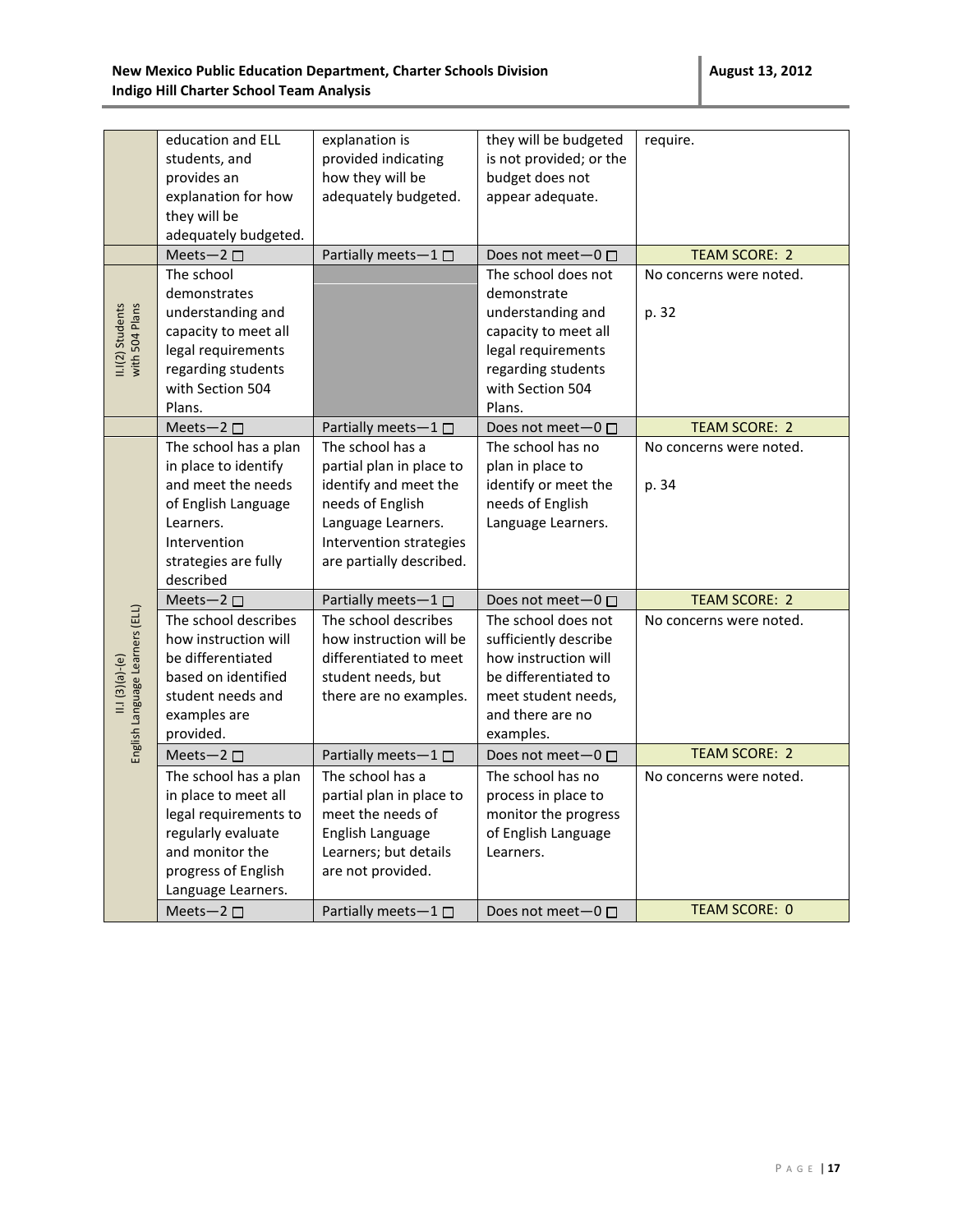|            | The budget reflects<br>allocation(s) for<br>resources, staffing,<br>and training to serve<br>the needs of ELL<br>students. | The budget reflects<br>some of the costs<br>involved in addressing<br>ELL students; however,<br>sufficient detail is not<br>provided. | The budget does not<br>reflect costs involved<br>in addressing the<br>needs of ELL students. | The budget did not reflect<br>costs relating to addressing<br>the needs of ELL students.<br>How the school would plan to<br>pay for resources, staffing and<br>training was not addressed.                                                                                                                                                                                                                                                 |
|------------|----------------------------------------------------------------------------------------------------------------------------|---------------------------------------------------------------------------------------------------------------------------------------|----------------------------------------------------------------------------------------------|--------------------------------------------------------------------------------------------------------------------------------------------------------------------------------------------------------------------------------------------------------------------------------------------------------------------------------------------------------------------------------------------------------------------------------------------|
|            |                                                                                                                            |                                                                                                                                       |                                                                                              |                                                                                                                                                                                                                                                                                                                                                                                                                                            |
|            |                                                                                                                            | <b>Evaluator Comments and Questions</b>                                                                                               |                                                                                              |                                                                                                                                                                                                                                                                                                                                                                                                                                            |
|            |                                                                                                                            | The application reviewer has opportunity to take notes on the application.                                                            |                                                                                              |                                                                                                                                                                                                                                                                                                                                                                                                                                            |
|            | Summary/Comments:                                                                                                          | concerns about the applicant's ability to meet the requirements in practice.                                                          |                                                                                              | The section does not fully follow and answer all the prompts, and is difficult to comprehend, which raises                                                                                                                                                                                                                                                                                                                                 |
| Evaluation | students.                                                                                                                  |                                                                                                                                       |                                                                                              | While all the responses include legal compliance, the responses are not personalized to this particular<br>school, the vision/mission, and educational program. Many sections do not fully provide information<br>about the school level responsibilities of providing special education services. In addition, the budget<br>plans did not adequately address providing resources, staffing, services and training for special population |
|            |                                                                                                                            |                                                                                                                                       |                                                                                              |                                                                                                                                                                                                                                                                                                                                                                                                                                            |

# **Score: 12 out of 16 possible points**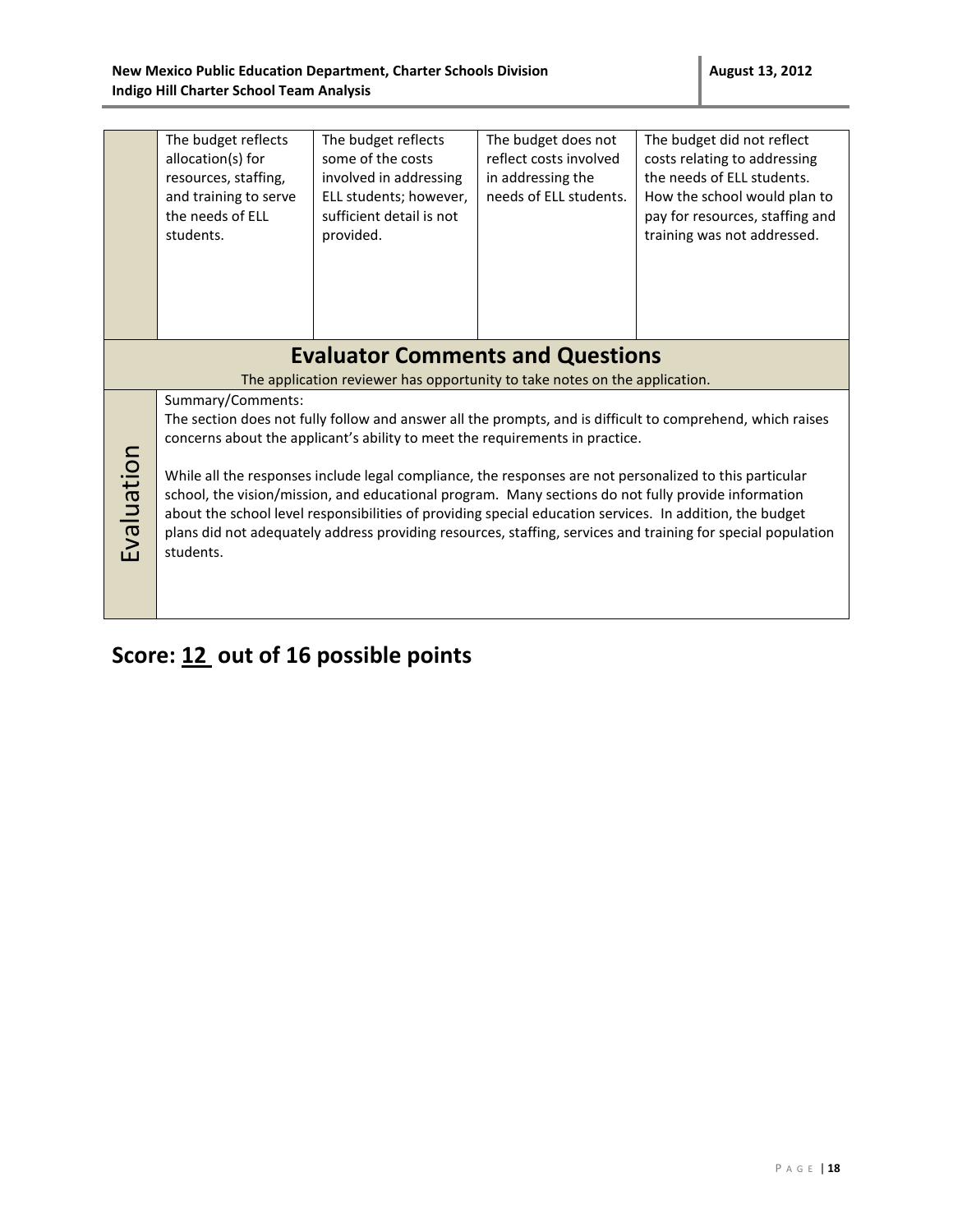#### J. ASSESSMENT AND ACCOUNTABILITY

Evaluation Criteria: The school has appropriate assessments in place to evaluate student needs, the effectiveness of the educational program, and progress toward school goals. The school will use the assessment data to affect teaching and learning to improve student achievement, or meet other goals of the school.

| <b>Topic</b>                                                 | Ranking                                                                                                                                                                                                                                                 |                                                                                                                                                                                                                                                         | <b>Comments &amp; References</b>                                                                                                                                                                                                                  |                                         |
|--------------------------------------------------------------|---------------------------------------------------------------------------------------------------------------------------------------------------------------------------------------------------------------------------------------------------------|---------------------------------------------------------------------------------------------------------------------------------------------------------------------------------------------------------------------------------------------------------|---------------------------------------------------------------------------------------------------------------------------------------------------------------------------------------------------------------------------------------------------|-----------------------------------------|
|                                                              | Meets-2 $\square$                                                                                                                                                                                                                                       | Partially meets-1                                                                                                                                                                                                                                       | Does not meet-0 □                                                                                                                                                                                                                                 | <b>TEAM SCORE: N/A</b>                  |
| II.J.(1) Measuring<br>Organizational Goals (If<br>pplicable) | A comprehensive list<br>of assessments that<br>will specifically<br>measure<br>organizational goals<br>that align with the<br>mission of the school<br>is provided.                                                                                     | A partial list of<br>assessment tools to<br>measure organizational<br>goals is provided. The<br>assessment tools only<br>partially align with the<br>mission of the school.                                                                             | A list of assessment<br>tools to measure<br>organizational goals is<br>not provided; or the<br>assessment tools do<br>not align with the<br>mission of the school.                                                                                | No organizational goals<br>were stated. |
|                                                              | Meets-2 $\square$                                                                                                                                                                                                                                       | Partially meets-1□                                                                                                                                                                                                                                      | Does not meet-0 □                                                                                                                                                                                                                                 | <b>TEAM SCORE: 0</b>                    |
| II.J.(2)Assessments to Measure Academic<br>Goals             | A comprehensive list<br>of assessment tools<br>that measure<br>academic goals is<br>provided and align<br>with the mission of<br>the school. Grade<br>levels to be assessed<br>and anticipated<br>schedule or frequency<br>of assessing is<br>provided. | A list of assessments is<br>provided; however, the<br>list only partially aligns<br>with the mission of the<br>school. The grade<br>levels to be assessed<br>and anticipated<br>schedule or frequency<br>of assessing is not<br>sufficiently addressed. | A list of assessments is<br>not provided, or the<br>list of assessments do<br>not align with the<br>mission of the school;<br>or the grade levels to<br>be assessed,<br>anticipated schedule<br>or frequency of<br>assessing is not<br>addressed. | This prompt was not<br>addressed.       |
|                                                              | Meets-2 $\square$                                                                                                                                                                                                                                       | Partially meets-1                                                                                                                                                                                                                                       | Does not meet- $0 \Box$                                                                                                                                                                                                                           | <b>TEAM SCORE: 0</b>                    |
| II.1(1)(3)(4) Use of Assessments / Self-Monitoring           | Strategies to monitor<br>all students and to<br>take appropriate<br>corrective actions are<br>clearly defined,<br>including<br>interventions and a<br>plan to close the<br>achievement gap<br>between student<br>subgroups.                             | A plan for taking<br>corrective action is only<br>generally described.                                                                                                                                                                                  | There is no evidence<br>of a plan for corrective<br>action, or the plan<br>does not address what<br>adjustments the<br>school will make based<br>upon grade-level or<br>school-wide data.                                                         | This prompt was not<br>addressed.       |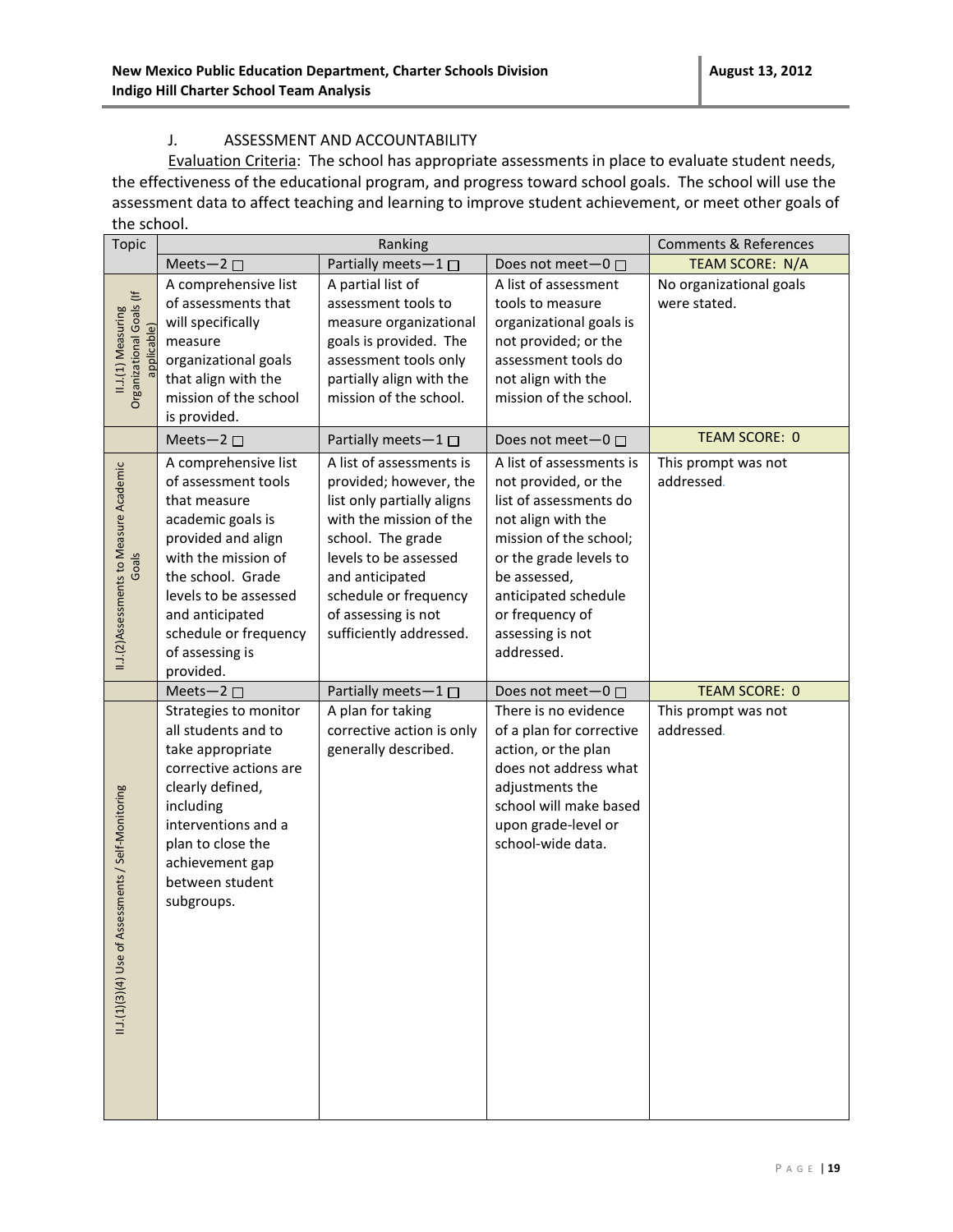| Meets-2 $\square$            | Partially meets-1□           | Does not meet-0 □            | <b>TEAM SCORE: 0</b> |
|------------------------------|------------------------------|------------------------------|----------------------|
| Remediation/At-Risk          | Remediation/At-Risk          | Remediation/At-Risk          | This prompt was not  |
| <b>Students</b>              | <b>Students</b>              | <b>Students</b>              | addressed.           |
| The school                   | The school has a partial     | The school does not          |                      |
| demonstrates                 | plan in place that           | provide a plan that          |                      |
| understanding and            | complies with legal          | complies with legal          |                      |
| capacity to meet all         | requirements to              | requirements; or the         |                      |
| legal requirements           | identify and meet the        | plan does not                |                      |
| regarding identifying,       | needs of students who        | demonstrate the              |                      |
| providing an                 | are struggling and to        | capacity to meet the         |                      |
| appropriate range of         | identify students with       | needs of remedial or         |                      |
| services, and                | special needs. Student       | at-risk students.            |                      |
| monitoring students          | Assistance Teams and         |                              |                      |
| who are struggling.          | RTI are mentioned but        |                              |                      |
| <b>Student Assistance</b>    | details are not              |                              |                      |
| <b>Teams and Response</b>    | provided.                    |                              |                      |
| to Intervention              |                              |                              |                      |
| strategies for the 3         |                              |                              |                      |
| tiers are fully              |                              |                              |                      |
| described.                   |                              |                              |                      |
| Meets-2 $\square$            | Partially meets-1 □          | Does not meet $-0$ $\Box$    | <b>TEAM SCORE: 0</b> |
| <b>School-Wide Practices</b> | <b>School-Wide Practices</b> | <b>School-Wide Practices</b> | This prompt was not  |
| The school has               | The school has               | The school does not          | addressed.           |
| provided a                   | described a plan to          | provide a plan.              |                      |
| comprehensive plan           | analyze data and             |                              |                      |
| to analyze data,             | identify school-wide         |                              |                      |
| indentify school-wide        | practices in need of         |                              |                      |
| practices that need to       | change; however, the         |                              |                      |
| be changed, and              | plan does not include        |                              |                      |
| implement the                | effective structures or      |                              |                      |
| necessary adjustments        | processes for                |                              |                      |
| in order to improve          | implementation.              |                              |                      |
| student outcomes.            |                              |                              |                      |
| Meets-2 $\square$            | Partially meets-1□           | Does not meet- $0 \Box$      | <b>TEAM SCORE: 1</b> |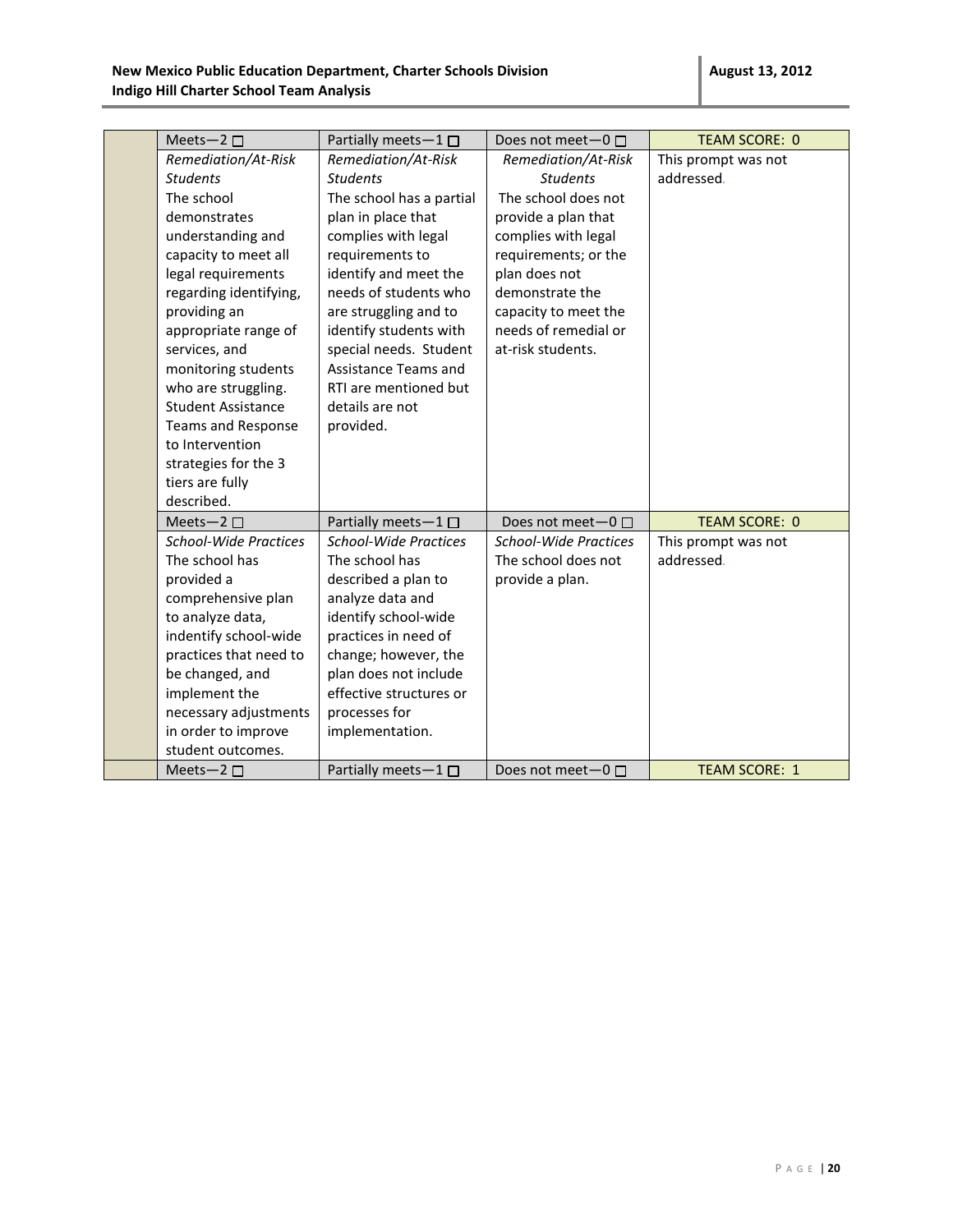| II.J.(5) Reporting on Progress | The school provides a<br>plan that explains how<br>student assessment<br>and progress will be<br>appropriately<br>communicated to<br>parents, the school's<br>Governing Council, the<br>school's authorizer,<br>and the broader<br>community. | The school provides a<br>plan, but it does not<br>include communication<br>of student assessment<br>and progress to all<br>identified parties. | There is no plan<br>provided to<br>communicate<br>assessment results or<br>student progress. | The plan only addresses<br>student report cards and<br>reporting to parents. It does<br>not state how<br>communication with other<br>stakeholders will be<br>achieved. |
|--------------------------------|-----------------------------------------------------------------------------------------------------------------------------------------------------------------------------------------------------------------------------------------------|------------------------------------------------------------------------------------------------------------------------------------------------|----------------------------------------------------------------------------------------------|------------------------------------------------------------------------------------------------------------------------------------------------------------------------|
|                                |                                                                                                                                                                                                                                               |                                                                                                                                                |                                                                                              |                                                                                                                                                                        |
|                                |                                                                                                                                                                                                                                               | <b>Evaluator Comments and Questions</b><br>The application reviewer has opportunity to take notes on the application.                          |                                                                                              |                                                                                                                                                                        |
| Evaluation                     | Summary/Comments:<br>prompt.                                                                                                                                                                                                                  | This section is incomplete and missing pertinent information, other than what is included in the last                                          |                                                                                              |                                                                                                                                                                        |

Score: 1 out of 10 possible points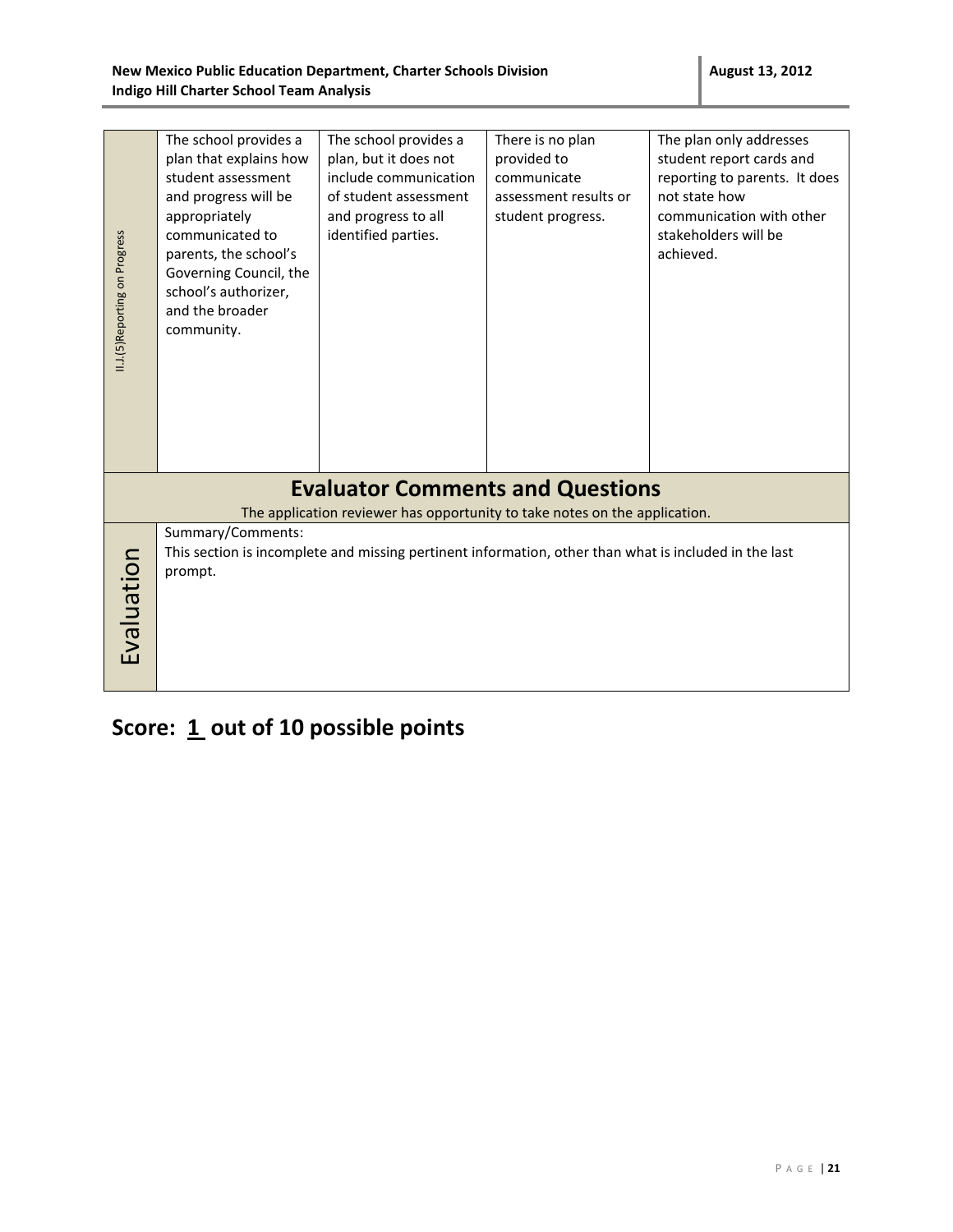### **III. ORGANIZATIONAL PLAN AND GOVERNANCE**

#### A. GOVERNING BODY CREATION/CAPACITY

Evaluation Criteria: The composition of the Governing Body ("GB") reflects a wide range of expertise, knowledge and experience, and demonstrates the capacity to oversee a successful school (i.e., assure student success, develop, implement, oversee the management of public funds, and oversee the school's compliance with legal obligations)

| <b>Topic</b>                                    | Ranking                                                                                                                                                                                                                                                                                        |                                                                                                                                                                                                                                                                                                | <b>Comments &amp; References</b>                                                                                                                                                                                                         |                                  |
|-------------------------------------------------|------------------------------------------------------------------------------------------------------------------------------------------------------------------------------------------------------------------------------------------------------------------------------------------------|------------------------------------------------------------------------------------------------------------------------------------------------------------------------------------------------------------------------------------------------------------------------------------------------|------------------------------------------------------------------------------------------------------------------------------------------------------------------------------------------------------------------------------------------|----------------------------------|
|                                                 | Meets-2 $\square$                                                                                                                                                                                                                                                                              | Partially meets-1□                                                                                                                                                                                                                                                                             | Does not meet- $0 \Box$                                                                                                                                                                                                                  | TEAM SCORE: 2                    |
| III.A.(1) Governance Description                | The roles and<br>responsibilities of<br>the GB members<br>are specifically<br>outlined, and<br>there is a clear<br>description of the<br>separation<br>between the roles<br>and<br>responsibilities of<br>the GB and the<br>roles and<br>responsibilities of<br>the school's<br>administrator. | There is a partial<br>description of the<br>roles and<br>responsibilities of the<br>GB and the roles and<br>responsibilities of the<br>school's<br>administrator; or the<br>description is either<br>inappropriate or<br>does not sufficiently<br>address the<br>distinction between<br>roles. | There is no<br>description provided<br>of the roles and<br>responsibilities of the<br>GB and the roles and<br>responsibilities of the<br>school's<br>administrator.                                                                      | No concerns were noted.<br>p. 38 |
|                                                 | Meets-2 $\square$                                                                                                                                                                                                                                                                              | Partially meets- $1 \Box$                                                                                                                                                                                                                                                                      | Does not meet- $0 \Box$                                                                                                                                                                                                                  | <b>TEAM SCORE: 2</b>             |
| III.A.(2) Description of Founders'<br>Expertise | The applicant's<br>expertise<br>demonstrates<br>relevant<br>qualifications and<br>experience in<br>areas that are<br>important to<br>implementing the<br>proposed plan.                                                                                                                        | The applicant has<br>some relevant<br>experience in<br>operating a public<br>school or business,<br>but does not<br>demonstrate how<br>that experience is<br>relevant to<br>implementing the<br>plan for a charter<br>school.                                                                  | The applicant does<br>not have experience<br>in operating a public<br>school or private<br>business and has not<br>otherwise<br>demonstrated that<br>the applicant has the<br>capacity to<br>implement the<br>planned charter<br>school. | No concerns were noted.          |
|                                                 | Meets-2 $\square$                                                                                                                                                                                                                                                                              | Partially meets- $1 \Box$                                                                                                                                                                                                                                                                      | Does not meet- $0 \Box$                                                                                                                                                                                                                  | <b>TEAM SCORE: 2</b>             |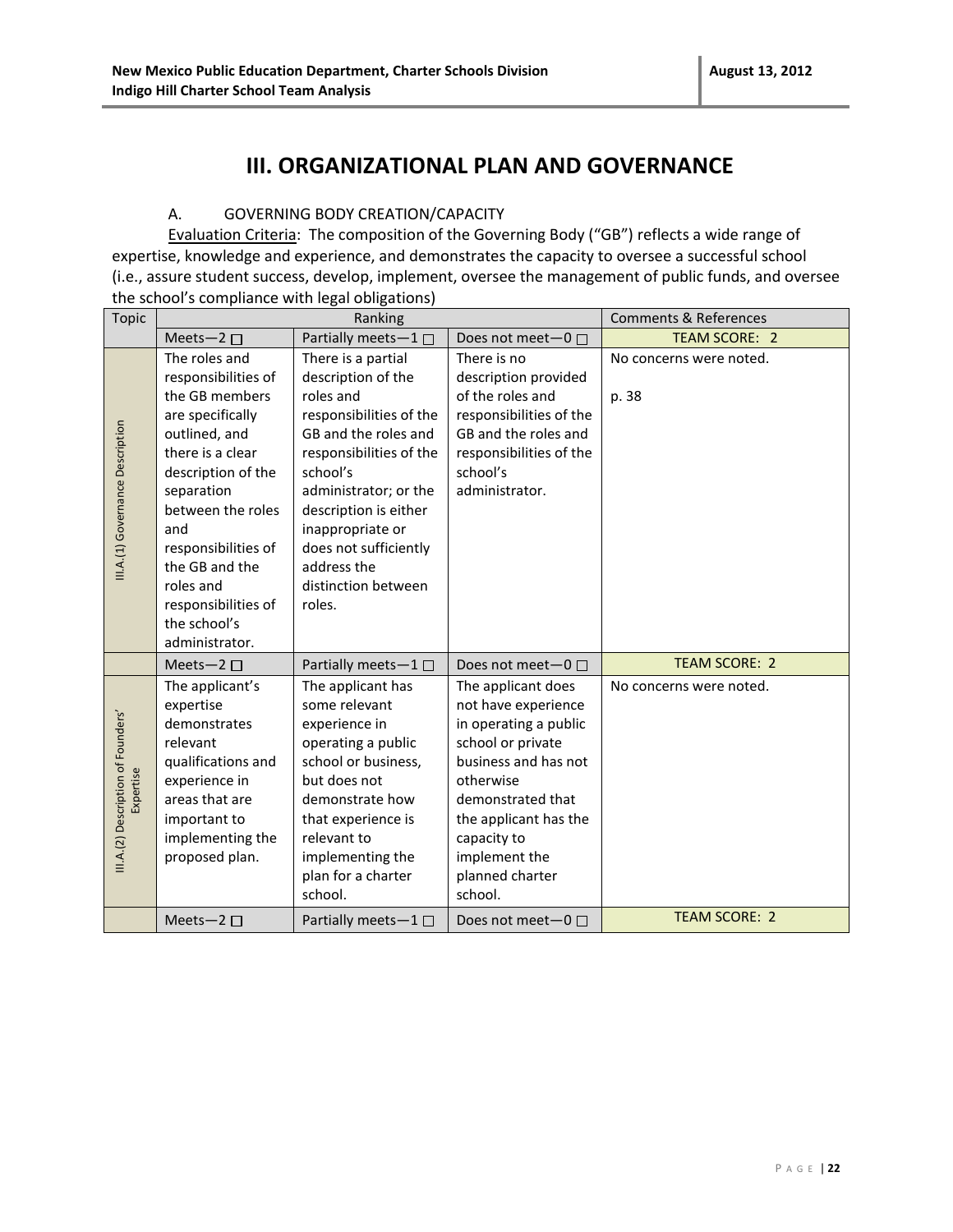| II.J.(3) Description of Prospective<br>Governance Expertise                                                                                                                  | GB members are<br>listed with<br>qualifications.<br>Membership<br>reflects (or will<br>reflect) diverse<br>experiences and<br>skills necessary to<br>oversee all aspects<br>of the school. | GB membership<br>reflects (or will<br>reflect) some<br>diversity of<br>experience and skills.                                                                            | GB membership<br>reflects a lack of<br>diverse experiences<br>and skills, or no list is<br>provided.                                                 | No concerns were noted.                                                                    |
|------------------------------------------------------------------------------------------------------------------------------------------------------------------------------|--------------------------------------------------------------------------------------------------------------------------------------------------------------------------------------------|--------------------------------------------------------------------------------------------------------------------------------------------------------------------------|------------------------------------------------------------------------------------------------------------------------------------------------------|--------------------------------------------------------------------------------------------|
|                                                                                                                                                                              | Meets-2 $\square$                                                                                                                                                                          | Partially meets-1 □                                                                                                                                                      | Does not meet-0 □                                                                                                                                    | <b>TEAM SCORE: 1</b>                                                                       |
| III.A.(4) GB Selection of Members                                                                                                                                            | The process<br>described for<br>selecting new GB<br>members is<br>focused on<br>selecting leaders<br>who have the skills<br>necessary to<br>govern the<br>proposed school.                 | The process<br>described for<br>selecting GB<br>members attends to<br>the method of<br>selection, but only<br>vaguely addresses<br>the qualifications for<br>membership. | A plan to recruit GB<br>with identified skill<br>sets is not provided;<br>or no specific needs<br>or qualifications for<br>GB members are<br>listed. | More specific dates and details on<br>the recruitment and selection<br>process are needed. |
|                                                                                                                                                                              |                                                                                                                                                                                            | <b>Evaluator Comments and Questions</b>                                                                                                                                  |                                                                                                                                                      |                                                                                            |
|                                                                                                                                                                              |                                                                                                                                                                                            | The application reviewer has opportunity to take notes on the application.                                                                                               |                                                                                                                                                      |                                                                                            |
| Summary/Comments:<br>Evaluation<br>Overall, the section is complete with the exception of how new governing body members will be recruited<br>based on expertise and skills. |                                                                                                                                                                                            |                                                                                                                                                                          |                                                                                                                                                      |                                                                                            |

# **Score: 7 out of 8 possible points**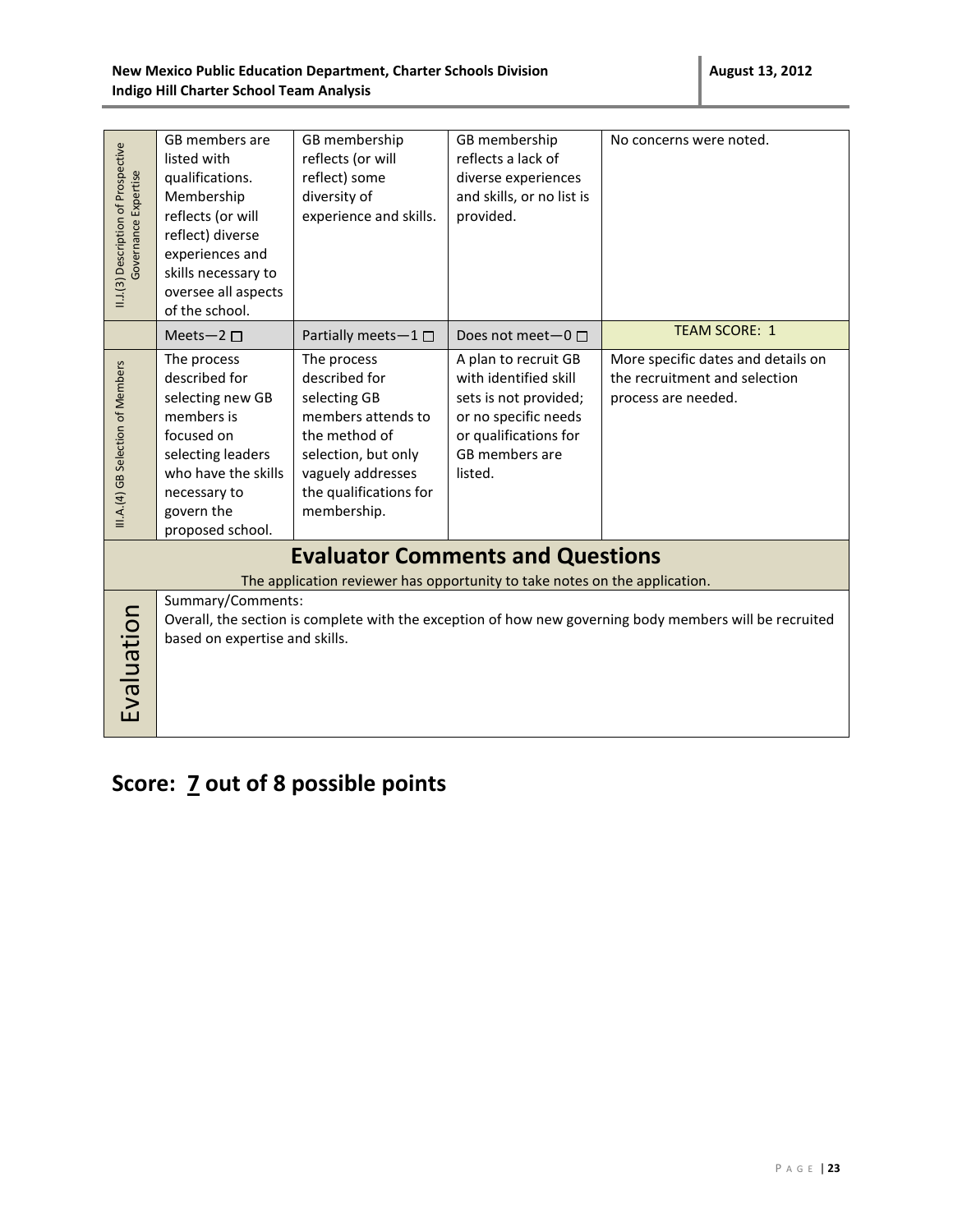#### B. GOVERNING BODY TRAINING AND EVALUATION

Evaluation Criteria: There is an ongoing and comprehensive plan for Governing Body trainings, evaluations, and continuous improvement and complies with state requirements.

| <b>Topic</b>                       | Ranking                                                                                                                                                                                                                       |                                                                                                                                                  | <b>Comments &amp; References</b>                                                                                                                         |                                                                       |
|------------------------------------|-------------------------------------------------------------------------------------------------------------------------------------------------------------------------------------------------------------------------------|--------------------------------------------------------------------------------------------------------------------------------------------------|----------------------------------------------------------------------------------------------------------------------------------------------------------|-----------------------------------------------------------------------|
|                                    | Meets-2 $\square$                                                                                                                                                                                                             | Partially meets-1□                                                                                                                               | Does not meet- $0 \Box$                                                                                                                                  | <b>TEAM SCORE: 2</b>                                                  |
| III.B.(1) Governance<br>Training   | There is a plan for GB<br>training that complies<br>with state<br>requirements and is<br>supported by the<br>budget.                                                                                                          |                                                                                                                                                  | There is no plan for<br>GB training, or the<br>training does not<br>comply with state<br>requirements, or the<br>plan is not supported<br>by the budget. | No concerns were noted. This<br>prompt was addressed in<br>Appendix E |
|                                    | Meets-2 $\square$                                                                                                                                                                                                             | Partially meets- $1 \Box$                                                                                                                        | Does not meet- $0 \Box$                                                                                                                                  | <b>TEAM SCORE: 2</b>                                                  |
| III.B.(2) Governance<br>Evaluation | There is a plan for an<br>annual self-evaluation<br>of the GB that reflects<br>that body's<br>effectiveness and<br>focuses on<br>continuous<br>improvement.                                                                   | There is an<br>incomplete or partial<br>plan for an annual<br>self-evaluation of the<br>GB; or the plan as<br>described appears<br>insufficient. | There is no plan for<br>evaluating the GB.                                                                                                               | No concerns were noted.                                               |
|                                    |                                                                                                                                                                                                                               |                                                                                                                                                  | <b>Evaluator Comments and Questions</b>                                                                                                                  |                                                                       |
|                                    |                                                                                                                                                                                                                               |                                                                                                                                                  | The application reviewer has opportunity to take notes on the application.                                                                               |                                                                       |
| Evaluation                         | Summary/Comments:<br>Although the responses did not follow the prompts in the Governance Section, the reviewers were able to<br>find the information in another section. Thus, this section is largely complete and adequate. |                                                                                                                                                  |                                                                                                                                                          |                                                                       |

### Score:  $\underline{4}$  out of 4 possible points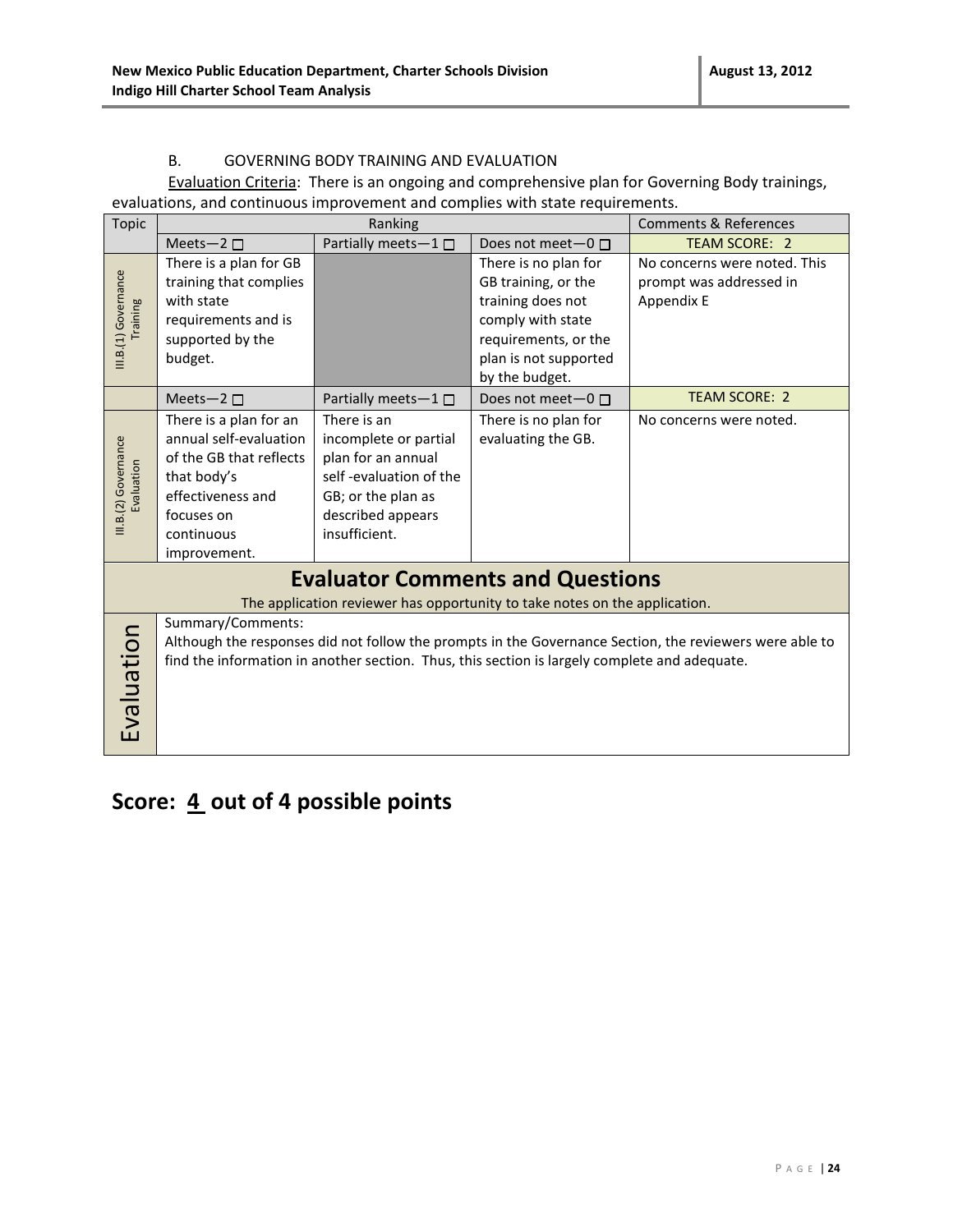#### C. LEADERSHIP AND MANAGEMENT

Evaluation Criteria: There is clear description about the roles and responsibilities of the Governing Body vs. those of the school's administrator; administrator employment process; and structure of the board to provide rigorous oversight and support.

| <b>Topic</b>                                                                                                        | Ranking                                                                    |                                                                              | <b>Comments &amp; References</b> |                                                                                                              |  |  |
|---------------------------------------------------------------------------------------------------------------------|----------------------------------------------------------------------------|------------------------------------------------------------------------------|----------------------------------|--------------------------------------------------------------------------------------------------------------|--|--|
|                                                                                                                     | Meets-2 $\square$                                                          | Partially meets-1                                                            | Does not meet- $0 \Box$          | <b>TEAM SCORE: 1</b>                                                                                         |  |  |
|                                                                                                                     | The provided plans                                                         |                                                                              | The provided plans               | The response states the GC                                                                                   |  |  |
|                                                                                                                     | describing the                                                             |                                                                              | describing the                   | will monitor data and                                                                                        |  |  |
|                                                                                                                     | Governing Body                                                             |                                                                              | Governing Body do                | provides a template for a data                                                                               |  |  |
|                                                                                                                     | demonstrate its                                                            |                                                                              | not demonstrate its              | dashboard, but does                                                                                          |  |  |
|                                                                                                                     | capacity to monitor                                                        |                                                                              | capacity to monitor              | specifically address how the                                                                                 |  |  |
|                                                                                                                     | the operational,                                                           |                                                                              | the operational,                 | GC will use the data                                                                                         |  |  |
| III.C.(1) Monitoring                                                                                                | financial and                                                              |                                                                              | financial and                    | dashboard to assure                                                                                          |  |  |
|                                                                                                                     | academic success of                                                        |                                                                              | academic success of              | performance of the students                                                                                  |  |  |
|                                                                                                                     | the school, to ensure                                                      |                                                                              | the school, to ensure            | and the school.                                                                                              |  |  |
|                                                                                                                     | the school is meeting                                                      |                                                                              | the school is meeting            |                                                                                                              |  |  |
|                                                                                                                     | its mission and to                                                         |                                                                              | its mission and to               |                                                                                                              |  |  |
|                                                                                                                     | sustain a quality                                                          |                                                                              | sustain a quality                | $P.44 - 46$                                                                                                  |  |  |
|                                                                                                                     | school.                                                                    |                                                                              | school.                          |                                                                                                              |  |  |
|                                                                                                                     | Meets-2 $\square$                                                          | Partially meets-1 $\square$                                                  | Does not meet-0 □                | <b>TEAM SCORE: 2</b>                                                                                         |  |  |
|                                                                                                                     | The administrator's                                                        | The administrator's                                                          | The administrator's              | No concerns were noted.                                                                                      |  |  |
|                                                                                                                     | qualifications are                                                         | qualifications are                                                           | qualifications are not           |                                                                                                              |  |  |
| III.C.(2)(3) Head                                                                                                   | clearly described.                                                         | described; however,                                                          | described, and there             |                                                                                                              |  |  |
|                                                                                                                     | Evidence of a plan to                                                      | there is no description                                                      | is no description of a           |                                                                                                              |  |  |
|                                                                                                                     | hire and evaluate a                                                        | of a process for hiring                                                      | process for hiring and           |                                                                                                              |  |  |
|                                                                                                                     | highly qualified                                                           | and evaluating the                                                           | evaluating the                   |                                                                                                              |  |  |
| Administrator Selection/                                                                                            | administrator is                                                           | administrator.                                                               | administrator.                   |                                                                                                              |  |  |
|                                                                                                                     | provided.                                                                  |                                                                              |                                  |                                                                                                              |  |  |
|                                                                                                                     | <b>Evaluator Comments and Questions</b>                                    |                                                                              |                                  |                                                                                                              |  |  |
|                                                                                                                     | The application reviewer has opportunity to take notes on the application. |                                                                              |                                  |                                                                                                              |  |  |
|                                                                                                                     | Summary/Comments:                                                          |                                                                              |                                  |                                                                                                              |  |  |
|                                                                                                                     |                                                                            |                                                                              |                                  | This section is partially complete. A specific plan for monitoring the performance of the various aspects of |  |  |
|                                                                                                                     |                                                                            |                                                                              |                                  | the school (operational, financial and academic) to ensure it is meeting its mission and goals is not fully  |  |  |
| Evaluation<br>demonstrated. The data dashboard is an extremely useful tool, but how it will be implemented and used |                                                                            |                                                                              |                                  |                                                                                                              |  |  |
|                                                                                                                     |                                                                            | to drive changes at the oversight and monitoring levels are not fully clear. |                                  |                                                                                                              |  |  |
|                                                                                                                     |                                                                            |                                                                              |                                  |                                                                                                              |  |  |
|                                                                                                                     |                                                                            |                                                                              |                                  |                                                                                                              |  |  |

### **Score: 3 out of 4 possible points**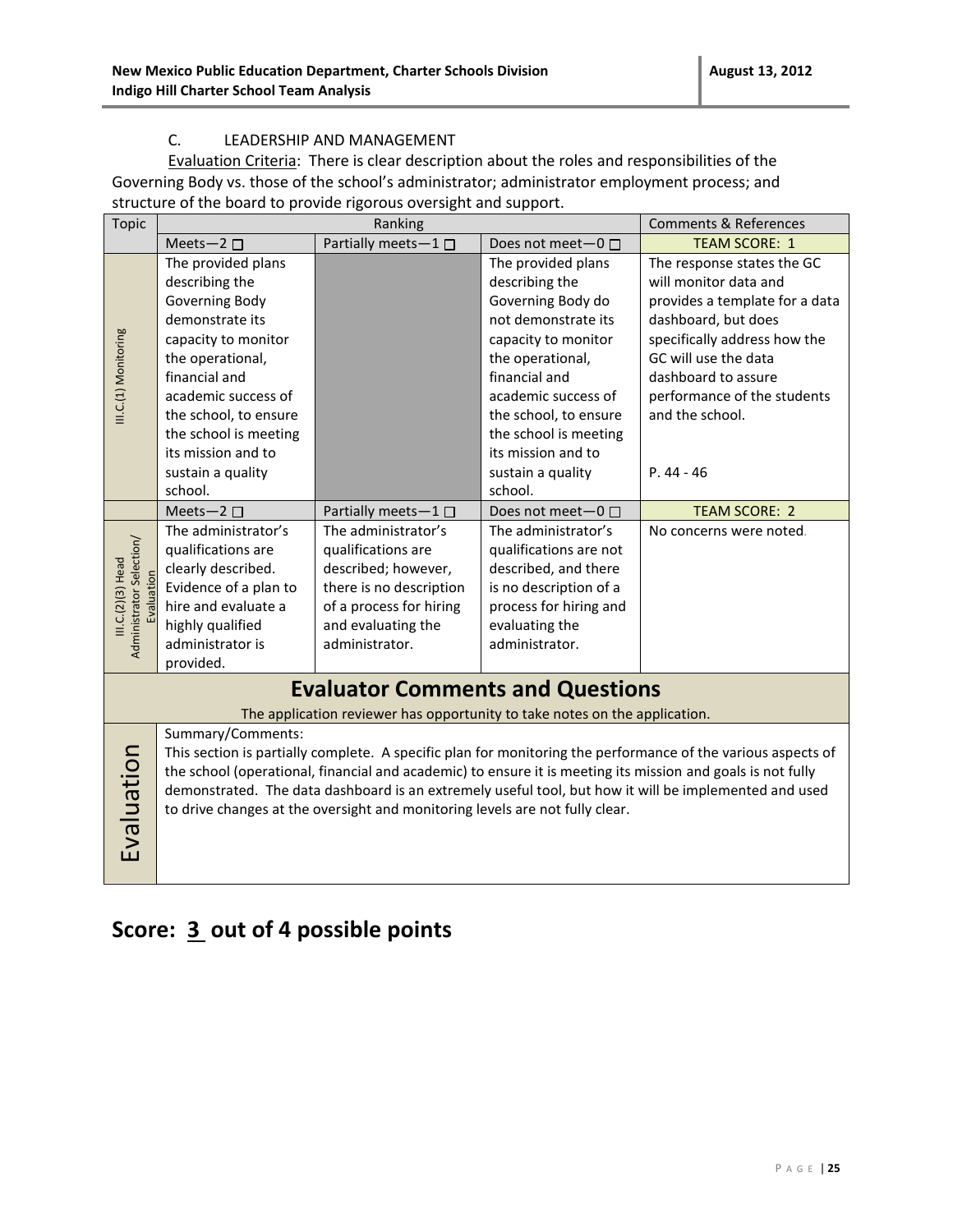#### D. ORGANIZATIONAL STRUCTURE OF THE SCHOOL

Evaluation Criteria: The school's organizational chart and accompanying descriptions clearly delineate and justifies the roles and responsibilities and lines of authority and reporting within the school.

| <b>Topic</b>                      |                                                                                                                                                                     | <b>Comments &amp; References</b>                                                                                                                                                                  |                                                                                                                                                                               |                                                                                                                                                                                                                                                                                                 |
|-----------------------------------|---------------------------------------------------------------------------------------------------------------------------------------------------------------------|---------------------------------------------------------------------------------------------------------------------------------------------------------------------------------------------------|-------------------------------------------------------------------------------------------------------------------------------------------------------------------------------|-------------------------------------------------------------------------------------------------------------------------------------------------------------------------------------------------------------------------------------------------------------------------------------------------|
|                                   | Meets-2 $\square$                                                                                                                                                   | Partially meets-1□                                                                                                                                                                                | Does not meet $-0$ $\Box$                                                                                                                                                     | TEAM SCORE: .5                                                                                                                                                                                                                                                                                  |
| III.D.(1)Organizational Structure | The school's<br>organizational chart and<br>narrative description<br>clearly reflect the<br>relationship between<br>administrative, teaching,<br>and support staff. | The organizational chart<br>and narrative description<br>identifies staff, but the<br>relationships are not<br>clear.                                                                             | The organizational<br>chart is not provided;<br>or the chart or<br>narrative does not<br>demonstrate an<br>understanding of<br>appropriate<br>relationships<br>between staff. | The organizational chart<br>is provided, however, the<br>relationships between all<br>staff are not clear. The<br>lack of narrative limits<br>the understanding of<br>how the roles of the<br>school staff, GC and<br>administration will evolve<br>over the length of the<br>charter.<br>p. 47 |
|                                   | Meets-2 $\square$                                                                                                                                                   | Partially meets-1                                                                                                                                                                                 | Does not meet-0 □                                                                                                                                                             | <b>TEAM SCORE: 2</b>                                                                                                                                                                                                                                                                            |
| III.D.(2) Job<br>Descriptions     | Job descriptions are<br>provided for all key staff.                                                                                                                 | Job descriptions are<br>provided for most key<br>staff.                                                                                                                                           | Job descriptions are<br>not provided.                                                                                                                                         | The descriptions appear<br>in several other parts of<br>the application and<br>appendices, which made<br>it difficult to grasp a fuller<br>picture of all key staff and<br>their roles in the school.                                                                                           |
|                                   | Meets-2 $\square$                                                                                                                                                   | Partially meets-1 $\square$                                                                                                                                                                       | Does not meet-0 □                                                                                                                                                             | <b>TEAM SCORE: 1</b>                                                                                                                                                                                                                                                                            |
| III.D.(3) Staff Evaluation        | A clear process is<br>provided for evaluating<br>teacher effectiveness<br>that is tied to student<br>performance and the<br>school's mission and<br>goals.          | The process is provided<br>for evaluating teachers;<br>however, it is unclear<br>how the teacher<br>evaluation process is tied<br>to student performance<br>or the school's mission<br>and goals. | No clear process is<br>provided for<br>evaluating teacher<br>performance.                                                                                                     | A statement stating that<br>evaluations will align with<br>the state personnel act is<br>mentioned, however, a<br>tie to student<br>performance and the<br>school's mission are not<br>included and remain<br>unaddressed.<br>Personnel policies -<br>Appendix E                                |
|                                   | Meets-2 $\square$                                                                                                                                                   | Partially meets-1 $\square$                                                                                                                                                                       | Does not meet $-0$ $\Box$                                                                                                                                                     | <b>TEAM SCORE: 0</b>                                                                                                                                                                                                                                                                            |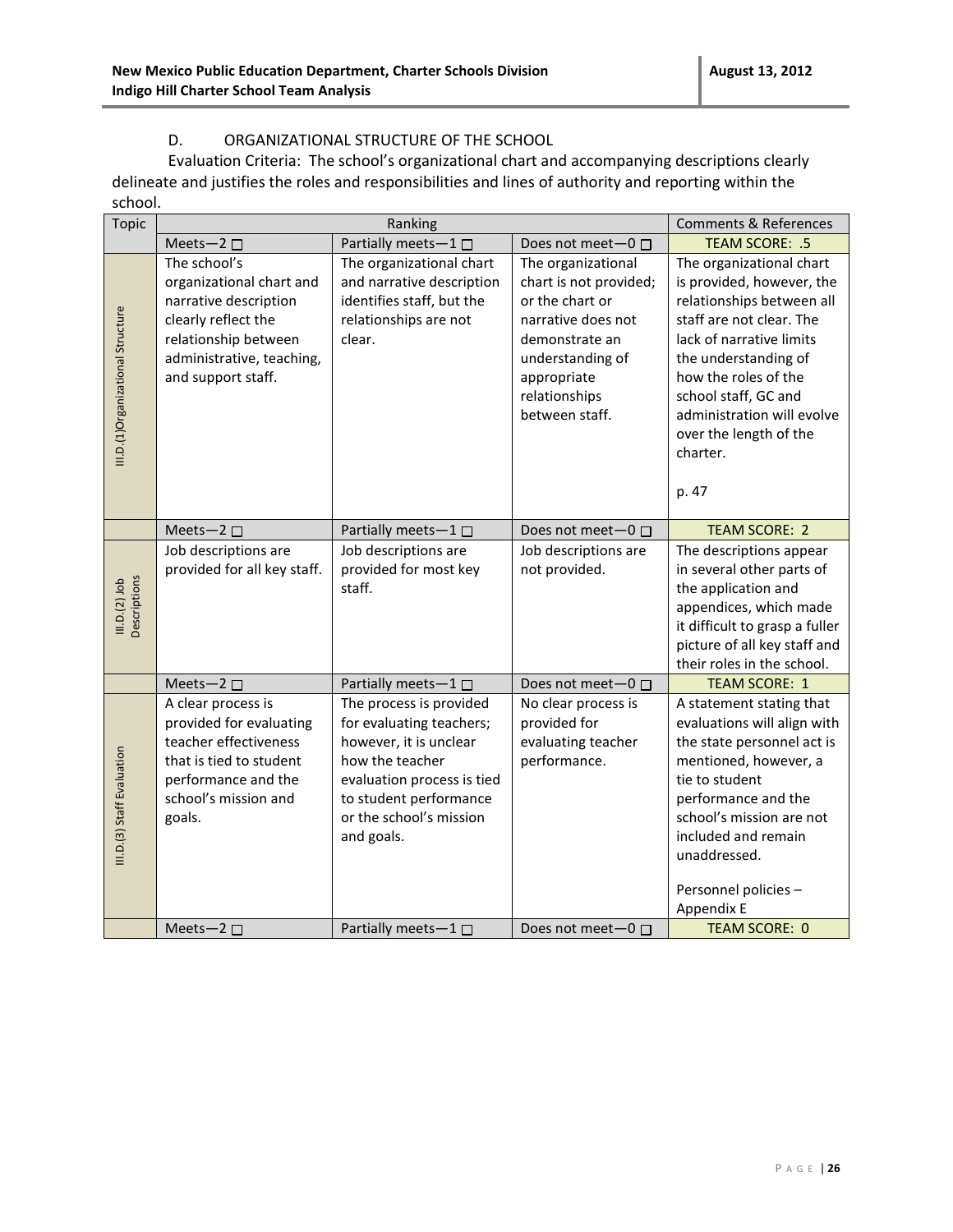|                                            | The staffing plan                                 | The staffing plan is                                                                                        | The staffing plan is                     | A staffing plan is not                          |
|--------------------------------------------|---------------------------------------------------|-------------------------------------------------------------------------------------------------------------|------------------------------------------|-------------------------------------------------|
|                                            | demonstrates a sound                              | provided but does not                                                                                       | not adequate to                          | provided.                                       |
|                                            | understanding of                                  | demonstrate enough                                                                                          | support effective                        |                                                 |
|                                            | staffing needs and                                | support to effectively                                                                                      | implementation of                        |                                                 |
|                                            | appears viable and                                | implement the                                                                                               | the educational                          |                                                 |
|                                            | adequate for effectively                          | educational                                                                                                 | program/ curriculum.                     |                                                 |
|                                            | implementing the<br>educational                   | program/curriculum.                                                                                         |                                          |                                                 |
|                                            | program/curriculum.                               |                                                                                                             |                                          |                                                 |
| III.D.(4) Staffing Plan                    |                                                   |                                                                                                             |                                          |                                                 |
|                                            | Meets-2 □                                         | Partially meets-1                                                                                           | Does not meet-0 □                        | <b>TEAM SCORE: 0</b>                            |
|                                            | The staffing plan is                              | The staffing plan partially                                                                                 | The staffing plan does                   | There was no staffing                           |
|                                            | aligned with the budget                           | aligns with the budget                                                                                      | not align with the                       | plan provided to align                          |
|                                            | and projected                                     | and projected                                                                                               | budget and projected                     | with the budget.                                |
|                                            | enrollment.                                       | enrollment.                                                                                                 | enrollment.                              |                                                 |
|                                            | Meets-2 $\square$<br>The school calendar and      | Partially meets-1<br>The school calendar and                                                                | Does not meet-0 □<br>The school calendar | <b>TEAM SCORE: 0</b><br>There is mention of a   |
|                                            | schedule demonstrates                             | schedule do not comply                                                                                      | and schedule are not                     | modified stretch calendar                       |
|                                            | compliance with state                             | with state requirements,                                                                                    | provided.                                | in a previous section, but                      |
|                                            | requirements and are                              | or are not sufficient to                                                                                    |                                          | no specific information is                      |
|                                            | sufficient to ensure                              | ensure successful                                                                                           |                                          | provided.                                       |
|                                            | successful                                        | implementation of the                                                                                       |                                          |                                                 |
| III.D.(5) School Day/Year                  | implementation of the                             | educational program/                                                                                        |                                          |                                                 |
|                                            | educational program/                              | curriculum.                                                                                                 |                                          |                                                 |
|                                            | curriculum.                                       |                                                                                                             |                                          |                                                 |
|                                            |                                                   |                                                                                                             |                                          |                                                 |
|                                            | Meets-2 $\square$                                 | Partially meets-1                                                                                           | Does not meet-0 □                        | <b>TEAM SCORE: 0</b>                            |
|                                            | A plan for Professional                           | A partial plan for                                                                                          | No Professional                          | No specific information is                      |
|                                            | Development is provided                           | Professional                                                                                                | Development Plan is                      | given pertaining to                             |
|                                            | that supports the                                 | Development is provided                                                                                     | provided.                                | professional                                    |
|                                            | implementation of the                             | that partially supports                                                                                     |                                          | development, other than                         |
|                                            | school's educational<br>plan, mission, and goals, | the implementation of<br>the school's educational                                                           |                                          | a general statement<br>about aligning PD to the |
|                                            | and meets state                                   | plan, mission, and goals;                                                                                   |                                          | mission of the school.                          |
| III.D.(6) Professional<br>Development Plan | requirements.                                     | or the development plan                                                                                     |                                          |                                                 |
|                                            |                                                   | does not meet state                                                                                         |                                          | p. 96 - Personnel Policies                      |
|                                            |                                                   | requirements.                                                                                               |                                          | and Appendix E                                  |
|                                            |                                                   | <b>Evaluator Comments and Questions</b>                                                                     |                                          |                                                 |
|                                            |                                                   | The application reviewer has opportunity to take notes on the application.                                  |                                          |                                                 |
|                                            | Summary/Comments:                                 |                                                                                                             |                                          |                                                 |
|                                            |                                                   | This section is very unorganized which made it was difficult for the reviewers to find each complete        |                                          |                                                 |
|                                            |                                                   | answer to each of the prompts. Overall, this section contains general statements but lacks specific details |                                          |                                                 |
|                                            |                                                   | that give a sense of the overall governance and management of the school that would support successful      |                                          |                                                 |
|                                            |                                                   | implementation of the school's vision/mission and academic program, student outcomes, and effective         |                                          |                                                 |
|                                            | this section incomplete.                          | teaching and learning. Certain other prompts and pertinent information (such as a staffing plan) renders    |                                          |                                                 |
| Evaluation                                 |                                                   |                                                                                                             |                                          |                                                 |
|                                            |                                                   |                                                                                                             |                                          |                                                 |
|                                            | Score: 3.5 out of 14 possible points              |                                                                                                             |                                          |                                                 |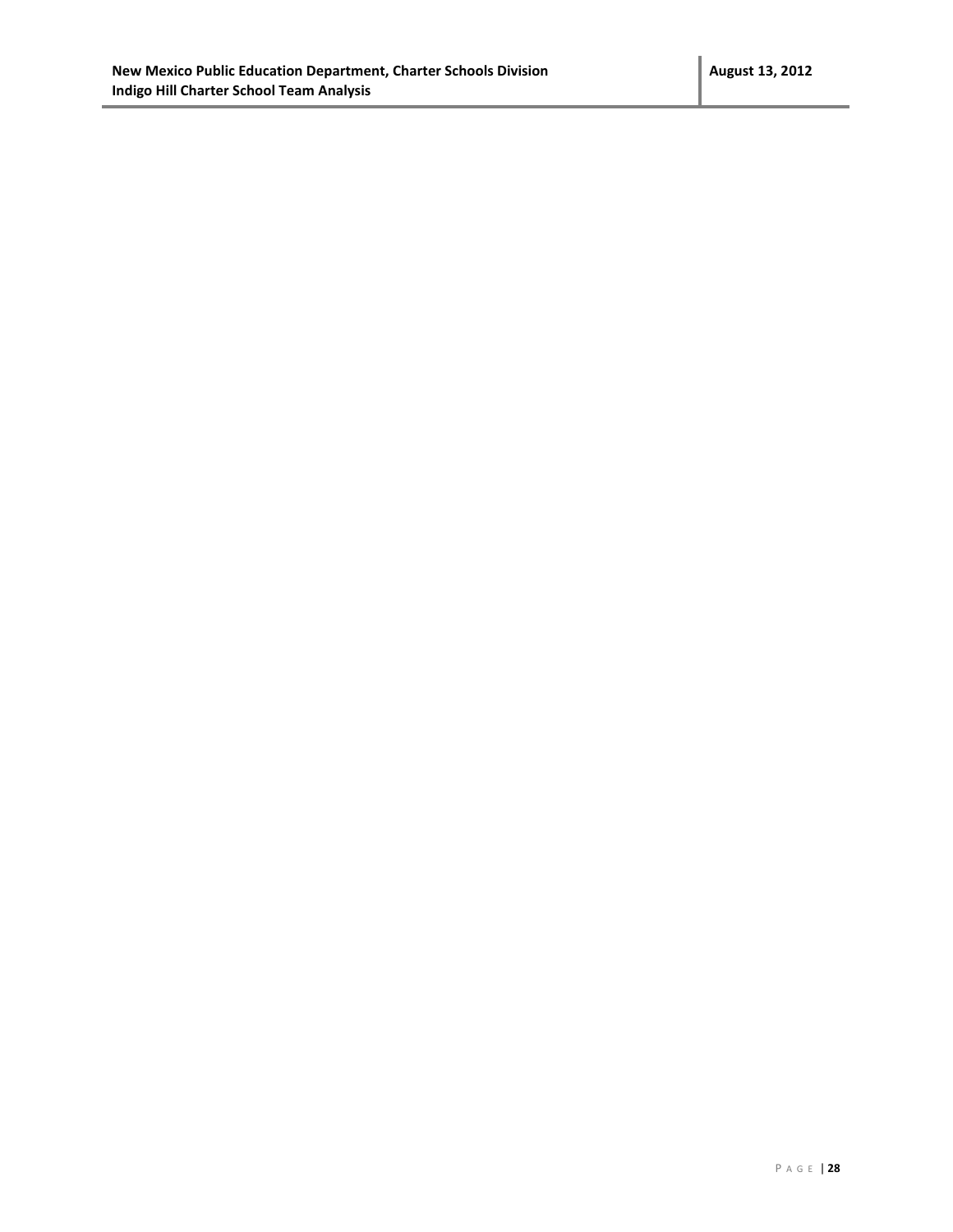#### E. EMPLOYEES

Evaluation Criteria: The school provides an explanation of the relationship between the school and the employees, establishes policies; including an employee discipline and grievance processes.

| <b>Topic</b>                                | Ranking                                                                                                                                                                                                                                                                                     |                     |                                                                                                                                                                                                                                                            | <b>Comments &amp; References</b>                                                                        |
|---------------------------------------------|---------------------------------------------------------------------------------------------------------------------------------------------------------------------------------------------------------------------------------------------------------------------------------------------|---------------------|------------------------------------------------------------------------------------------------------------------------------------------------------------------------------------------------------------------------------------------------------------|---------------------------------------------------------------------------------------------------------|
|                                             | Meets-2 $\square$                                                                                                                                                                                                                                                                           | Partially meets-1□  | Does not meet $-0$ $\Box$                                                                                                                                                                                                                                  | <b>TEAM SCORE: 2</b>                                                                                    |
| III.E.(1) Employer/Employee<br>Relationship | The school provides a<br>clear description of the<br>terms of employment<br>for all classes of<br>employees and how<br>the school will address<br>employees' recognized<br>representatives.                                                                                                 |                     | The school does not<br>provide a clear<br>description of the<br>terms of employment<br>for all classes of<br>employees and how<br>the school will address<br>employees' recognized                                                                         | No concerns are noted.<br>Appendix E (also imbedded<br>in the Governance Section<br>of the application) |
|                                             |                                                                                                                                                                                                                                                                                             |                     | representatives.                                                                                                                                                                                                                                           |                                                                                                         |
|                                             | Meets-2 $\square$                                                                                                                                                                                                                                                                           | Partially meets-1   | Does not meet-0 □                                                                                                                                                                                                                                          | <b>TEAM SCORE: 2</b>                                                                                    |
| III.E.(2)Personnel Policies                 | Personnel policies and<br>procedures are<br>provided and there is a<br>plan to ensure that the<br>policies align with the<br>mission of the school<br>and comply with all<br>applicable federal and<br>state regulations; or<br>there is a defined plan<br>for developing these<br>polices. |                     | Personnel policies and<br>procedures are not<br>provided and there is<br>no plan for ensuring<br>policies will be<br>developed and that<br>they will align with the<br>school's mission and<br>comply with applicable<br>federal and state<br>regulations. | No concerns are noted.                                                                                  |
|                                             | Meets-2 $\square$                                                                                                                                                                                                                                                                           | Partially meets-1 □ | Does not meet $-0$ $\Box$                                                                                                                                                                                                                                  | <b>TEAM SCORE: 2</b>                                                                                    |
| Discipline Process<br>III.E.(3) Start       | A staff discipline<br>process is provided<br>that is clear and follows<br>an appropriate route<br>for due process.                                                                                                                                                                          |                     | There is no staff<br>discipline process<br>provided that is clear<br>and follows an<br>appropriate route for<br>due process.                                                                                                                               | No concerns are noted.                                                                                  |
|                                             | Meets-2 □                                                                                                                                                                                                                                                                                   | Partially meets-1□  | Does not meet-0 □                                                                                                                                                                                                                                          | <b>TEAM SCORE: 2</b>                                                                                    |
| Grievance<br>Process<br>III.E.(4)           | An employee grievance<br>process is provided<br>that is clear and follows<br>appropriate legal<br>guidelines.                                                                                                                                                                               |                     | An employee grievance<br>process is not provided.                                                                                                                                                                                                          | No concerns are noted.                                                                                  |
|                                             |                                                                                                                                                                                                                                                                                             |                     | <b>Evaluator Comments and Questions</b><br>The application reviewer has opportunity to take notes on the application.                                                                                                                                      |                                                                                                         |
| Evaluation                                  | Summary/Comments:<br>and regulations.                                                                                                                                                                                                                                                       |                     |                                                                                                                                                                                                                                                            | The information provided in this section is adequate and complete and aligns with applicable state laws |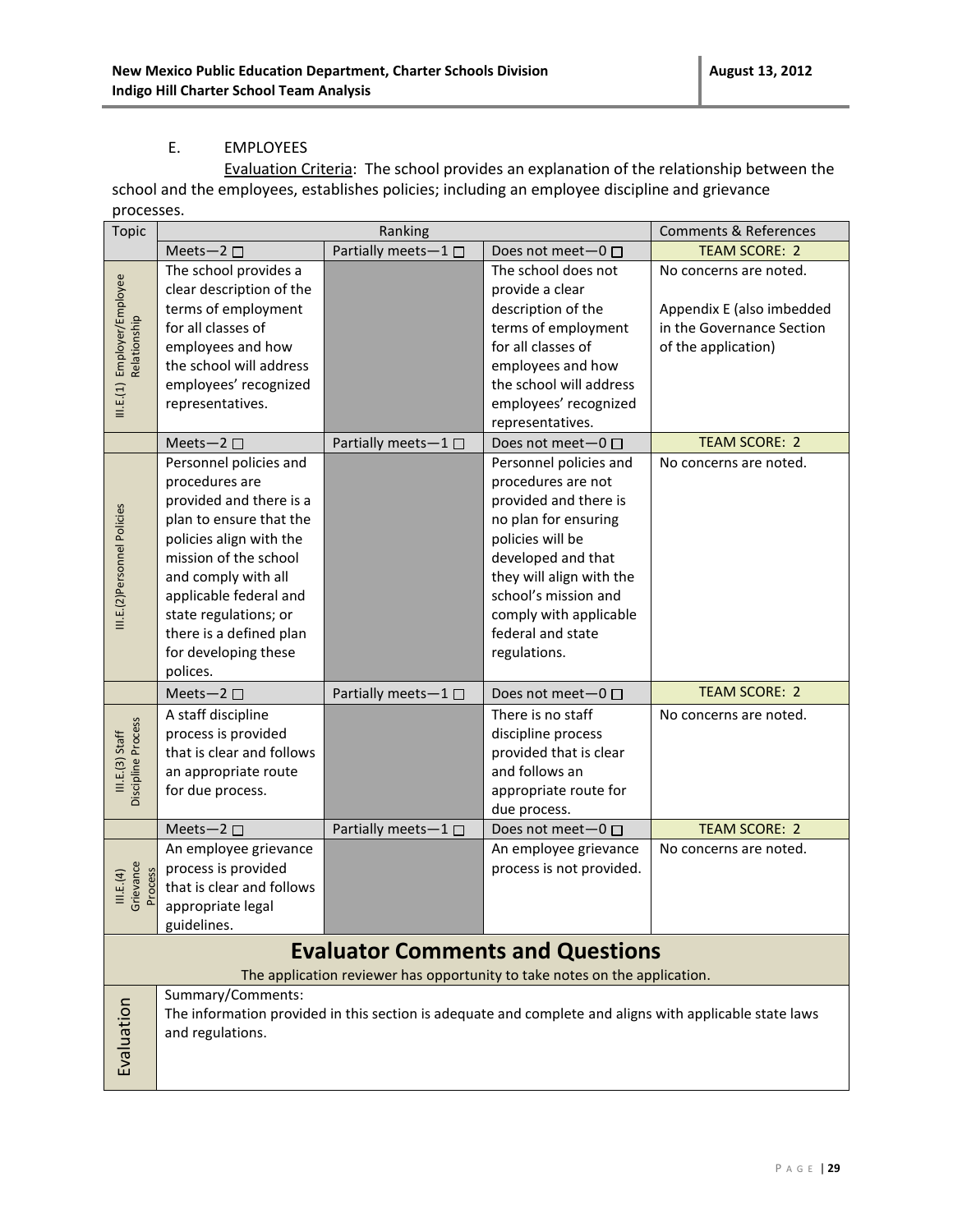### **Score: 8 out of 8 possible points**

#### F.COMMUNITY/PARENT/EMPLOYEE INVOLVEMENT IN GOVERNANCE.

Evaluation Criteria: The applicant provides a clear process for including the community, parents and employees in the governance of the school and a stated process for receiving and responding to concerns.

| <b>Topic</b>                     |                                     | Ranking                                                                    |                                        | <b>Comments &amp; References</b> |
|----------------------------------|-------------------------------------|----------------------------------------------------------------------------|----------------------------------------|----------------------------------|
|                                  | Meets-2 $\square$                   | Partially meets-1□                                                         | Does not meet- $0 \Box$                | <b>TEAM SCORE: 0</b>             |
|                                  | The plan clearly                    | There is a partial plan                                                    | There is no                            | There is no response to this     |
|                                  | describes                           | to involve parental,                                                       | description of                         | prompt                           |
|                                  | meaningful                          | professional educator,                                                     | parental,                              |                                  |
|                                  | parental,                           | and community in the                                                       | professional                           |                                  |
|                                  | professional                        | governance and<br>operation of the                                         | educator, and                          |                                  |
|                                  | educator, and<br>community          | school.                                                                    | community<br>involvement in the        | p. 97                            |
|                                  | involvement in the                  |                                                                            | governance and                         |                                  |
| III.F.(1) Community involvement. | governance and                      |                                                                            | operation of the                       |                                  |
|                                  | operation of the                    |                                                                            | school.                                |                                  |
|                                  | school and                          |                                                                            |                                        |                                  |
|                                  | includes how their                  |                                                                            |                                        |                                  |
|                                  | involvement will                    |                                                                            |                                        |                                  |
|                                  | help to advance                     |                                                                            |                                        |                                  |
|                                  | the school's<br>mission and vision. |                                                                            |                                        |                                  |
|                                  |                                     |                                                                            |                                        |                                  |
|                                  | Meets-2 $\square$                   | Partially meets-1 □                                                        | Does not meet- $0 \Box$                | <b>TEAM SCORE: 0</b>             |
|                                  | The applicant<br>provides a plan to | A plan to receive and<br>process concerns is                               | No plan to address<br>community and/or | This prompt was not addressed.   |
|                                  | receive and                         | provided, but it does                                                      | parent complaints is                   |                                  |
|                                  | process concerns                    | not address how the                                                        | provided.                              |                                  |
| III.F(.2) Complaint Resolution   | and complaints                      | concerns will be                                                           |                                        |                                  |
|                                  | from the                            | resolved by the school                                                     |                                        |                                  |
|                                  | community and                       | administration and/or                                                      |                                        |                                  |
|                                  | parents that                        | the GB.                                                                    |                                        |                                  |
|                                  | assures a timely<br>and meaningful  |                                                                            |                                        |                                  |
|                                  | response from the                   |                                                                            |                                        |                                  |
|                                  | school                              |                                                                            |                                        |                                  |
|                                  | administration                      |                                                                            |                                        |                                  |
|                                  | and/or the GB.                      |                                                                            |                                        |                                  |
|                                  |                                     | <b>Evaluator Comments and Questions</b>                                    |                                        |                                  |
|                                  |                                     | The application reviewer has opportunity to take notes on the application. |                                        |                                  |
|                                  | Summary/Comments:                   |                                                                            |                                        |                                  |
|                                  |                                     | This section is missing information and is incomplete.                     |                                        |                                  |
| Evaluation                       |                                     |                                                                            |                                        |                                  |
|                                  |                                     |                                                                            |                                        |                                  |
|                                  |                                     |                                                                            |                                        |                                  |
|                                  |                                     |                                                                            |                                        |                                  |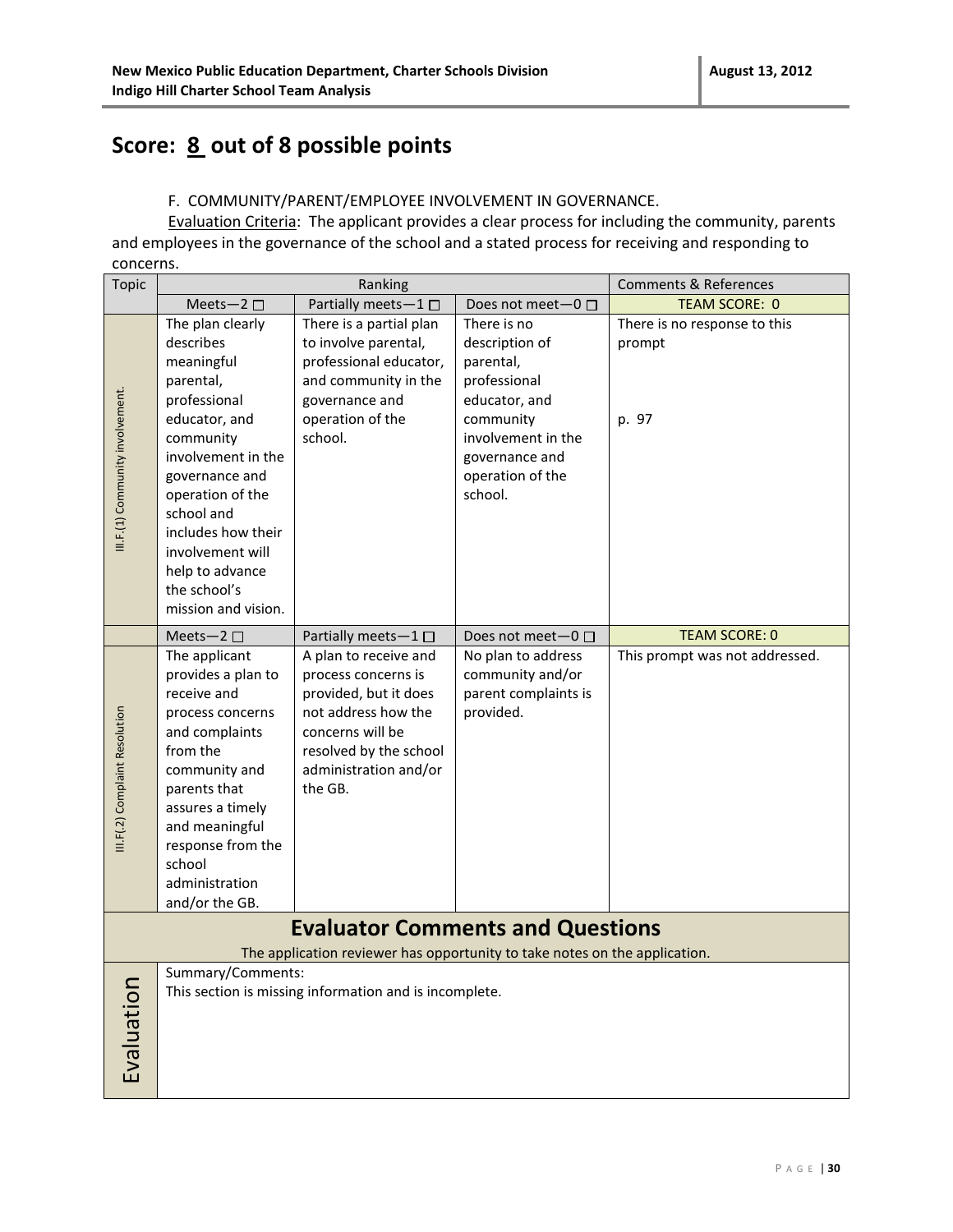# Score: 0 out of 4 possible points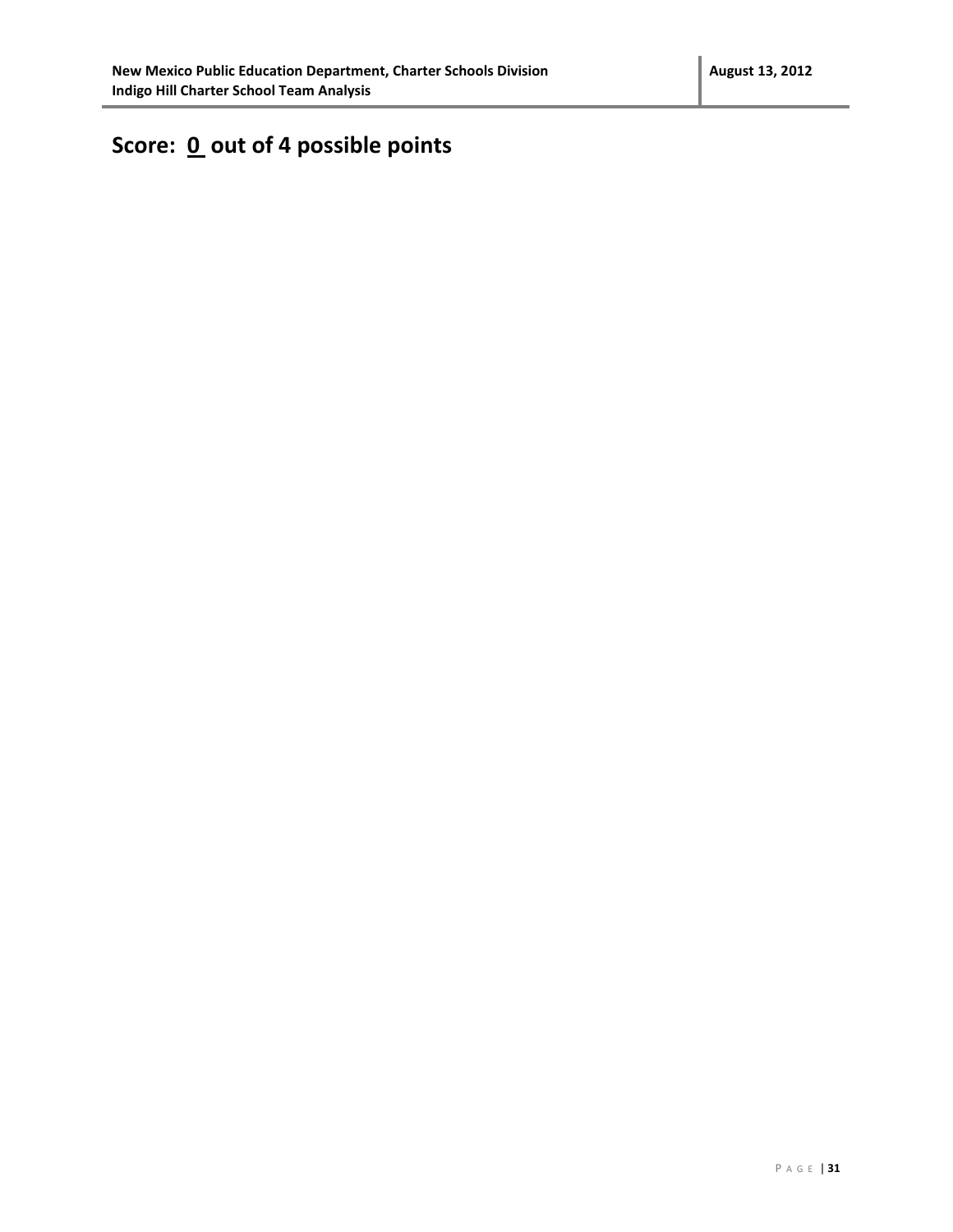#### G. STUDENT POLICIES

Evaluation Criteria: The applicant understands the legal requirements for student discipline which is demonstrated by providing a student discipline policy that is in accordance with the Student Rights and Responsibilities rule of the NMPED.

| <b>Topic</b>                        |                             | Ranking                                                                              |                              | <b>Comments &amp; References</b> |
|-------------------------------------|-----------------------------|--------------------------------------------------------------------------------------|------------------------------|----------------------------------|
|                                     | Meets-2 $\square$           | Partially meets-1                                                                    | Does not meet $-0$ $\Box$    | <b>TEAM SCORE: 2</b>             |
|                                     | There is a description      | There is a partial                                                                   | There is no                  | No concerns were noted.          |
|                                     | of the Student              | description of Student                                                               | description of the           |                                  |
|                                     | Discipline Policies that    | Discipline Polices that                                                              | Student Policies or          | p. 97 and Appendix F1            |
|                                     | complies with the           | complies with the                                                                    | the policies provided;       |                                  |
|                                     | Student Rights and          | Student Rights and                                                                   | or the description           |                                  |
| III.G.(1) Student Discipline Policy | Responsibilities set        | Responsibilities set                                                                 | does not comply with         |                                  |
|                                     | forth in the Public         | forth in the Public                                                                  | the Public Education         |                                  |
|                                     | <b>Education Department</b> | <b>Education Department</b>                                                          | rules and regulations.       |                                  |
|                                     | rules and regulations.      | rules and regulations.                                                               |                              |                                  |
|                                     | An explanation is           | A partial explanation is                                                             |                              |                                  |
|                                     | provided of how the         | provided of how the                                                                  |                              |                                  |
|                                     | school will take into       | school will take into                                                                |                              |                                  |
|                                     | account the rights of       | account the rights of                                                                |                              |                                  |
|                                     | students with               | students with                                                                        |                              |                                  |
|                                     | disabilities.               | disabilities.                                                                        |                              |                                  |
|                                     | Meets-2 $\square$           | Partially meets-1 $\square$                                                          | Does not meet $-0$ $\square$ | <b>TEAM SCORE: 2</b>             |
|                                     | The application and/or      | The application and/or                                                               | The application does         | No concerns were noted.          |
|                                     | student discipline          | student discipline                                                                   | not address                  |                                  |
| III.G.(2)Alternative Placements     | policy describes how        | policy describes how                                                                 | alternative                  | p. 97 and Appendix F1            |
|                                     | the school will address     | the school will address                                                              | educational settings         |                                  |
|                                     | alternative educational     | alternative educational                                                              | for eligible students.       |                                  |
|                                     | settings for eligible       | settings for eligible                                                                |                              |                                  |
|                                     | students who are long       | students, but fails to                                                               |                              |                                  |
|                                     | term suspended or           | demonstrate an                                                                       |                              |                                  |
|                                     | expelled that is            | understanding of the                                                                 |                              |                                  |
|                                     | consistent with the         | school's legal                                                                       |                              |                                  |
|                                     | Students' Rights and        | obligations.                                                                         |                              |                                  |
|                                     | Responsibilities.           |                                                                                      |                              |                                  |
|                                     |                             | <b>Evaluator Comments and Questions</b>                                              |                              |                                  |
|                                     |                             | The application reviewer has opportunity to take notes on the application.           |                              |                                  |
|                                     | Summary/Comments:           |                                                                                      |                              |                                  |
|                                     |                             | This section is complete and adequate and addresses applicable laws and regulations. |                              |                                  |
|                                     |                             |                                                                                      |                              |                                  |
|                                     |                             |                                                                                      |                              |                                  |
|                                     |                             |                                                                                      |                              |                                  |
| Evaluation                          |                             |                                                                                      |                              |                                  |
|                                     |                             |                                                                                      |                              |                                  |
|                                     |                             |                                                                                      |                              |                                  |

### Score:  $\underline{4}$  out of 4 possible points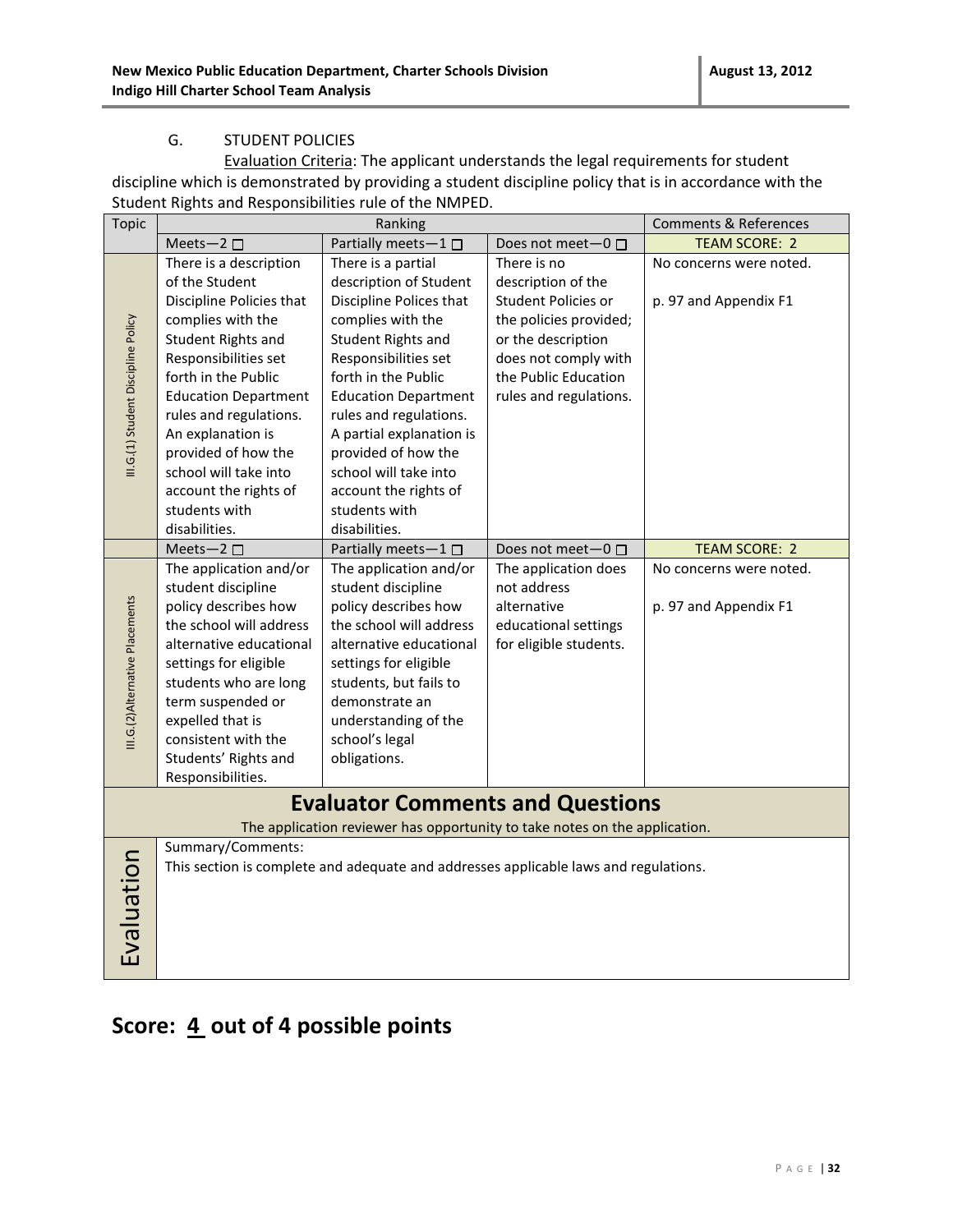#### H. STUDENT RECRUITMENT AND ENROLLMENT

Evaluation Criteria: Outreach activities to increase awareness of the school to families are in place. Lottery and Enrollment policies reflect compliance with state statutes, and are fair and equitable.

| <b>Topic</b>                  | Ranking                                                                                                                                                                                                           |                                                                                                                                                                                                                                           |                                                                                                                                           | <b>Comments &amp; References</b>     |
|-------------------------------|-------------------------------------------------------------------------------------------------------------------------------------------------------------------------------------------------------------------|-------------------------------------------------------------------------------------------------------------------------------------------------------------------------------------------------------------------------------------------|-------------------------------------------------------------------------------------------------------------------------------------------|--------------------------------------|
|                               | Meets-2 $\square$                                                                                                                                                                                                 | Partially meets-1 □                                                                                                                                                                                                                       | Does not meet $-0$ $\Box$                                                                                                                 | <b>TEAM SCORE: 2</b>                 |
| III.H.(1) Student Recruitment | The school has a<br>comprehensive<br>outreach and<br>recruitment plan that<br>is likely to be effective<br>in attracting students<br>from the targeted<br>population. The<br>recruitment<br>/enrollment timelines | The school has an<br>outreach and<br>recruitment plan, but it<br>may not be effective in<br>attracting students from<br>the targeted population;<br>or the timelines for<br>recruiting/enrolling<br>students do not appear<br>reasonable. | The school does not<br>provide an outreach<br>and recruitment plan<br>that markets to the<br>targeted population.                         | No concerns are noted.<br>p. 96 - 97 |
|                               | presented are                                                                                                                                                                                                     |                                                                                                                                                                                                                                           |                                                                                                                                           |                                      |
|                               | reasonable.<br>Meets-2 $\square$                                                                                                                                                                                  | Partially meets-1 □                                                                                                                                                                                                                       | Does not meet-0 □                                                                                                                         | TEAM SCORE: 0                        |
| III.H.(2) Lottery<br>Process  | The lottery<br>procedures are clearly<br>explained and comply<br>with state statutes.<br>Tentative dates are<br>provided.                                                                                         | The lottery procedures<br>are partially explained.<br>Tentative dates may or<br>may not be provided.                                                                                                                                      | The lottery<br>procedures are not<br>explained or do not<br>comply with state<br>statutes. Tentative<br>dates are not<br>provided.        | The prompt was not<br>addressed.     |
|                               | Meets-2 $\square$                                                                                                                                                                                                 | Partially meets-1□                                                                                                                                                                                                                        | Does not meet-0 □                                                                                                                         | <b>TEAM SCORE: 2</b>                 |
|                               | The school has a clear<br>description of the<br>enrollment process<br>that is in full<br>compliance with state<br>statutes.                                                                                       | The school has an<br>enrollment process that<br>is in partial compliance<br>with statutes.                                                                                                                                                | No description of the<br>enrollment process is<br>provided; or the<br>enrollment process is<br>not in compliance<br>with statutes.        | No concerns are noted.<br>p. 97      |
|                               | Meets-2 $\square$                                                                                                                                                                                                 | Partially meets-1 $\square$                                                                                                                                                                                                               | Does not meet $-0$ $\Box$                                                                                                                 | <b>TEAM SCORE: 0</b>                 |
| III.H.(3) Enrollment Process  | The school has<br>described conditions<br>for dis-enrollment of<br>students that comply<br>with legal and state<br>requirements.                                                                                  |                                                                                                                                                                                                                                           | Conditions identified<br>for dis-enrollment of<br>students are not<br>stated or do not<br>comply with legal<br>and state<br>requirements. | This prompt was not<br>addressed.    |
|                               |                                                                                                                                                                                                                   | <b>Evaluator Comments and Questions</b>                                                                                                                                                                                                   |                                                                                                                                           |                                      |
|                               |                                                                                                                                                                                                                   |                                                                                                                                                                                                                                           |                                                                                                                                           |                                      |
| Evaluation                    | The application reviewer has opportunity to take notes on the application.<br>Summary/Comments:<br>This section is incomplete. Two of the prompts lack information.                                               |                                                                                                                                                                                                                                           |                                                                                                                                           |                                      |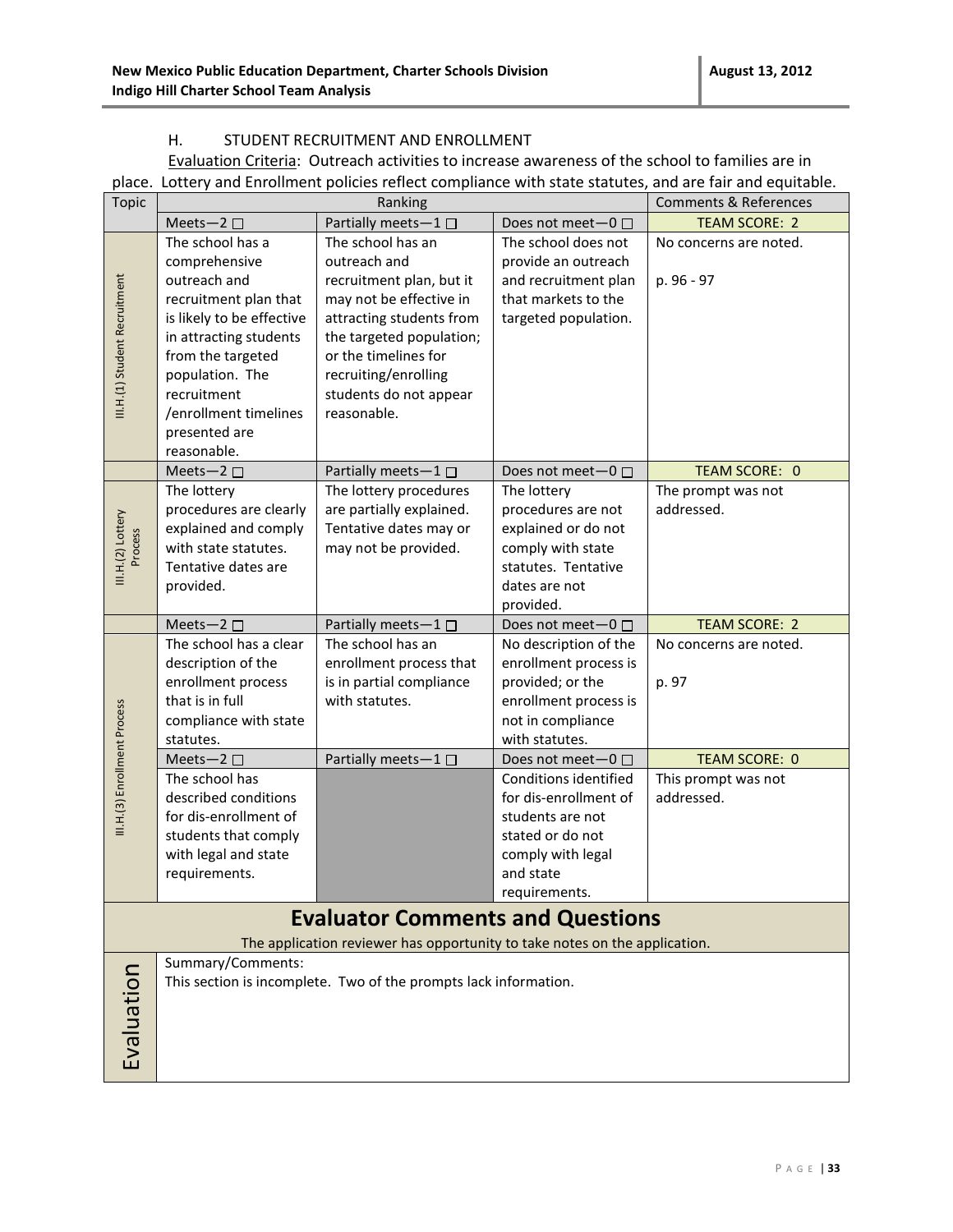# **Score: 4 out of 8 possible points**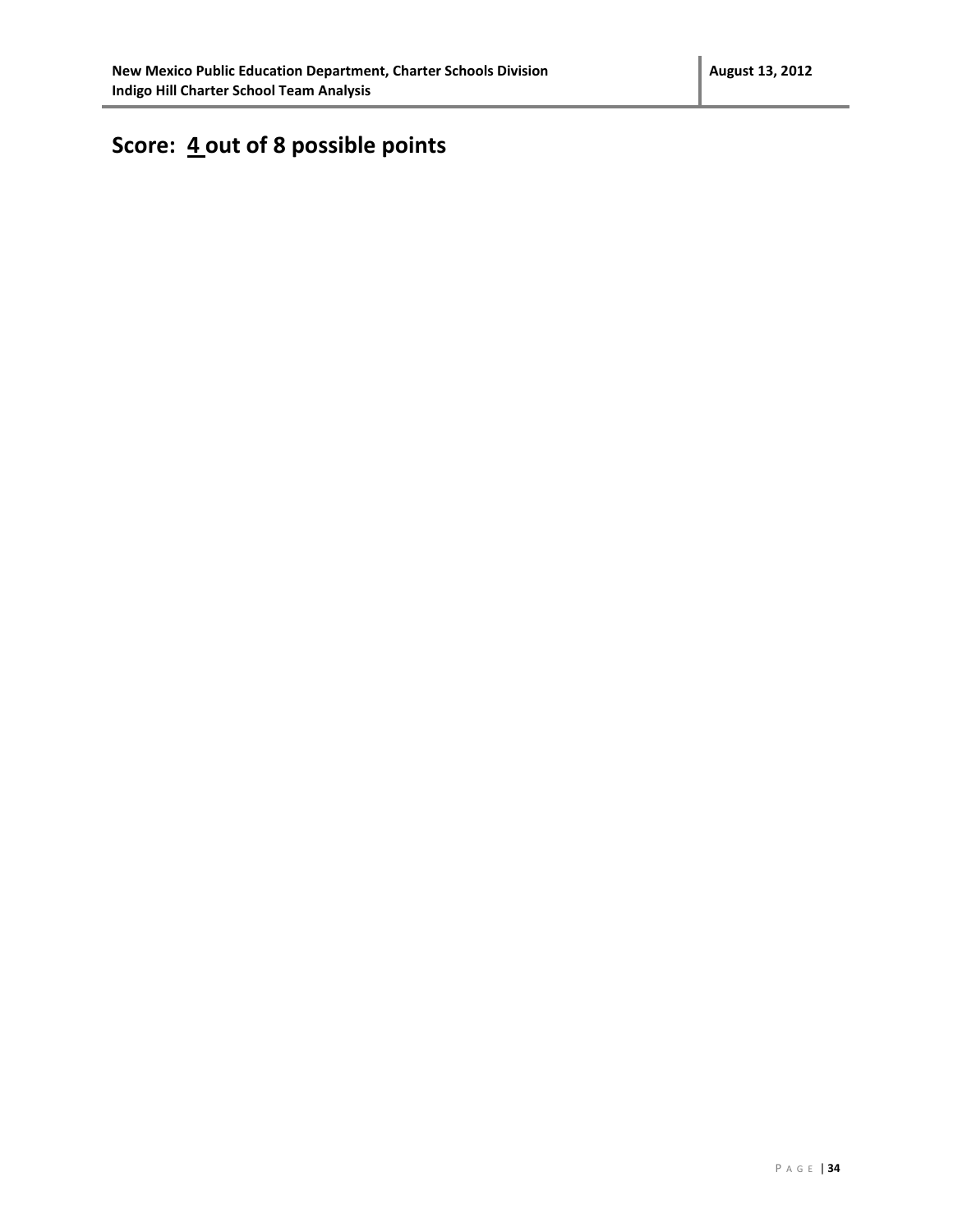#### I. LEGAL COMPLIANCE.

Evaluation Criteria. Legal compliance with the Open Meetings Act and Inspection of Public Records Act and conflicts of interest law are explained.

| <b>Topic</b>                  | Ranking                                                                                                                                                                                                                                                                                                                                 |                                                                                                                                                     | <b>Comments &amp; References</b>                                                                                                                                       |                                                                                                                                                                                                                                                                                                                                                    |  |
|-------------------------------|-----------------------------------------------------------------------------------------------------------------------------------------------------------------------------------------------------------------------------------------------------------------------------------------------------------------------------------------|-----------------------------------------------------------------------------------------------------------------------------------------------------|------------------------------------------------------------------------------------------------------------------------------------------------------------------------|----------------------------------------------------------------------------------------------------------------------------------------------------------------------------------------------------------------------------------------------------------------------------------------------------------------------------------------------------|--|
|                               | Meets-2 $\square$                                                                                                                                                                                                                                                                                                                       | Partially meets-1                                                                                                                                   | Does not meet-0 □                                                                                                                                                      | <b>TEAM SCORE: 1</b>                                                                                                                                                                                                                                                                                                                               |  |
| III.I(1) Conflict of Interest | The Conflict of<br>Interest Policy is<br>provided and<br>demonstrates an<br>understanding of<br>the issue and<br>requirements of<br>the law.<br>Meets-2 $\square$                                                                                                                                                                       | Partially meets-1□                                                                                                                                  | The Conflict of<br>Interest Policy is not<br>provided or does not<br>comply with<br>requirements.<br>Does not meet-0 □                                                 | A general statement is made<br>stating that the school will comply<br>with all requirements; however,<br>the details of how they will comply<br>are not included, which makes it<br>difficult to ascertain whether the<br>applicant fully understands the<br>letter and spirit of the legal<br>requirements.<br>Appendix B<br><b>TEAM SCORE: 1</b> |  |
|                               |                                                                                                                                                                                                                                                                                                                                         |                                                                                                                                                     |                                                                                                                                                                        |                                                                                                                                                                                                                                                                                                                                                    |  |
| III.I(2) Transparency         | There is an<br>explanation of<br>how the school<br>will comply with<br>the Open<br><b>Meetings Act</b><br>(agendas posted<br>24 hours in<br>advance,<br>quorums,<br>executive or<br>closed session<br>procedures, etc.)<br>and Inspection of<br>Public Records Act<br>(meeting minutes,<br>accessibility to<br>public records,<br>etc.) | There is a partial<br>explanation of how<br>the school plans to<br>comply with the<br>Open Meetings Act<br>and Inspection of<br>Public Records Act. | There is no<br>explanation of how<br>the school plans to<br>comply with the Open<br>Meetings Act and<br>Inspection of Public<br>Records Act.                           | A general statement is made<br>stating that the school will comply<br>with all requirements; however,<br>the details of how they will comply<br>are not included.<br>Appendix B                                                                                                                                                                    |  |
|                               | <b>Evaluator Comments and Questions</b>                                                                                                                                                                                                                                                                                                 |                                                                                                                                                     |                                                                                                                                                                        |                                                                                                                                                                                                                                                                                                                                                    |  |
|                               |                                                                                                                                                                                                                                                                                                                                         |                                                                                                                                                     | The application reviewer has opportunity to take notes on the application.                                                                                             |                                                                                                                                                                                                                                                                                                                                                    |  |
| Evaluation                    | Summary/Comments:                                                                                                                                                                                                                                                                                                                       |                                                                                                                                                     | This section is incomplete and requires more detail as to how the school will comply with the<br>all of the legal requirements that the GC must meet as a public body. | requirements. The lack of specific information makes it difficult to fully know if the applicant understands                                                                                                                                                                                                                                       |  |

# **Score: 2 out of 4 possible points**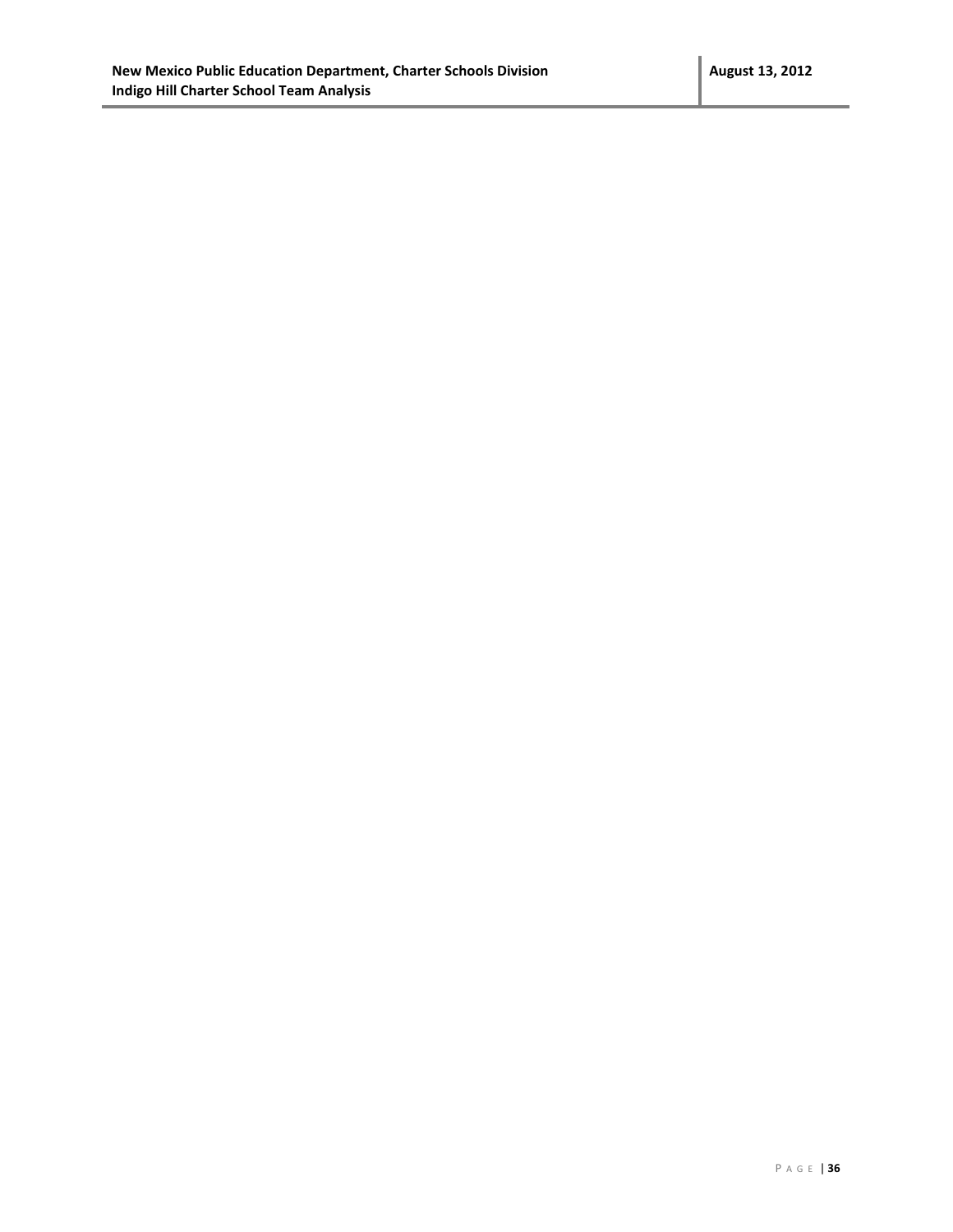#### J. EVIDENCE OF PARTNERSHIP/CONTRACTOR RELATIONSHIP (If Applicable).

Evaluation Criteria. The application describes any third party relationships that will have a legal impact on the school if entered after approval. A copy of any and all proposed agreements is attached.

| <b>Topic</b>                         | Ranking                                                                    |                       |                         | <b>Comments &amp; References</b> |  |
|--------------------------------------|----------------------------------------------------------------------------|-----------------------|-------------------------|----------------------------------|--|
|                                      | Meets-2 $\square$                                                          | Partially meets-1     | Does not meet- $0 \Box$ | TEAM SCORE: N/A                  |  |
|                                      | The application                                                            | The application       | The application         |                                  |  |
|                                      | describes in sufficient                                                    | partially describes   | mentions important      |                                  |  |
|                                      | detail all third-party                                                     | third-party           | third-party             |                                  |  |
|                                      | relationships that are                                                     | relationships, but    | relationships but does  |                                  |  |
|                                      | considered integral to                                                     | does not tie the      | not describe how the    |                                  |  |
| III.J.(1). Third Party Relationships | accomplishing the                                                          | relationship to the   | relationship is tied to |                                  |  |
|                                      | mission and vision of                                                      | school's mission and  | the mission and vision  |                                  |  |
|                                      | the school and                                                             | vision. The applicant | of the school or        |                                  |  |
|                                      | demonstrates an                                                            | does not does not     | provide an              |                                  |  |
|                                      | understanding of the                                                       | sufficiently          | explanation of the      |                                  |  |
|                                      | legal implication of the                                                   | demonstrate the       | legal relationship of   |                                  |  |
|                                      | relationship to the                                                        | legal implications of | that third-party to the |                                  |  |
|                                      | school.                                                                    | the proposed          | school.                 |                                  |  |
|                                      |                                                                            | relationship.         |                         |                                  |  |
|                                      | Meets-2 $\square$                                                          | Partially meets-1□    | Does not meet-0 □       | TEAM SCORE: N/A                  |  |
|                                      | A proposed formal                                                          |                       | No proposed             |                                  |  |
|                                      | agreement or                                                               |                       | agreement or            |                                  |  |
| III.J.(2) Proposed                   | memorandum of                                                              |                       | memorandum of           |                                  |  |
|                                      | understanding                                                              |                       | understanding           |                                  |  |
| Agreement                            | between the school                                                         |                       | between the school      |                                  |  |
|                                      | and the prospective                                                        |                       | and the prospective     |                                  |  |
|                                      | third-party is provided.                                                   |                       | third-party is          |                                  |  |
|                                      |                                                                            |                       | provided.               |                                  |  |
|                                      | <b>Evaluator Comments and Questions</b>                                    |                       |                         |                                  |  |
|                                      | The application reviewer has opportunity to take notes on the application. |                       |                         |                                  |  |
|                                      | Summary/Comments:                                                          |                       |                         |                                  |  |
|                                      | Evaluation<br>This section is not applicable.                              |                       |                         |                                  |  |
|                                      |                                                                            |                       |                         |                                  |  |
|                                      |                                                                            |                       |                         |                                  |  |
|                                      |                                                                            |                       |                         |                                  |  |
|                                      |                                                                            |                       |                         |                                  |  |
|                                      |                                                                            |                       |                         |                                  |  |

### **Score: 0 out of 0 possible points**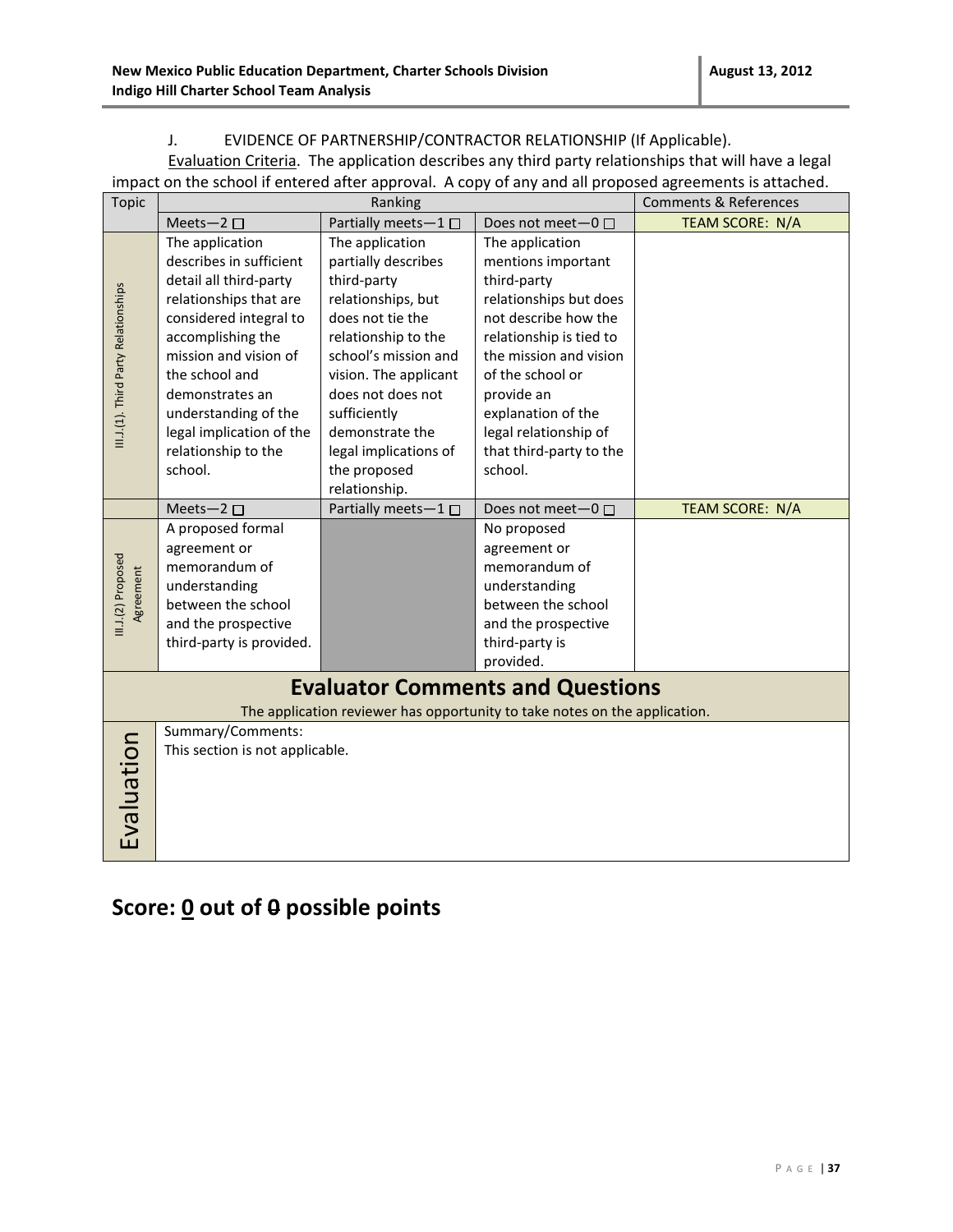#### K. WAIVERS.

Evaluation Criteria.Waiver requests are presented clearly and demonstrate alignment with the school's mission and educational plan.

| Topic                    |                                 | Ranking                |                                                                            | <b>Comments &amp; References</b> |
|--------------------------|---------------------------------|------------------------|----------------------------------------------------------------------------|----------------------------------|
|                          | Meets-2 $\square$               | Partially meets-1□     | Does not meet-0 □                                                          | TEAM SCORE: N/A                  |
|                          | The school has                  |                        | The school has                                                             |                                  |
|                          | provided a list of              |                        | provided a list of state                                                   |                                  |
|                          | state laws or                   |                        | laws or rules for which                                                    |                                  |
|                          | policies for which a            |                        | a waiver is requested;                                                     |                                  |
|                          | waiver is                       |                        | however, the rationale                                                     |                                  |
|                          | requested,                      |                        | for the waiver is not                                                      |                                  |
|                          | including a                     |                        | included.                                                                  |                                  |
|                          | rationale for why               |                        |                                                                            |                                  |
|                          | the wavier is being             |                        |                                                                            |                                  |
|                          | requested.                      |                        |                                                                            |                                  |
|                          | Meets-2 $\square$               | Partially meets-1 □    | Does not meet $-0$ $\Box$                                                  | <b>TEAM SCORE: N/A</b>           |
|                          | (This is to be                  |                        | (This is to be                                                             |                                  |
|                          | completed only by               |                        | completed only by                                                          |                                  |
|                          | schools seeking                 |                        | schools seeking local                                                      |                                  |
|                          | local district                  |                        | district authorization.)                                                   |                                  |
|                          | authorization.)                 |                        | The school has                                                             |                                  |
|                          | The school has                  |                        | provided a list of                                                         |                                  |
| $II.K.(1)(2)(3)$ Waivers | provided a list of              |                        | authorizer policies for                                                    |                                  |
|                          | authorizer policies             |                        | which a waiver is                                                          |                                  |
|                          | for which a waiver              |                        | requested; however,                                                        |                                  |
|                          | is requested                    |                        | the rationale for the                                                      |                                  |
|                          | including a                     |                        | waiver not included.                                                       |                                  |
|                          | rationale for why               |                        |                                                                            |                                  |
|                          | the wavier is being             |                        |                                                                            |                                  |
|                          | requested.                      |                        |                                                                            |                                  |
|                          | Meets-2 $\square$               | Partially meets-1□     | Does not meet-0 □                                                          | <b>TEAM SCORE: N/A</b>           |
|                          | The requested                   | The waivers align with | The requested waivers                                                      |                                  |
|                          | waivers align with              | the school's proposed  | do not align with the                                                      |                                  |
|                          | the school's                    | autonomy, but no       | school's mission.                                                          |                                  |
|                          | proposed                        | clear alignment of the |                                                                            |                                  |
|                          | autonomy and its                | requested waivers      |                                                                            |                                  |
|                          | mission, and that               | with the school's      |                                                                            |                                  |
|                          | alignment is clearly            | mission is described.  |                                                                            |                                  |
|                          | described.                      |                        |                                                                            |                                  |
|                          |                                 |                        | <b>Evaluator Comments and Questions</b>                                    |                                  |
|                          |                                 |                        | The application reviewer has opportunity to take notes on the application. |                                  |
|                          | Summary/Comments:               |                        |                                                                            |                                  |
|                          | This section is not applicable. |                        |                                                                            |                                  |
|                          |                                 |                        |                                                                            |                                  |
| Evaluation               |                                 |                        |                                                                            |                                  |
|                          |                                 |                        |                                                                            |                                  |
|                          |                                 |                        |                                                                            |                                  |

### **Score: 0 out of 0 possible points**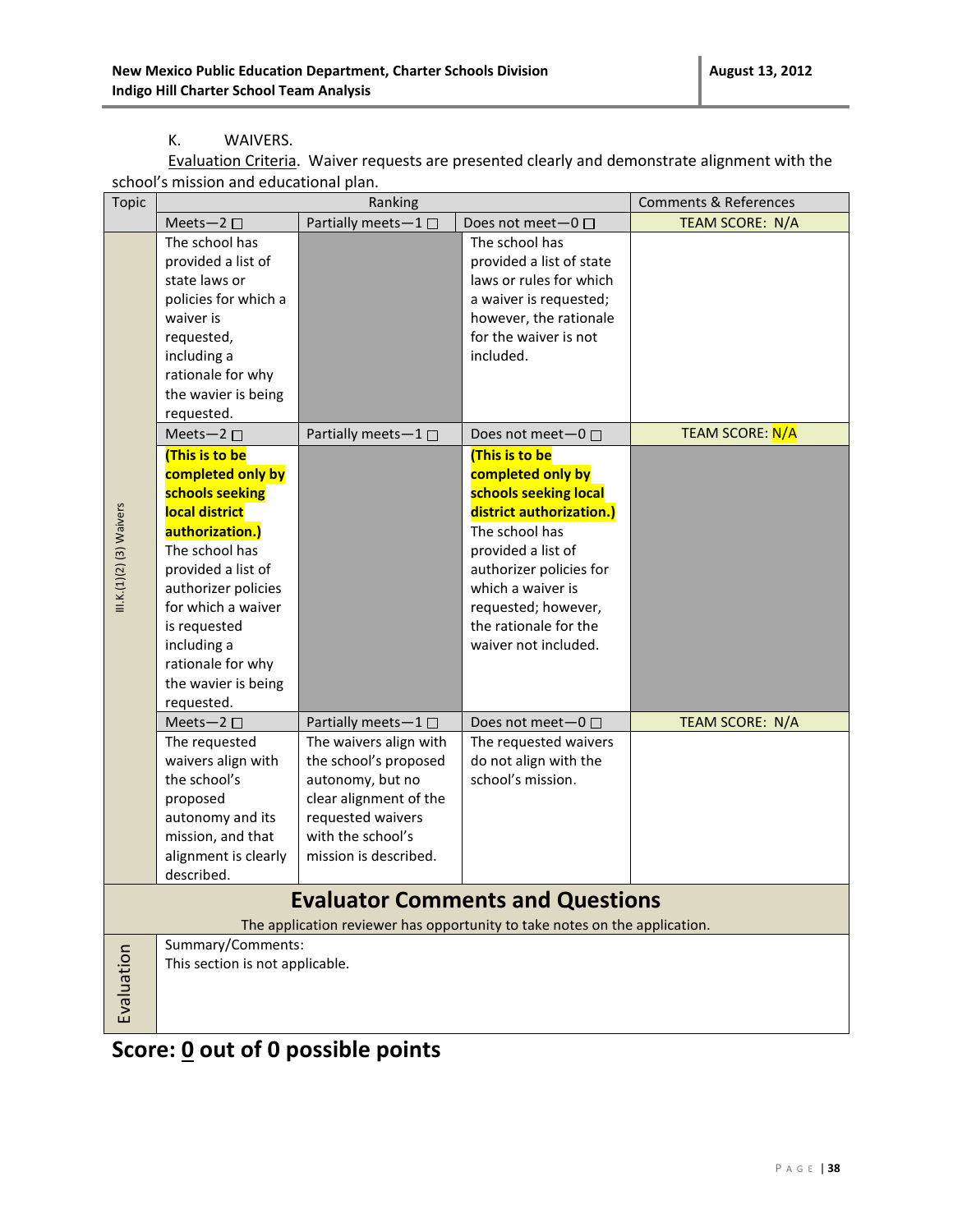#### L. TRANSPORTATION AND FOOD

Evaluation Criteria: The school considers the transportation and food services for the students and develops adequate plans to address those needs.

| <b>Topic</b>            |                                                                                                                                                                                                                                                                                                 | Ranking                                                                                                                                                                                                                                                                    |                                                                                                                                                                                                                                                                                      | <b>Comments &amp; References</b>                                                                                                                                                 |  |
|-------------------------|-------------------------------------------------------------------------------------------------------------------------------------------------------------------------------------------------------------------------------------------------------------------------------------------------|----------------------------------------------------------------------------------------------------------------------------------------------------------------------------------------------------------------------------------------------------------------------------|--------------------------------------------------------------------------------------------------------------------------------------------------------------------------------------------------------------------------------------------------------------------------------------|----------------------------------------------------------------------------------------------------------------------------------------------------------------------------------|--|
|                         | Meets-2 $\square$                                                                                                                                                                                                                                                                               | Partially meets-1 $\square$                                                                                                                                                                                                                                                | Does not meet-0 □                                                                                                                                                                                                                                                                    | <b>TEAM SCORE: 1</b>                                                                                                                                                             |  |
| III.L.(1)Transportation | The school states<br>whether or not it plans<br>to offer transportation<br>to its students.<br>If yes, the school has<br>provided a clear<br>description of how<br>transportation will be<br>provided that is<br>supported by the<br>proposed budget.                                           | The school has stated<br>whether or not it<br>plans to offer<br>transportation to its<br>students.<br>If yes, the school has<br>provided only a<br>partial description of<br>how student<br>transportation will be<br>provided. The plan is<br>supported by the<br>budget. | The school has not<br>stated whether or not<br>it plans to offer<br>transportation to its<br>students.<br>Or, if stated, the<br>school does not<br>provide a description<br>of how student<br>transportation needs<br>will be met; or the<br>plan is not supported<br>by the budget. | The statement is made that if<br>applicable, the school will<br>provide transportation at no<br>cost to the student.<br>No funding was set aside for<br>transportation.<br>p. 99 |  |
|                         | Meets-2 $\square$                                                                                                                                                                                                                                                                               | Partially meets-1 $\square$                                                                                                                                                                                                                                                | Does not meet-0 □                                                                                                                                                                                                                                                                    | <b>TEAM SCORE: 2</b>                                                                                                                                                             |  |
| III.L.(2)Food Services  | The school states<br>whether or not it plans<br>to offer food services<br>to its students.<br>If yes, the school has<br>provided a clear<br>description of how<br>food services will be<br>provided that is<br>supported by the<br>budget.                                                      | The school states<br>whether or not it<br>plans to offer food<br>services to its<br>students.<br>If yes, The school has<br>provided a partial<br>description of how<br>student food services<br>will be provided. The<br>plan is supported by<br>the budget.               | The school has not<br>stated whether or not<br>it plans to offer food<br>services to its<br>students.<br>Or, if stated, the<br>school does not<br>provide a description<br>of how the food<br>services will be met;<br>or the plan is not<br>supported by the<br>budget.             | The school will contract with a<br>local food service provided.<br>Federal funding is mentioned.<br>p. 99                                                                        |  |
|                         | <b>Evaluator Comments and Questions</b><br>The application reviewer has opportunity to take notes on the application.                                                                                                                                                                           |                                                                                                                                                                                                                                                                            |                                                                                                                                                                                                                                                                                      |                                                                                                                                                                                  |  |
| Evaluation              | Summary/Comments:<br>This section is partially complete. Transportation will be provided if required; however, the budget does<br>not support these costs. Food services will be provided and supported through the applicable Federal<br>programs (Student Nutrition programs) as appropriate. |                                                                                                                                                                                                                                                                            |                                                                                                                                                                                                                                                                                      |                                                                                                                                                                                  |  |

# **Score: 3 out of 4 possible points**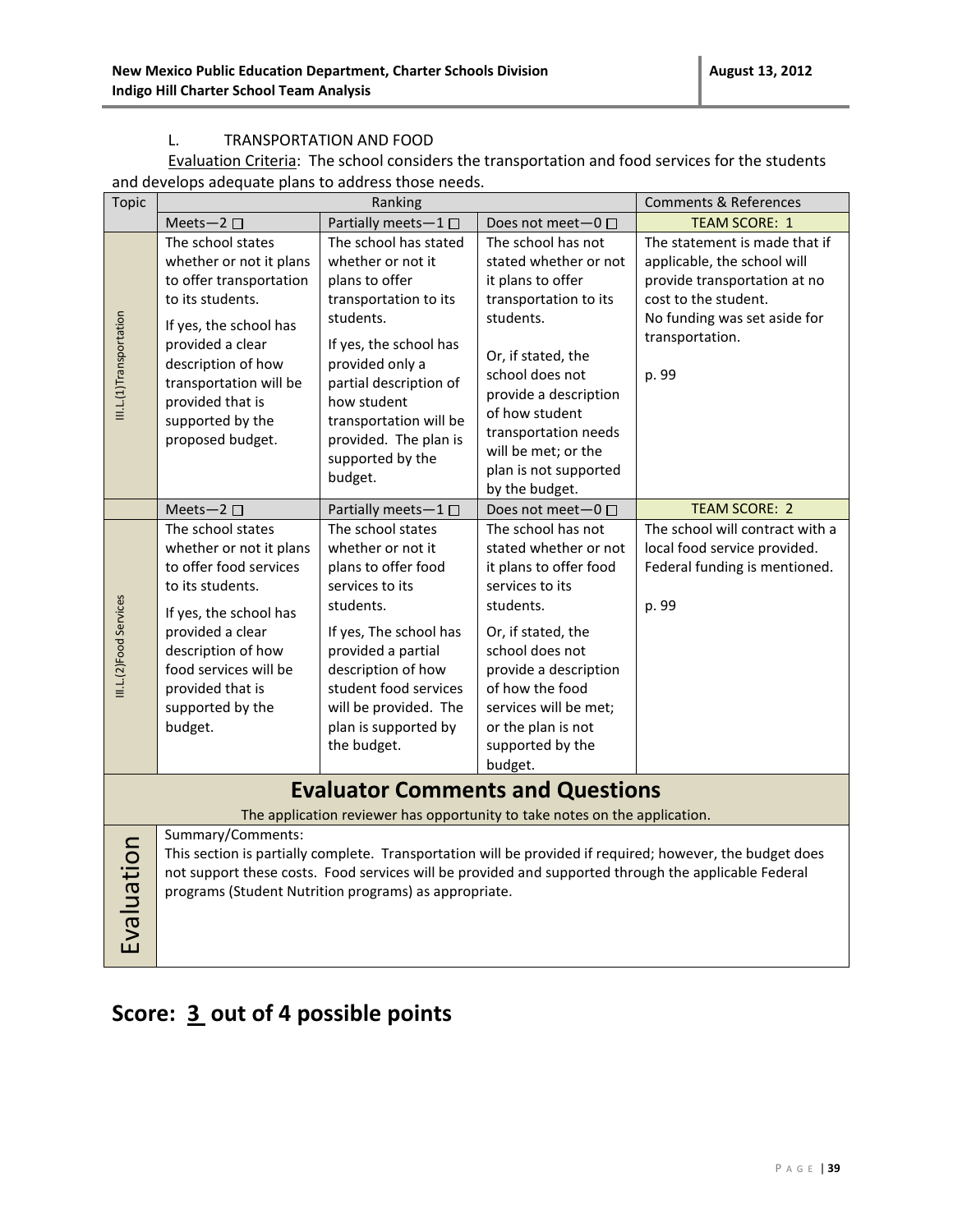#### M. FACILITIES

Evaluation Criteria: The proposed description of the facility and plan for proposed capital outlay needs provides sufficient detail to demonstrate capacity for implementation and support of the school program.

| <b>Topic</b>                           |                                                                                                                                                                                                                                                                                                                                         | Ranking                                                                                                                                                                                                                                                                                                                                                                                         |                                                                                                                                                                                                                                                   | <b>Comments &amp; References</b> |
|----------------------------------------|-----------------------------------------------------------------------------------------------------------------------------------------------------------------------------------------------------------------------------------------------------------------------------------------------------------------------------------------|-------------------------------------------------------------------------------------------------------------------------------------------------------------------------------------------------------------------------------------------------------------------------------------------------------------------------------------------------------------------------------------------------|---------------------------------------------------------------------------------------------------------------------------------------------------------------------------------------------------------------------------------------------------|----------------------------------|
|                                        | Meets-2 $\square$                                                                                                                                                                                                                                                                                                                       | Partially meets-1 $\square$                                                                                                                                                                                                                                                                                                                                                                     | Does not meet $-0$ $\Box$                                                                                                                                                                                                                         | <b>TEAM SCORE: 2</b>             |
| III.M.(1) Projected Facility Needs     | The applicant has<br>attached appropriate<br>documentation from<br>the Public School<br><b>Facilities Authority</b><br>(PSFA) director that<br>demonstrates the<br>applicant's proposed<br>capital outlay needs<br>are in alignment with<br>New Mexico public<br>school facility<br>requirements.                                       |                                                                                                                                                                                                                                                                                                                                                                                                 | The applicant did not<br>attach appropriate<br>documentation from<br>the PSFA director that<br>demonstrates the<br>applicant's proposed<br>capital outlay needs<br>are in alignment with<br>New Mexico public<br>school facility<br>requirements. | No concerns were noted.          |
|                                        | Meets-2 $\square$                                                                                                                                                                                                                                                                                                                       | Partially meets $-1 \Box$                                                                                                                                                                                                                                                                                                                                                                       | Does not meet-0 □                                                                                                                                                                                                                                 | <b>TEAM SCORE: 2</b>             |
| III.M.(2) Facility Plan                | The application<br>provides evidence that<br>efforts have been<br>made to begin a search<br>for an appropriate<br>facility in the desired<br>geographic location.                                                                                                                                                                       | The application<br>provides some<br>evidence that school<br>facility requirements<br>must be met, but no<br>efforts have begun to<br>locate an appropriate<br>facility in the desired<br>geographic location.                                                                                                                                                                                   | The application does<br>not provide evidence<br>that the school has<br>begun to consider it<br>facility needs.                                                                                                                                    | No concerns were noted.          |
|                                        | Meets-2 $\square$                                                                                                                                                                                                                                                                                                                       | Partially meets-1□                                                                                                                                                                                                                                                                                                                                                                              | Does not meet $-0$ $\Box$                                                                                                                                                                                                                         | <b>TEAM SCORE: 2</b>             |
| ed Facility Costs<br>III.M.(3) Project | A detailed description<br>of the school's<br>proposed capital<br>outlay needs, including<br>projected requests for<br>capital outlay<br>assistance, is provided,<br>and is sufficient to<br>support the school<br>program. The school<br>provides a realistic<br>projection for facility<br>maintenance, repair<br>and equipment needs. | A detailed<br>description of the<br>school's proposed<br>capital outlay needs,<br>including projected<br>requests for capital<br>outlay assistance, is<br>provided but may not<br>be sufficient to<br>support the school<br>program. The school<br>identifies facility<br>maintenance, repair<br>and equipment<br>needs, but does not<br>provide for these<br>costs in the projected<br>budget. | A description of the<br>school's proposed<br>capital outlay needs,<br>including projected<br>requests for capital<br>outlay assistance, is<br>not provided or is not<br>sufficient to support<br>the school program.                              | No concerns were noted.          |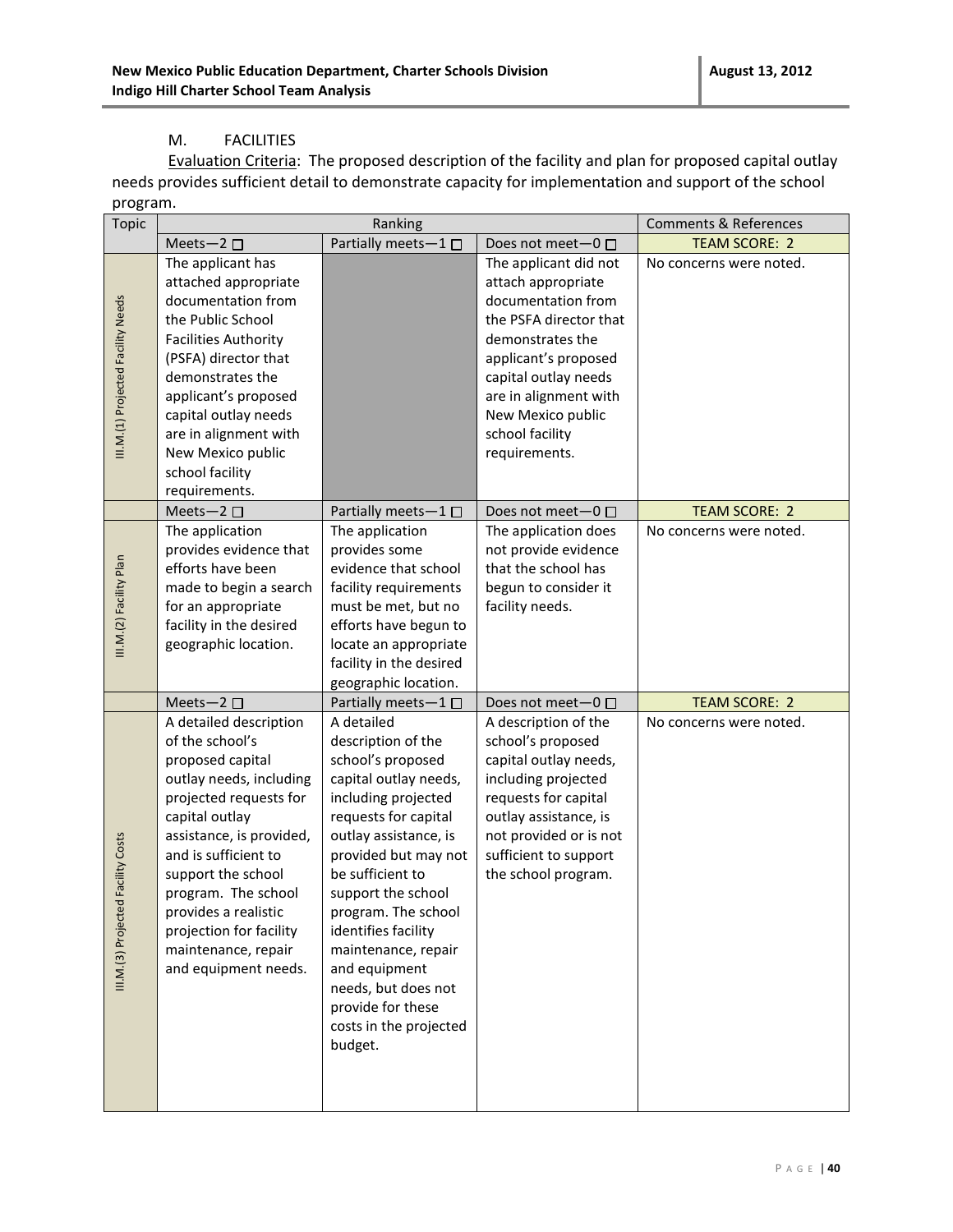|            | <b>Evaluator Comments and Questions</b>                                    |  |  |  |  |
|------------|----------------------------------------------------------------------------|--|--|--|--|
|            | The application reviewer has opportunity to take notes on the application. |  |  |  |  |
|            | Summary/Comments:                                                          |  |  |  |  |
|            | This section was complete and adequate.                                    |  |  |  |  |
| Evaluation |                                                                            |  |  |  |  |
|            |                                                                            |  |  |  |  |
|            |                                                                            |  |  |  |  |
|            |                                                                            |  |  |  |  |
|            |                                                                            |  |  |  |  |

# **Score: 6 out of 6 possible points**

P A G E | **41**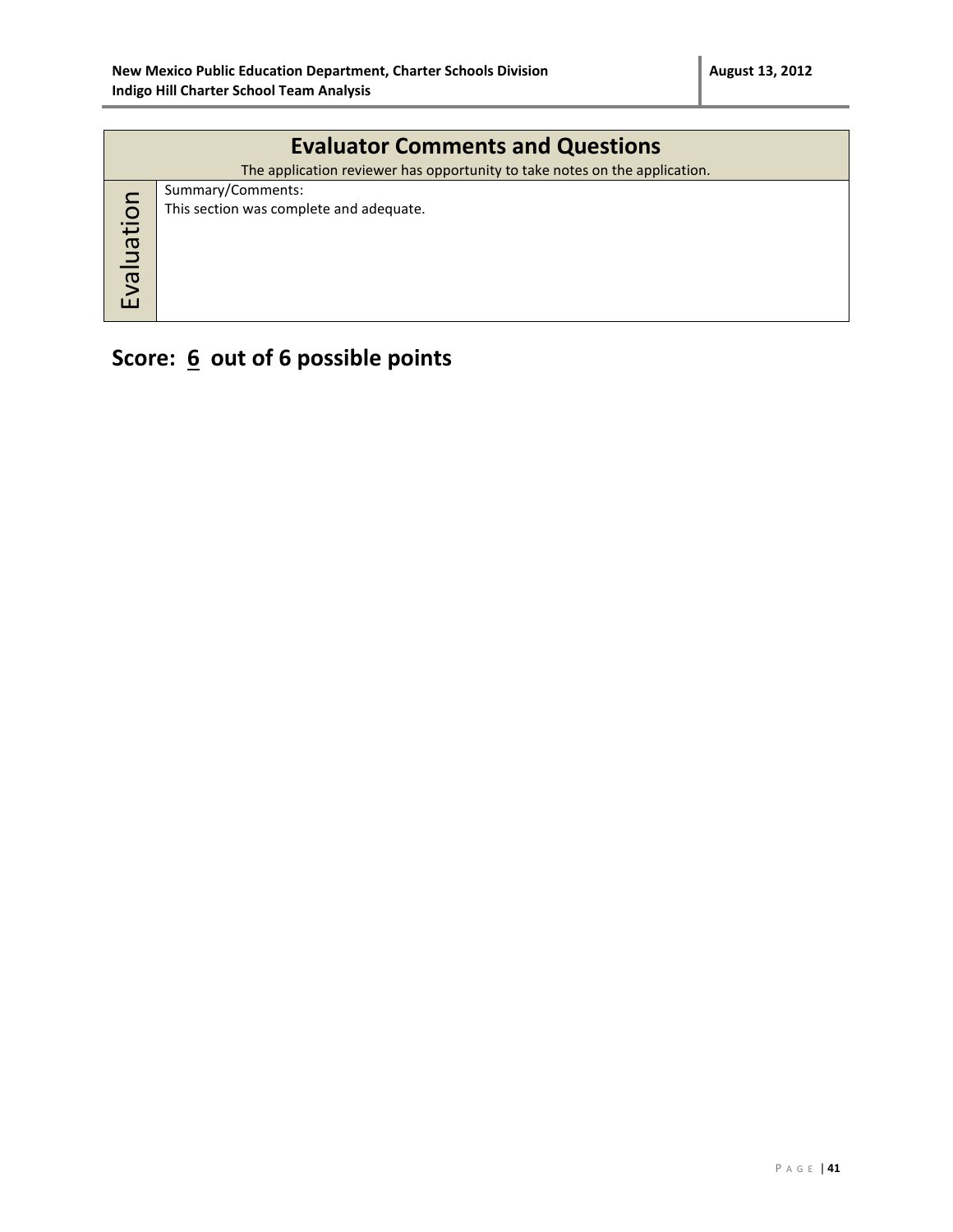### **IV. BUSINESS PLAN**

#### A. BUDGET

Evaluation Criteria: The school budget is based on realistic revenue and expenditure projections, valid assumptions, and supports the mission and educational program of the school.

| <b>Topic</b>              |                                                                                                                                                                                                                                                                              | Ranking                                                                                                                                                                                                                                                    |                                                                                                                                                                                                                                                                                                                                                                     | <b>Comments &amp; References</b>                                                                                                                                                                                                                                                                    |
|---------------------------|------------------------------------------------------------------------------------------------------------------------------------------------------------------------------------------------------------------------------------------------------------------------------|------------------------------------------------------------------------------------------------------------------------------------------------------------------------------------------------------------------------------------------------------------|---------------------------------------------------------------------------------------------------------------------------------------------------------------------------------------------------------------------------------------------------------------------------------------------------------------------------------------------------------------------|-----------------------------------------------------------------------------------------------------------------------------------------------------------------------------------------------------------------------------------------------------------------------------------------------------|
|                           | Meets-2                                                                                                                                                                                                                                                                      | Partially meets-1 □                                                                                                                                                                                                                                        | Does not meet-0 □                                                                                                                                                                                                                                                                                                                                                   | <b>TEAM SCORE: 1</b>                                                                                                                                                                                                                                                                                |
| NA(1)910B5<br>Worksheet   | The applicant has<br>provided a completed<br>910B5 State<br>Equalization<br>Guarantee (SEG)<br>Computation<br>Revenue Estimate<br>Worksheet using<br>appropriate values<br>and computations for<br>each year of the 5-<br>year budget plan.                                  | The applicant has<br>provided a completed<br>910B5 State<br>Equalization<br>Guarantee (SEG)<br>Computation<br>Revenue Estimate<br>Worksheet for each<br>year of the 5-year<br>budget plan;<br>however, there are<br>minor mistakes in the<br>computations. | The applicant did not<br>provide a completed<br>910B5 State<br>Equalization<br>Guarantee (SEG)<br><b>Computation Revenue</b><br><b>Estimate Worksheet</b><br>for each year of the 5-<br>year budget plan, or<br>the worksheet<br>provided contains<br>substantial errors,<br>demonstrating a lack<br>of understanding<br>about New Mexico<br>public school funding. | Applicant has included Levels<br>C and D calculations for the 1st<br>year budget. Instruction to the<br>applicants was not to include<br>these calculations for the first<br>year budget.<br>Appendix K                                                                                             |
|                           | Meets-2 $\square$                                                                                                                                                                                                                                                            | Partially meets-1                                                                                                                                                                                                                                          | Does not meet $-0$ $\Box$                                                                                                                                                                                                                                                                                                                                           | <b>TEAM SCORE: 0</b>                                                                                                                                                                                                                                                                                |
| IVA(2) 5-Year Budget Plan | A five-year budget<br>that aligns with the<br>school's 5- year<br>growth plan,<br>including staffing,<br>facilities, educational<br>program and mission<br>of the school is<br>provided, and<br>demonstrates the<br>financial capacity to<br>support the school<br>program.  | A five-year budget is<br>provided; however, it<br>only partially aligns<br>with the staffing,<br>facilities, educational<br>program or mission of<br>the school.                                                                                           | The budget provided<br>does not adequately<br>address staffing,<br>facilities, educational<br>program or the school<br>mission; or a budget<br>is not provided.                                                                                                                                                                                                     | A five-year budget is provided;<br>however, there is not a<br>staffing plan to refer to.<br>Additionally, the five year<br>budget does not include the<br>appropriate UCOA for each<br>line item. It is difficult to<br>determine which services are<br>for program needs or<br>professional needs. |
|                           | Meets-2 $\square$                                                                                                                                                                                                                                                            | Partially meets-1 □                                                                                                                                                                                                                                        | Does not meet-0 □                                                                                                                                                                                                                                                                                                                                                   | <b>TEAM SCORE: 1</b>                                                                                                                                                                                                                                                                                |
| IVA(3) Budget Narrative   | The budget narrative is<br>provided that explains<br>basic assumptions,<br>how those were<br>determined based on<br>reliable sources, and<br>identifies priorities<br>that are consistent<br>with the school's<br>mission, educational<br>program, staffing and<br>facility. | A limited budget<br>narrative explanation<br>is provided.<br>Budgetary<br>assumptions are<br>flawed, or there is<br>minimal connection<br>to the school's<br>mission, educational<br>program, staffing or<br>facility.                                     | Little or no detail is<br>provided in the<br>budget narrative, OR<br>there is no connection<br>to the school's<br>mission, educational<br>program, staffing or<br>facility.                                                                                                                                                                                         | The business plan narrative<br>provides little information on<br>providing special ancillary<br>services for their specific<br>population.<br>p. 101                                                                                                                                                |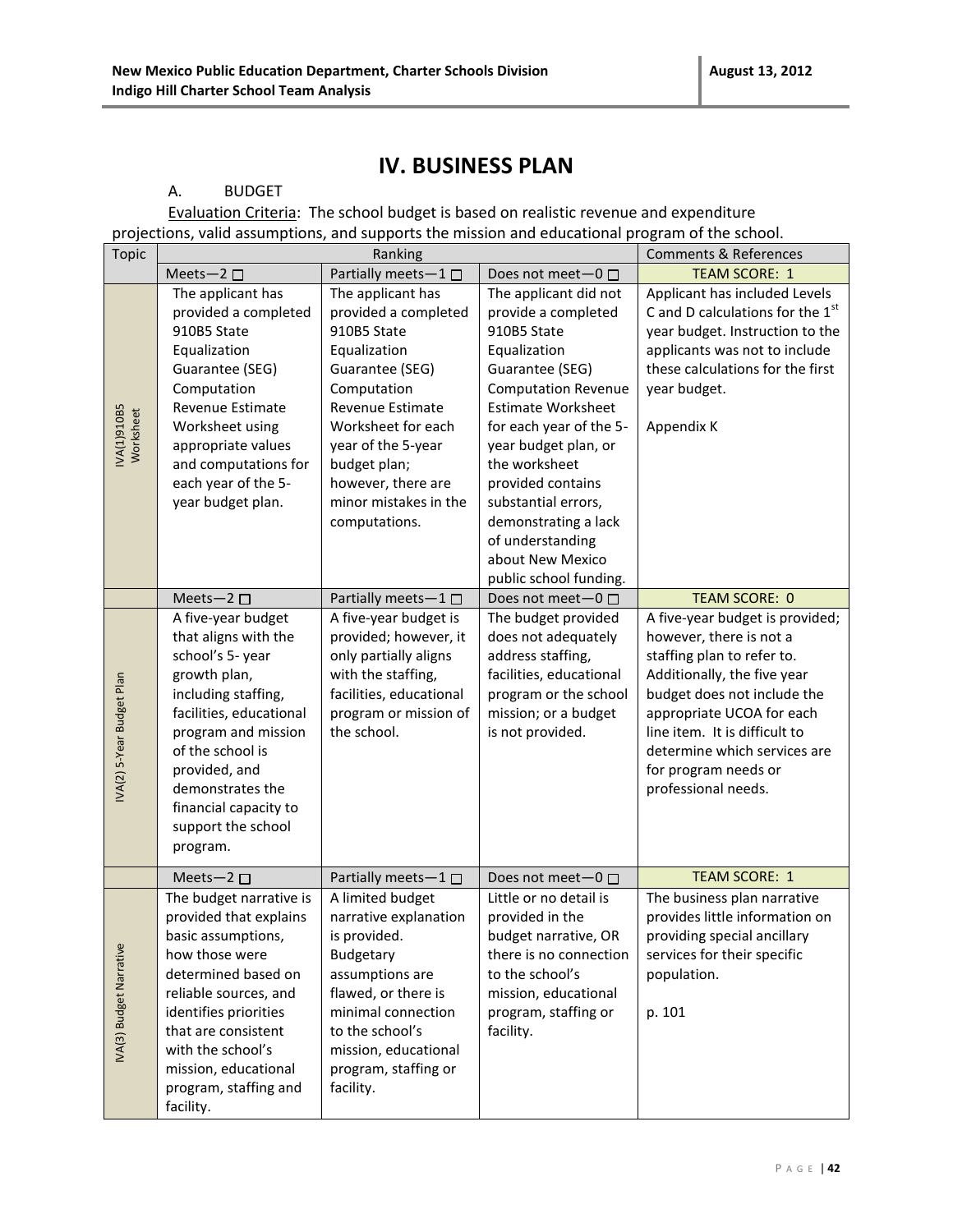|                                            |                                                                                                                                                                                                                            |                                                                                                                                                                                                                                            |                                                                                                                                                                                                                                                                | <b>TEAM SCORE: 2</b>    |  |
|--------------------------------------------|----------------------------------------------------------------------------------------------------------------------------------------------------------------------------------------------------------------------------|--------------------------------------------------------------------------------------------------------------------------------------------------------------------------------------------------------------------------------------------|----------------------------------------------------------------------------------------------------------------------------------------------------------------------------------------------------------------------------------------------------------------|-------------------------|--|
| IVA(4) Strategies for Budget<br>Control    | Meets-2 $\square$<br>The school provides a<br>description of what<br>budget adjustments<br>will be made to meet<br>financial budget and<br>cash-flow challenges.<br>The adjustments are<br>viable and realistic.           | Partially meets- $1 \Box$<br>The school provides a<br>description of what<br>budget adjustments<br>will be made to meet<br>financial budget and<br>cash-flow challenges;<br>however, the<br>adjustments may not<br>be viable or realistic. | Does not meet $-0$ $\Box$<br>The school does not<br>provide a description<br>of what budget<br>adjustments will be<br>made to meet<br>financial budget and<br>cash-flow challenges,<br>or the description of<br>the adjustments is not<br>viable or realistic. | No concerns were noted. |  |
|                                            | Meets-2 $\square$                                                                                                                                                                                                          | Partially meets-1                                                                                                                                                                                                                          | Does not meet $-0$ $\Box$                                                                                                                                                                                                                                      | <b>TEAM SCORE: 2</b>    |  |
| <b>VA(5)</b> Salary Schedule<br>(Appendix) | A proposed salary<br>schedule is provided<br>for key staff, including<br>teachers and<br>administrators that<br>complies with state<br>requirements.                                                                       |                                                                                                                                                                                                                                            | A proposed salary<br>schedule for key staff<br>is provided; however,<br>the salaries for<br>teachers and<br>administrators do not<br>comply with state<br>requirements.                                                                                        | No concerns were noted. |  |
|                                            |                                                                                                                                                                                                                            |                                                                                                                                                                                                                                            | <b>Evaluator Comments and Questions</b>                                                                                                                                                                                                                        |                         |  |
|                                            |                                                                                                                                                                                                                            |                                                                                                                                                                                                                                            |                                                                                                                                                                                                                                                                |                         |  |
| Evaluation                                 | The application reviewer has opportunity to take notes on the application.<br>Summary/Comments:<br>This section was primarily complete and adequate. The narrative required more information to make it<br>fully complete. |                                                                                                                                                                                                                                            |                                                                                                                                                                                                                                                                |                         |  |

# **Score: 6 out of 10 possible points**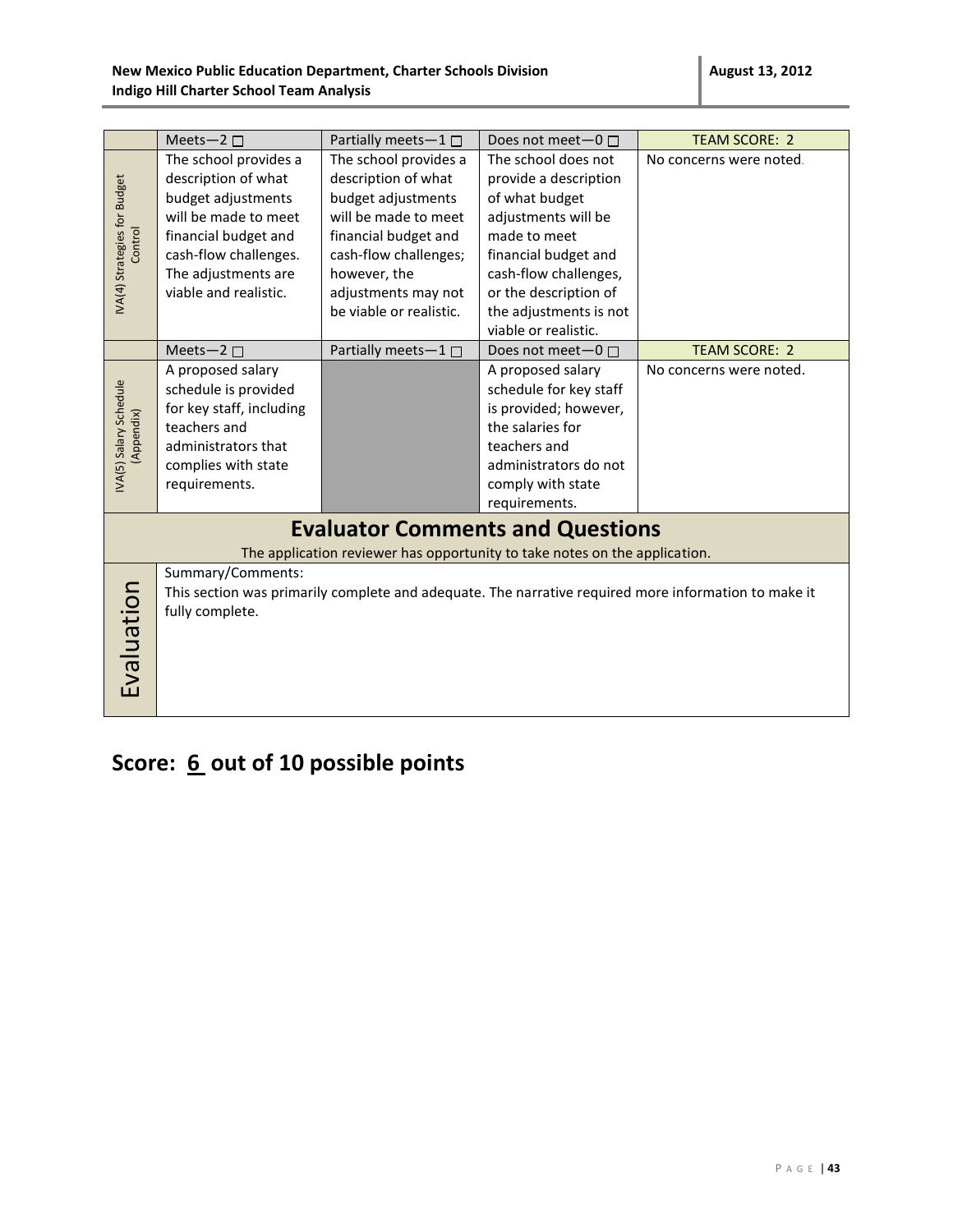#### B. FINANCIAL POLICIES AND OVERSIGHT, COMPLIANCE AND SUSTAINABILITY

Evaluation Criteria: Financial policies are in place that reflect generally accepted accounting practices, including compliance, adequate oversight and reporting.

| <b>Topic</b>                                      | Ranking                                                                                                                                                                                                                                                                     |                                                                                                                                                                                                                                                                                                                                      |                                                                                                                                       | Comments & References             |
|---------------------------------------------------|-----------------------------------------------------------------------------------------------------------------------------------------------------------------------------------------------------------------------------------------------------------------------------|--------------------------------------------------------------------------------------------------------------------------------------------------------------------------------------------------------------------------------------------------------------------------------------------------------------------------------------|---------------------------------------------------------------------------------------------------------------------------------------|-----------------------------------|
|                                                   | Meets-2 $\square$                                                                                                                                                                                                                                                           | Partially meets-1                                                                                                                                                                                                                                                                                                                    | Does not meet- $0 \Box$                                                                                                               | <b>TEAM SCORE: 2</b>              |
| VB(1)(2) Financial Policies and Internal Controls | Financial policies and<br>internal controls are<br>included, are sufficient,<br>and comply with<br>requirements and<br>financial best practices.<br>The policies<br>demonstrate the<br>financial capacity to<br>support the school<br>program.                              | The financial policies<br>and internal controls<br>are provided, but are<br>deficient or do not<br>comply with generally<br>accepted accounting<br>principles and financial<br>best practices. The<br>information provided<br>does not demonstrate<br>that the applicant<br>understands New<br>Mexico public school<br>finance laws. | The school does not<br>describe or address<br>the financial policies.                                                                 | No concerns were noted.<br>p. 102 |
|                                                   | Meets-2 $\square$                                                                                                                                                                                                                                                           | Partially meets-1 $\square$                                                                                                                                                                                                                                                                                                          | Does not meet- $0 \Box$                                                                                                               | <b>TEAM SCORE: 2</b>              |
| IV.B.(3) Financial Personnel                      | The school has<br>identified the<br>appropriate staff to<br>perform financial tasks,<br>and the staff positions<br>are supported in the<br>organizational<br>structure and in the<br>budget. Qualifications<br>and responsibilities for<br>those positions are<br>provided. | The school has<br>identified staff to<br>perform financial task<br>that is supported by<br>the organizational<br>structure and budget;<br>however,<br>qualifications and<br>responsibilities are not<br>provided.                                                                                                                    | The school's<br>organizational<br>structure or budget<br>does not provide<br>enough staff support<br>to conduct business<br>services. | No concerns were noted.           |
|                                                   | Meets-2 $\square$                                                                                                                                                                                                                                                           | Partially meets $-1 \Box$                                                                                                                                                                                                                                                                                                            | Does not meet $-0$ $\Box$                                                                                                             | <b>TEAM SCORE: 2</b>              |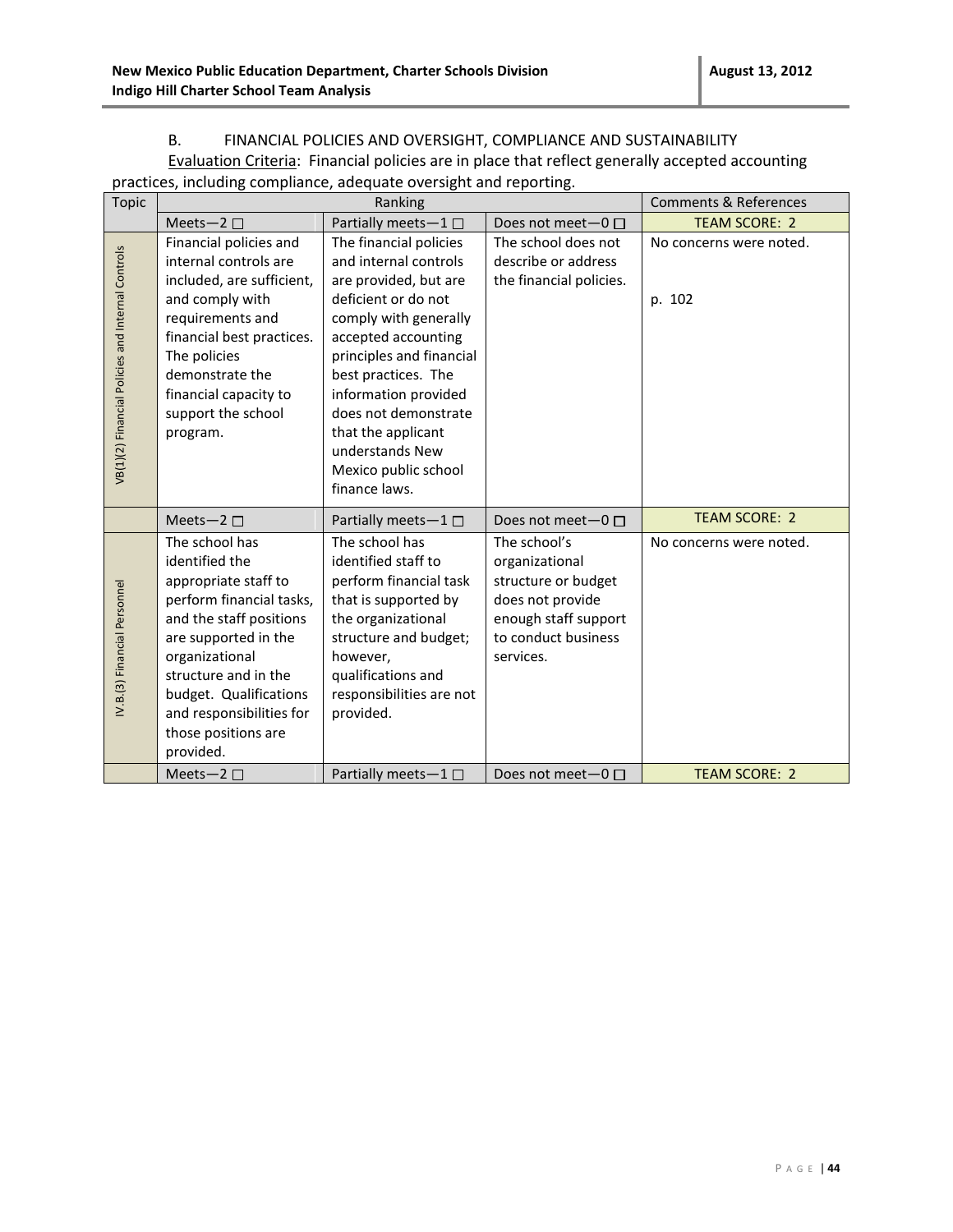| IV.B.(4) Financial Oversight    | A description of how<br>the GB will provide<br>proper legal and fiscal<br>oversight is provided,<br>including a description<br>of required audit and<br>finance committees.<br>Clearly stated financial<br>controls demonstrate<br>an understanding of<br>the required GB<br>oversight and financial<br>reporting.                                                                                                               | A description of GB<br>oversight is provided,<br>however, the plan<br>lacks important<br>specifics and/or a<br>clear recognition of<br>the legal and financial<br>obligations of a<br>charter school.                                                                                                                                                                                                                           | There is no clear plan<br>for financial oversight<br>and/or the applicant<br>demonstrates<br>substantial weakness<br>in understanding the<br>fiscal oversight<br>obligations of the GB.                                                                                                                                | No concerns were noted. |
|---------------------------------|----------------------------------------------------------------------------------------------------------------------------------------------------------------------------------------------------------------------------------------------------------------------------------------------------------------------------------------------------------------------------------------------------------------------------------|---------------------------------------------------------------------------------------------------------------------------------------------------------------------------------------------------------------------------------------------------------------------------------------------------------------------------------------------------------------------------------------------------------------------------------|------------------------------------------------------------------------------------------------------------------------------------------------------------------------------------------------------------------------------------------------------------------------------------------------------------------------|-------------------------|
|                                 | Meets-2 $\square$                                                                                                                                                                                                                                                                                                                                                                                                                | Partially meets-1 $\square$                                                                                                                                                                                                                                                                                                                                                                                                     | Does not meet-0 □                                                                                                                                                                                                                                                                                                      | <b>TEAM SCORE: 2</b>    |
| IV.B. (5) School Sustainability | The school has<br>provided clear<br>evidence that it has<br>considered the<br>sustainability of the<br>school by describing<br>long-range goals and<br>strategies that will help<br>build the school's<br>capacity in areas such<br>as governance,<br>finance/budget,<br>facilities, community<br>relationships, student<br>enrollment, charter<br>compliance, 501(c)3,<br>mission and vision, and<br>performance<br>objectives. | The school has<br>provided some<br>evidence that it has<br>considered the<br>sustainability of the<br>school by describing<br>long-range goals and<br>strategies that will<br>help build the school's<br>capacity in areas such<br>as governance,<br>finance/budget,<br>facilities, community<br>relationships, student<br>enrollment, charter<br>compliance, 501(c)3,<br>mission and vision,<br>and performance<br>objectives. | The school has<br>provided no evidence<br>that it has considered<br>the sustainability of<br>the school by<br>describing long-range<br>goals and strategies<br>that will help build<br>the school's capacity;<br>or the evidence<br>provided calls into<br>question the long-<br>term sustainability of<br>the school. | No concerns were noted. |
|                                 |                                                                                                                                                                                                                                                                                                                                                                                                                                  | <b>Evaluator Comments and Questions</b>                                                                                                                                                                                                                                                                                                                                                                                         |                                                                                                                                                                                                                                                                                                                        |                         |
|                                 |                                                                                                                                                                                                                                                                                                                                                                                                                                  | The application reviewer has opportunity to take notes on the application.                                                                                                                                                                                                                                                                                                                                                      |                                                                                                                                                                                                                                                                                                                        |                         |
| Evaluation                      | Summary/Comments:<br>This section is adequate and complete.                                                                                                                                                                                                                                                                                                                                                                      |                                                                                                                                                                                                                                                                                                                                                                                                                                 |                                                                                                                                                                                                                                                                                                                        |                         |

# **Score: 8 out of 8 possible points**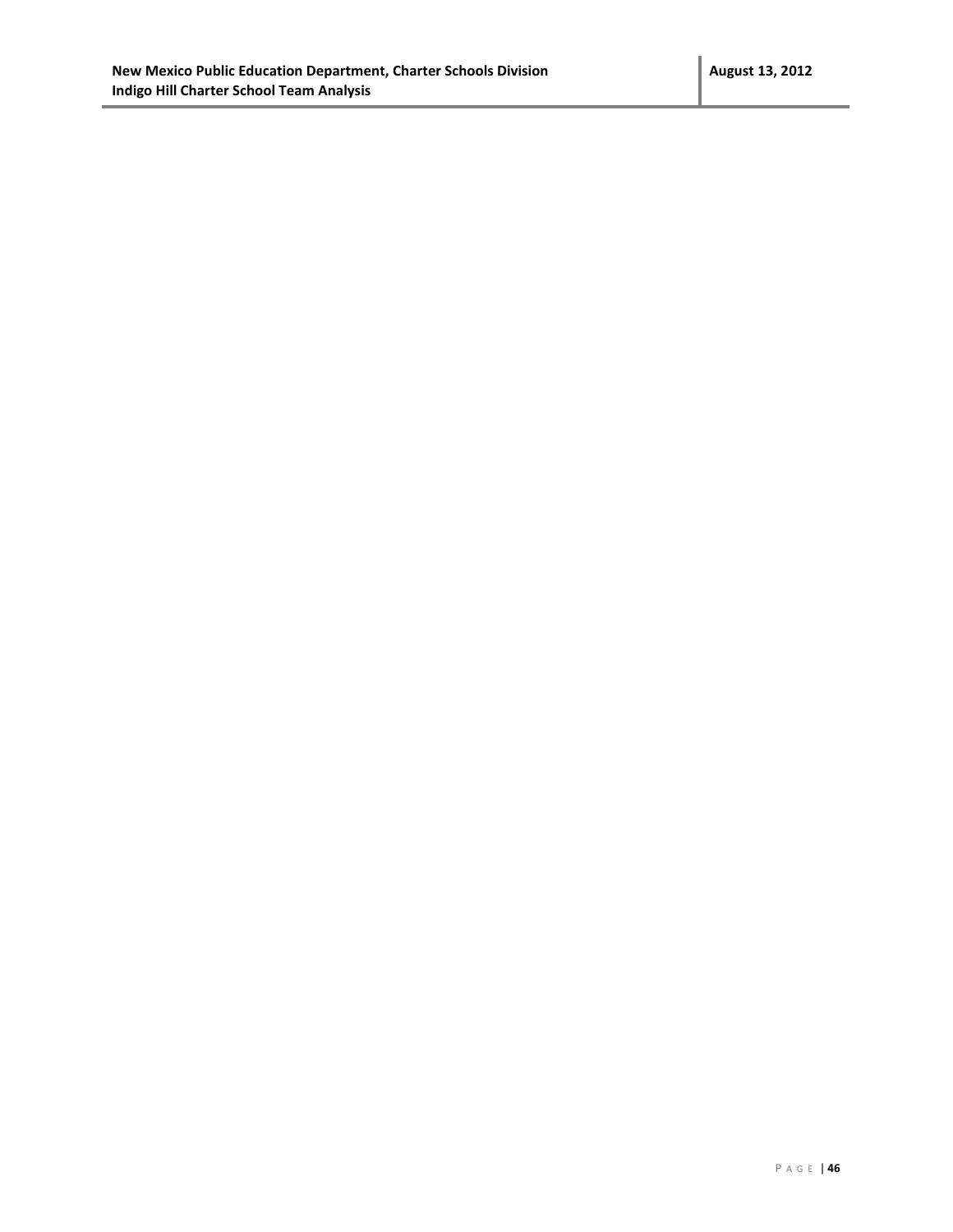### **V. EVIDENCE OF SUPPORT**

Evaluation Criteria. The applicant demonstrates community support for the proposed school through community partnerships, business relationships, and resource agreements. The school clearly describes all community outreach activities designed to reach a broad audience. The application demonstrates not only a sufficient community interest in the school, but also a sufficient demand for the school's proposed program or model. Aggregate data for prospective students are provided.

| <b>Topic</b>             | Ranking                                                                                                                                                                                                                                                                          |                                                                                                                                                                                                                                                       |                                                                                                                                                                                                        | <b>Comments &amp; References</b>          |
|--------------------------|----------------------------------------------------------------------------------------------------------------------------------------------------------------------------------------------------------------------------------------------------------------------------------|-------------------------------------------------------------------------------------------------------------------------------------------------------------------------------------------------------------------------------------------------------|--------------------------------------------------------------------------------------------------------------------------------------------------------------------------------------------------------|-------------------------------------------|
|                          | Meets-2 $\square$                                                                                                                                                                                                                                                                | Partially meets-1□                                                                                                                                                                                                                                    | Does not meet- $0 \Box$                                                                                                                                                                                | <b>TEAM SCORE: 2</b>                      |
| V.A Outreach Activities  | The application<br>describes all<br>outreach activities<br>and future<br>outreach plans.<br>Described outreach<br>activities are<br>designed to reach a<br>broad audience<br>and are sufficient<br>to ensure that all<br>students have an<br>equal opportunity<br>for to enroll. | The application<br>provides a<br>description of<br>outreach activities;<br>however, the<br>described outreach<br>activities may not<br>reach a broad<br>audience and, thus,<br>not provide all<br>students with an<br>equal opportunity to<br>enroll. | The application provides<br>no description of<br>outreach activities, nor<br>does it provide any<br>evidence that the school<br>developers have<br>conducted any<br>exploratory community<br>outreach. | No concerns were noted.<br>p. 122         |
|                          | Meets-2 $\square$                                                                                                                                                                                                                                                                | Partially meets-1 $\square$                                                                                                                                                                                                                           | Does not meet $-0$ $\Box$                                                                                                                                                                              | <b>TEAM SCORE: 1</b>                      |
| V.B. Evidence of Support | The applicant has<br>provided sufficient<br>evidence of<br>community<br>support for the<br>school by providing<br>data regarding                                                                                                                                                 | The applicant has<br>provided limited<br>evidence of<br>community support<br>for the school or that<br>there are, in fact,<br>students and/or                                                                                                         | The school has not<br>provided evidence that<br>there is actual<br>community and student<br>support for the<br>proposed school.                                                                        | Three letters of support are<br>provided. |
|                          | interest<br>demonstrated by<br>the targeted<br>population or<br>other evidence of<br>support (not just<br>anecdotal).                                                                                                                                                            | families interested in<br>enrolling.                                                                                                                                                                                                                  |                                                                                                                                                                                                        |                                           |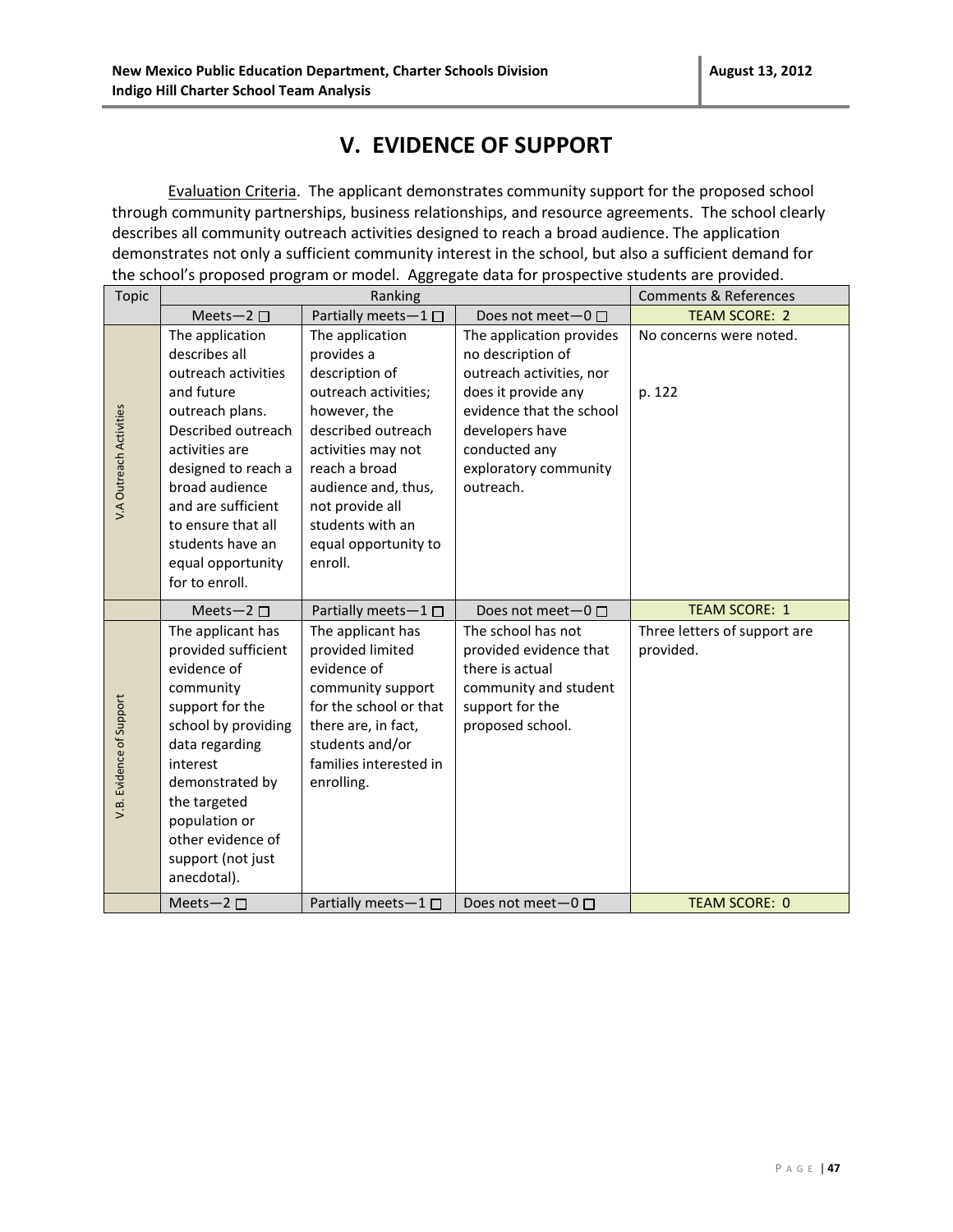| V.C. Community Ties                                                  | The application<br>provides a<br>description of ties<br>to the community<br>and evidence of an<br>understanding of<br>the community and<br>student needs that<br>the school intends<br>to serve.                                                                                                                                                                                                                                          |                             | The application does not<br>demonstrate ties to the<br>local community and/or<br>any evidence that it is<br>familiar with the<br>community and student<br>needs that the school<br>intends to serve. | No direct ties to the<br>community, other than 3<br>letters of support, are evident. |
|----------------------------------------------------------------------|-------------------------------------------------------------------------------------------------------------------------------------------------------------------------------------------------------------------------------------------------------------------------------------------------------------------------------------------------------------------------------------------------------------------------------------------|-----------------------------|------------------------------------------------------------------------------------------------------------------------------------------------------------------------------------------------------|--------------------------------------------------------------------------------------|
|                                                                      | Meets-2 $\square$                                                                                                                                                                                                                                                                                                                                                                                                                         | Partially meets-1 $\square$ | Does not meet $-0$ $\Box$                                                                                                                                                                            | <b>TEAM SCORE: 0</b>                                                                 |
| V.D. and F. Community Relationships<br>Optional evidence of support. | The applicant<br>demonstrates that<br>it has developed<br>networking<br>relationships<br>and/or other<br>resources or<br>agreements with<br>community<br>persons or entities.<br>(This differs from<br>the formal<br>partnership<br>agreements that<br>are integral to the<br>school's<br>operations, as<br>described in<br>Section III.J(1) of<br>this application.)<br>Letters or other<br>documentation of<br>support are<br>provided. |                             |                                                                                                                                                                                                      | No formal community<br>relationships are evident.                                    |
|                                                                      | Meets-2 $\square$                                                                                                                                                                                                                                                                                                                                                                                                                         | Partially meets $-1$ $\Box$ | Does not meet $-0$ $\Box$                                                                                                                                                                            | <b>TEAM SCORE: 0</b>                                                                 |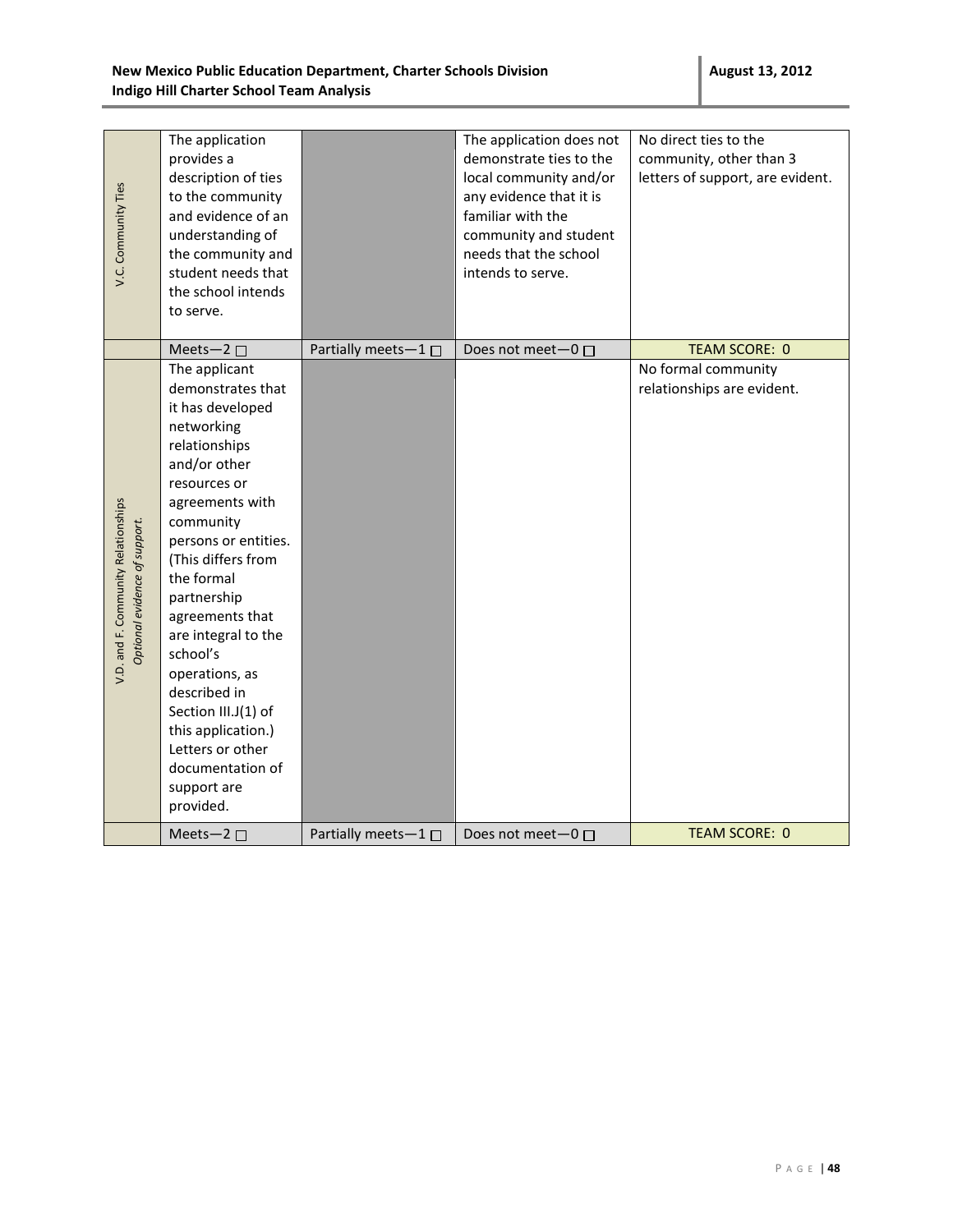| V.E. Uniqueness of Proposed School                                                                                    | The applicant<br>provides evidence<br>that if there are<br>public schools that<br>serve the same<br>grade levels in the<br>geographic area in<br>which the school<br>plans to locate, the<br>school can<br>demonstrate that<br>its education plan<br>is unique or<br>substantially<br>different and thus<br>is able to provide a<br>needed option for<br>students and<br>families. |  | The applicant identifies<br>at least one other public<br>school serving the same<br>grade levels in the<br>geographic area in which<br>the school plans to<br>locate; but is unable to<br>demonstrate the<br>uniqueness of its<br>education plan or<br>provide other evidence<br>of need in the targeted<br>community. | The applicant identified one<br>private school in Albuquerque<br>that serves students with ASD<br>or dual exceptionalities. They<br>did not address public schools<br>that serve the same grade<br>levels with students with<br>ASD/dual exceptionalities.<br>Evidence of need in the<br>targeted community was not<br>supported. |  |
|-----------------------------------------------------------------------------------------------------------------------|------------------------------------------------------------------------------------------------------------------------------------------------------------------------------------------------------------------------------------------------------------------------------------------------------------------------------------------------------------------------------------|--|------------------------------------------------------------------------------------------------------------------------------------------------------------------------------------------------------------------------------------------------------------------------------------------------------------------------|-----------------------------------------------------------------------------------------------------------------------------------------------------------------------------------------------------------------------------------------------------------------------------------------------------------------------------------|--|
| <b>Evaluator Comments and Questions</b><br>The application reviewer has opportunity to take notes on the application. |                                                                                                                                                                                                                                                                                                                                                                                    |  |                                                                                                                                                                                                                                                                                                                        |                                                                                                                                                                                                                                                                                                                                   |  |
|                                                                                                                       | Summary/Comments:                                                                                                                                                                                                                                                                                                                                                                  |  |                                                                                                                                                                                                                                                                                                                        |                                                                                                                                                                                                                                                                                                                                   |  |
| Evaluation                                                                                                            | This section is incomplete, and does not demonstrate community support or efforts to partner with like-<br>minded institutions.                                                                                                                                                                                                                                                    |  |                                                                                                                                                                                                                                                                                                                        |                                                                                                                                                                                                                                                                                                                                   |  |
|                                                                                                                       |                                                                                                                                                                                                                                                                                                                                                                                    |  |                                                                                                                                                                                                                                                                                                                        |                                                                                                                                                                                                                                                                                                                                   |  |

# **Score: 3 out of 10 possible points**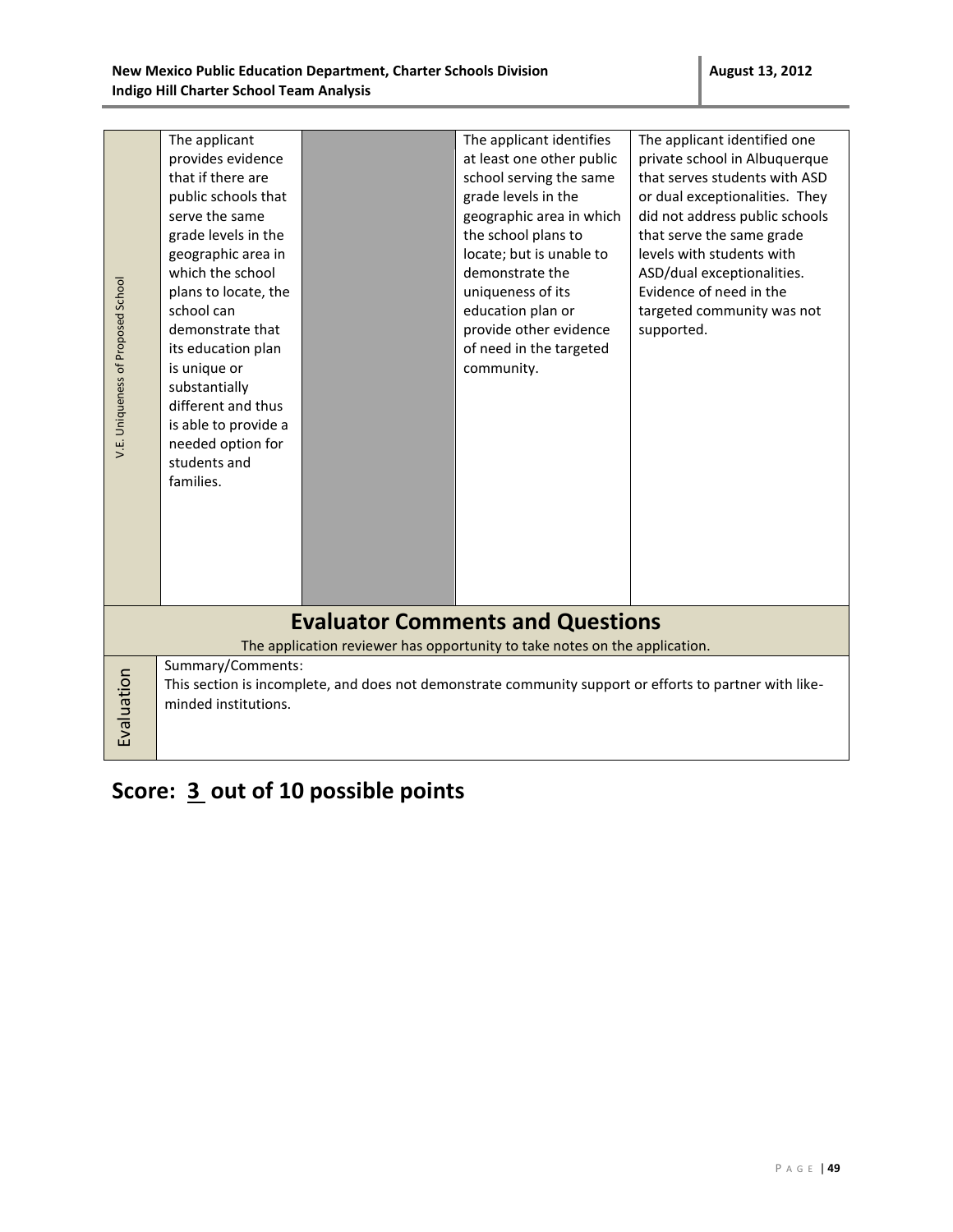### **VI. REQUIRED APPENDICES**

| <b>Topic</b>                                                                                                          | Ranking                                                                                                                                                                                                               |                                                                                           | Comments & References                                                                                                 |                      |  |  |
|-----------------------------------------------------------------------------------------------------------------------|-----------------------------------------------------------------------------------------------------------------------------------------------------------------------------------------------------------------------|-------------------------------------------------------------------------------------------|-----------------------------------------------------------------------------------------------------------------------|----------------------|--|--|
|                                                                                                                       | Meets-2 $\square$                                                                                                                                                                                                     | Partially meets-1 $\Box$                                                                  | Does not meet $-0$ $\Box$                                                                                             | <b>TEAM SCORE: 1</b> |  |  |
| Appendices<br>$\overline{z}$                                                                                          | The application<br>contains all of the<br>required<br>appendices.                                                                                                                                                     | The application<br>contains the most<br>significant<br>appendices, but<br>omitted others. | The application omits<br>the appendices; or<br>the appendices it<br>includes are not the<br>most significant<br>ones. | See statement below. |  |  |
| <b>Evaluator Comments and Questions</b><br>The application reviewer has opportunity to take notes on the application. |                                                                                                                                                                                                                       |                                                                                           |                                                                                                                       |                      |  |  |
| Evaluation                                                                                                            | Summary/Comments:<br>Some of the information required in the appendices is imbedded within the application itself while others<br>are attached. Therefore, it is difficult to ascertain how complete this section is. |                                                                                           |                                                                                                                       |                      |  |  |

# Score: 1 out of 2 possible points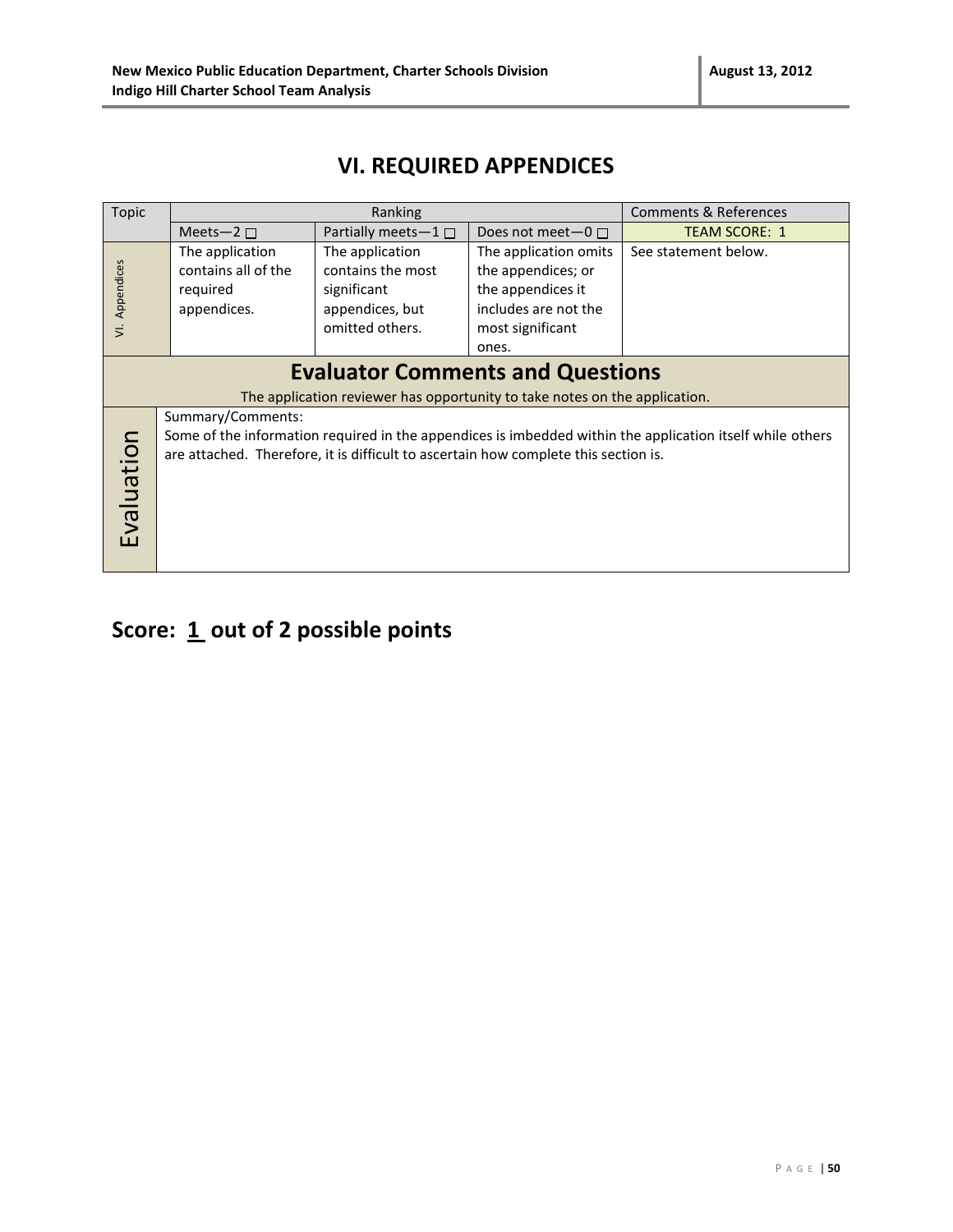# **Score Summary**

| Number<br><b>EXECUTIVE SUMMARY</b><br>$\overline{2}$<br>$\overline{2}$<br>Element 1<br>$\overline{2}$<br>$\overline{2}$<br>Element 2<br>$\overline{\mathbf{4}}$<br>$\overline{\mathbf{4}}$<br><b>Section Total</b><br>$\,$ H.<br><b>EDUCATION PLAN</b><br>II.A. School Size<br>$\overline{2}$<br>$\overline{2}$<br>$\overline{2}$<br>$\mathbf 0$<br>II. C. Mission | Section | Description | Elements      | Possible       | Score          |
|--------------------------------------------------------------------------------------------------------------------------------------------------------------------------------------------------------------------------------------------------------------------------------------------------------------------------------------------------------------------|---------|-------------|---------------|----------------|----------------|
|                                                                                                                                                                                                                                                                                                                                                                    |         |             |               |                |                |
|                                                                                                                                                                                                                                                                                                                                                                    |         |             |               |                |                |
|                                                                                                                                                                                                                                                                                                                                                                    |         |             |               |                |                |
|                                                                                                                                                                                                                                                                                                                                                                    |         |             |               |                |                |
|                                                                                                                                                                                                                                                                                                                                                                    |         |             |               |                |                |
|                                                                                                                                                                                                                                                                                                                                                                    |         |             |               |                |                |
|                                                                                                                                                                                                                                                                                                                                                                    |         |             |               |                |                |
|                                                                                                                                                                                                                                                                                                                                                                    |         |             |               |                |                |
|                                                                                                                                                                                                                                                                                                                                                                    |         |             | II. B. Vision | $\overline{2}$ | $\overline{2}$ |
| <b>Section Total</b><br>6<br>$\overline{4}$                                                                                                                                                                                                                                                                                                                        |         |             |               |                |                |
| $\overline{2}$<br>II.D.(1) Student Academic Performance Goals, Element 1<br>0                                                                                                                                                                                                                                                                                      |         |             |               |                |                |
| $\overline{2}$<br>$\mathbf 0$<br>II.D.(1) Student Academic Performance Goals, Element 2                                                                                                                                                                                                                                                                            |         |             |               |                |                |
| $\overline{2}$<br>II.D.(1) Student Academic Performance Goals, Element 3<br>1                                                                                                                                                                                                                                                                                      |         |             |               |                |                |
| II.D.(2) Student Academic Growth Goals, Element 1<br>$\overline{2}$<br>$\mathbf 0$                                                                                                                                                                                                                                                                                 |         |             |               |                |                |
| $\overline{2}$<br>II.D.(2) Student Academic Growth Goals, Element 2<br>$\boldsymbol{0}$                                                                                                                                                                                                                                                                            |         |             |               |                |                |
| $\overline{2}$<br>II.D.(2) Student Academic Growth Goals, Element 3<br>$\mathbf 0$                                                                                                                                                                                                                                                                                 |         |             |               |                |                |
| II.D.(3) Addressing Achievement Gap, Element 1<br>$\overline{2}$<br>$\mathbf 1$                                                                                                                                                                                                                                                                                    |         |             |               |                |                |
| $\overline{2}$<br>II.D.(3) Addressing Achievement Gap, Element 2<br>$\mathbf{1}$                                                                                                                                                                                                                                                                                   |         |             |               |                |                |
| II.D.(3) Addressing Achievement Gap, Element 3<br>$\overline{2}$<br>1                                                                                                                                                                                                                                                                                              |         |             |               |                |                |
| $\overline{2}$<br>II.D.(4) Attendance, Element 1<br>$\mathbf{1}$                                                                                                                                                                                                                                                                                                   |         |             |               |                |                |
| $\overline{2}$<br>II.D.(4) Attendance, Element 2<br>0                                                                                                                                                                                                                                                                                                              |         |             |               |                |                |
| $\overline{2}$<br>$\overline{2}$<br>II.D.(4) Attendance, Element 3                                                                                                                                                                                                                                                                                                 |         |             |               |                |                |
| II.D.(5) Recurrent Enrollment, Element 1<br>$\overline{2}$<br>$\boldsymbol{0}$                                                                                                                                                                                                                                                                                     |         |             |               |                |                |
| $\overline{2}$<br>$\pmb{0}$<br>II.D.(5) Recurrent Enrollment, Element 2                                                                                                                                                                                                                                                                                            |         |             |               |                |                |
| II.D.(5) Recurrent Enrollment, Element 3<br>$\overline{2}$<br>$\mathbf 0$                                                                                                                                                                                                                                                                                          |         |             |               |                |                |
| II.D.(6) College Readiness, Element 1 (If Applicable)<br>$\overline{2}$<br>$-OR - 0$                                                                                                                                                                                                                                                                               |         |             |               |                |                |
| II.D.(6) College Readiness, Element 2 (If Applicable)<br>$-OR - 0$<br>$\overline{2}$                                                                                                                                                                                                                                                                               |         |             |               |                |                |
| II.D.(6) College Readiness, Element 3 (If Applicable)<br>$\overline{2}$<br>$-OR - 0$                                                                                                                                                                                                                                                                               |         |             |               |                |                |
| II.D.(7) Graduation Rate, Element 1 (If Applicable)<br>$\overline{2}$<br>$-OR - 0$                                                                                                                                                                                                                                                                                 |         |             |               |                |                |
| $-OR - 0$<br>II.D.(7) Graduation Rate, Element 2 (If Applicable)<br>$\overline{2}$                                                                                                                                                                                                                                                                                 |         |             |               |                |                |
| II.D.(7) Graduation Rate, Element 3 (If Applicable)<br>$2^{\circ}$<br>$-OR - 0$                                                                                                                                                                                                                                                                                    |         |             |               |                |                |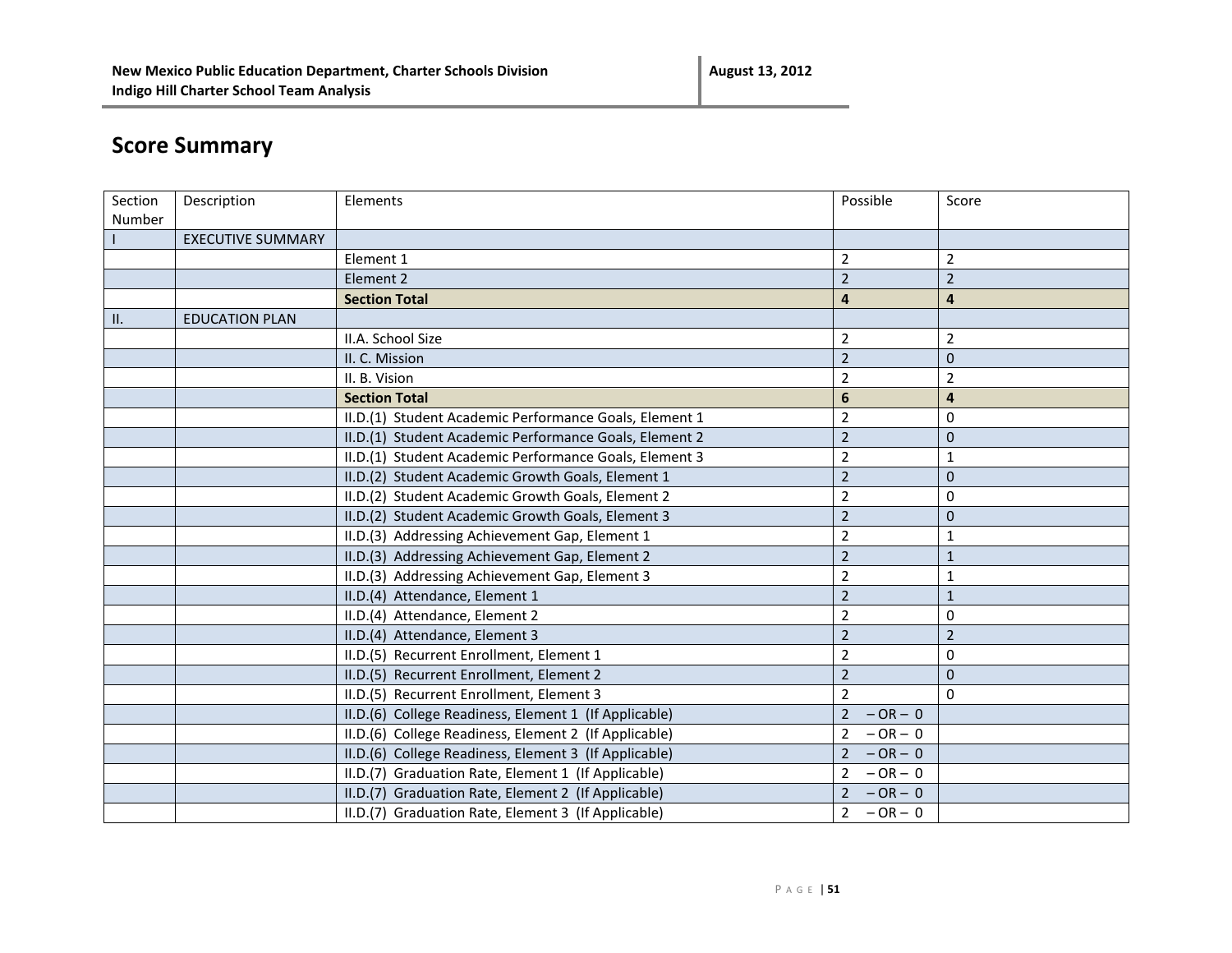|  | II.D.(8) Growth for Lowest 25%, Element 1                                     | $\overline{2}$ | $\mathbf 1$    |
|--|-------------------------------------------------------------------------------|----------------|----------------|
|  | II.D.(8) Growth for Lowest 25%, Element 2                                     | $\overline{2}$ | 1              |
|  | II.D.(8) Growth for Lowest 25%, Element 3                                     | $\overline{2}$ | $\Omega$       |
|  | <b>Section Total</b>                                                          | 36             | 9              |
|  | II.E. Organizational Goals, Element 1<br>(Optional)                           | $2 - OR - 0$   |                |
|  | II.E. Organizational Goals, Element 2<br>(Optional)                           | $2 - OR - 0$   |                |
|  | II.E. Organizational Goals, Element 3<br>(Optional)                           | $2 - OR - 0$   |                |
|  | <b>Section Total</b>                                                          | $\bf{0}$       | $\mathbf{0}$   |
|  | II.F.(1) Curriculum Philosophy                                                | $\overline{2}$ | $\overline{2}$ |
|  | II.F.(2) Curriculum Philosophy/Approach Research/Data                         | $\overline{2}$ | $\overline{2}$ |
|  | II.F.(3) Curriculum Description                                               | $\overline{2}$ | $\mathbf{1}$   |
|  | II.F.(4) Curriculum Research                                                  | $\overline{2}$ | $\overline{2}$ |
|  | II.F.(5) Curriculum Overview                                                  | $\overline{2}$ | $\mathbf{1}$   |
|  | II.F.(6) & (7) Curriculum Development Timeline & Instructional Program        | $\overline{2}$ | $\mathbf{1}$   |
|  | II.F.(8) Curriculum Alignment Timeline                                        | $\overline{2}$ | $\overline{2}$ |
|  | II.G.(1) & (2) Graduation Requirements / Graduation Waiver, Element 1         | $2 - OR - 0$   |                |
|  | II.G.(1) & (2) Graduation Requirements / Graduation Waiver, Element 2         | $2 - OR - 0$   |                |
|  | <b>Section Total</b>                                                          | 14             | 11             |
|  | II.H.(1) Instructional Strategies                                             | $\overline{2}$ | $\mathbf{1}$   |
|  | II.H.(2) Instructional Effectiveness                                          | $\overline{2}$ | $\Omega$       |
|  | II.H.(3) Differentiated Instruction                                           | $\overline{2}$ | $\mathbf{0}$   |
|  | <b>Section Total</b>                                                          | 6              | $\mathbf{1}$   |
|  | $II.I(1)(a) - (d)$ Special Populations: Special Education, Element 1          | $\overline{2}$ | $\mathbf{1}$   |
|  | $II.I(1)(a) - (d)$ Special Populations: Special Education, Element 2          | $\overline{2}$ | $\overline{2}$ |
|  | $II.I(1)(a) - (d)$ Special Populations: Special Education, Element 3          | 0              | $\overline{0}$ |
|  | II.I(1)(a) - (d) Special Populations: Special Education, Element 4            | $\overline{2}$ | $\mathbf{1}$   |
|  | II.I.(2) Students with 504 Plans                                              | $\overline{2}$ | $\overline{2}$ |
|  | $II.I.(3)(a) - (e)$ Special Populations: English Language Learners, Element 1 | $\overline{2}$ | $\overline{2}$ |
|  | II.I.(3)(a) - (e) Special Populations: English Language Learners, Element 2   | $\overline{2}$ | $\overline{2}$ |
|  | II.I.(3)(a) - (e) Special Populations: English Language Learners, Element 3   | $\mathbf 2$    | $\overline{2}$ |
|  | II.I.(3)(a) - (e) Special Populations: English Language Learners, Element 4   | $\overline{2}$ | $\mathbf{0}$   |
|  | <b>Section Total</b>                                                          | 16             | 12             |
|  | II.J.(1) Measuring Organizational Goals, If Applicable                        | $\mathbf{0}$   | $\overline{0}$ |
|  | II.J.(2) Assessments to Measure Academic Goals                                | $\overline{2}$ | $\mathbf 0$    |
|  | II.J.(1)(3)(4) Use of Assessments / Self Monitoring                           | $\overline{2}$ | $\mathbf{0}$   |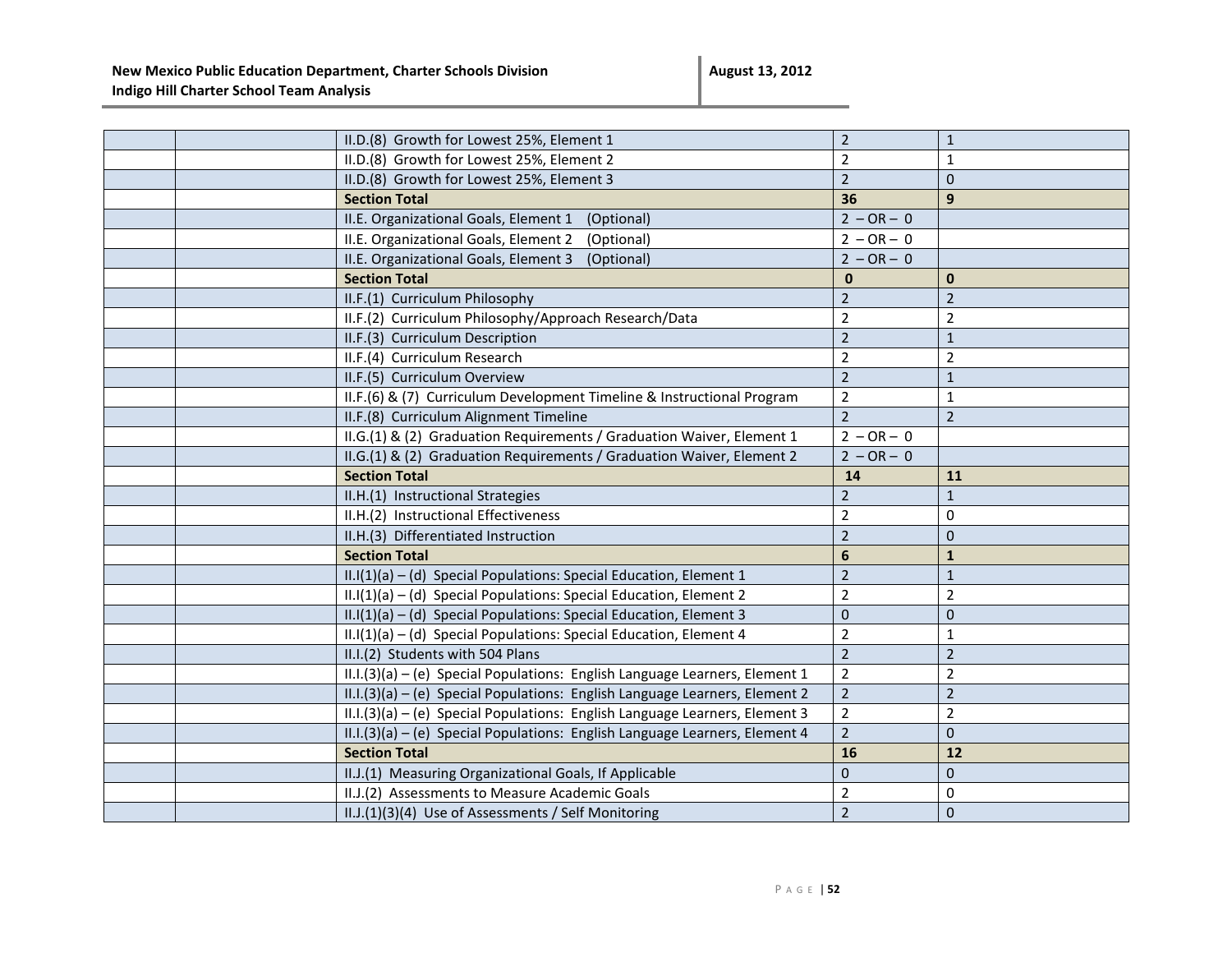|   |                                     | II.J.(1)(3)(4) Use of Assessments / Remediation & At-Risk Students       | $\overline{2}$          | $\mathbf 0$             |
|---|-------------------------------------|--------------------------------------------------------------------------|-------------------------|-------------------------|
|   |                                     | II.J.(1)(3)(4) Use of Assessments / School-Wide Practices                | $\overline{2}$          | $\mathbf{0}$            |
|   |                                     | II.J.(5) Reporting on Progress                                           | $\overline{2}$          | $\mathbf{1}$            |
|   |                                     | <b>Section Total</b>                                                     | 10                      | $\mathbf 1$             |
| Ш | ORGANIZATIONAL<br>PLAN & GOVERNANCE | III.A.(1) Governance Description                                         | $\overline{2}$          | $\overline{2}$          |
|   |                                     | III.A.(2) Description of Founders' Expertise                             | $\overline{2}$          | $\overline{2}$          |
|   |                                     | III.A.(3) Description of Prospective Governance Expertise                | $\overline{2}$          | $\overline{2}$          |
|   |                                     | III.A.(4) GB Selection of Members                                        | $\overline{2}$          | $\mathbf{1}$            |
|   |                                     | <b>Section Total</b>                                                     | $\boldsymbol{8}$        | $\overline{\mathbf{z}}$ |
|   |                                     | III.B.(1) Governing Body Training & Evaluation: Training                 | $\overline{2}$          | $\overline{2}$          |
|   |                                     | III.B.(1) Governing Body Training & Evaluation: Evaluation               | $\overline{2}$          | $\overline{2}$          |
|   |                                     | <b>Section Total</b>                                                     | $\overline{\mathbf{4}}$ | $\overline{4}$          |
|   |                                     | III.C.(1) Leadership & Management: Monitoring                            | $\overline{2}$          | $\mathbf{1}$            |
|   |                                     | III.C.(2)(3) Leadership & Management: Administrator Selection/Evaluation | $\overline{2}$          | $\overline{2}$          |
|   |                                     | <b>Section Total</b>                                                     | $\overline{\mathbf{4}}$ | $\overline{\mathbf{3}}$ |
|   |                                     | III.D.(1) Organizational Structure                                       | $\overline{2}$          | .5                      |
|   |                                     | III.D.(2) Job Descriptions                                               | $\overline{2}$          | $\overline{2}$          |
|   |                                     | III.D.(3) Staff Evaluation                                               | $\overline{2}$          | $\mathbf{1}$            |
|   |                                     | III.D.(4) Staffing Plan, Element 1                                       | $\overline{2}$          | $\mathbf 0$             |
|   |                                     | III.D.(4) Staffing Plan, Element 2                                       | $\overline{2}$          | $\Omega$                |
|   |                                     | III.D.(5) School Day / Year                                              | $\overline{2}$          | $\mathbf 0$             |
|   |                                     | III.D.(6) Professional Development Plan                                  | $\overline{2}$          | $\Omega$                |
|   |                                     | <b>Section Total</b>                                                     | 14                      | 3.5                     |
|   |                                     | III.E.(1) Employer/Employee Relationship                                 | $\overline{2}$          | $\overline{2}$          |
|   |                                     | III.E.(2) Personnel Policies                                             | $\overline{2}$          | $\overline{2}$          |
|   |                                     | III.E.(3) Staff Discipline Process                                       | $\overline{2}$          | $\overline{2}$          |
|   |                                     | III.E.(4) Grievance Process                                              | $\overline{2}$          | $\overline{2}$          |
|   |                                     | <b>Section Total</b>                                                     | 8                       | $\pmb{8}$               |
|   |                                     | III.F.(1) Community Involvement                                          | $\overline{2}$          | $\mathbf 0$             |
|   |                                     | III.F.(2) Complaint Resolution                                           | $\overline{2}$          | $\mathbf{0}$            |
|   |                                     | <b>Section Total</b>                                                     | $\overline{\mathbf{a}}$ | $\mathbf{0}$            |
|   |                                     | III.G.(1) Student Discipline Policy                                      | $\overline{2}$          | $\overline{2}$          |
|   |                                     | III.G.(2) Alternative Placements                                         | $\overline{2}$          | $\overline{2}$          |
|   |                                     | <b>Section Total</b>                                                     | $\overline{\mathbf{4}}$ | $\overline{4}$          |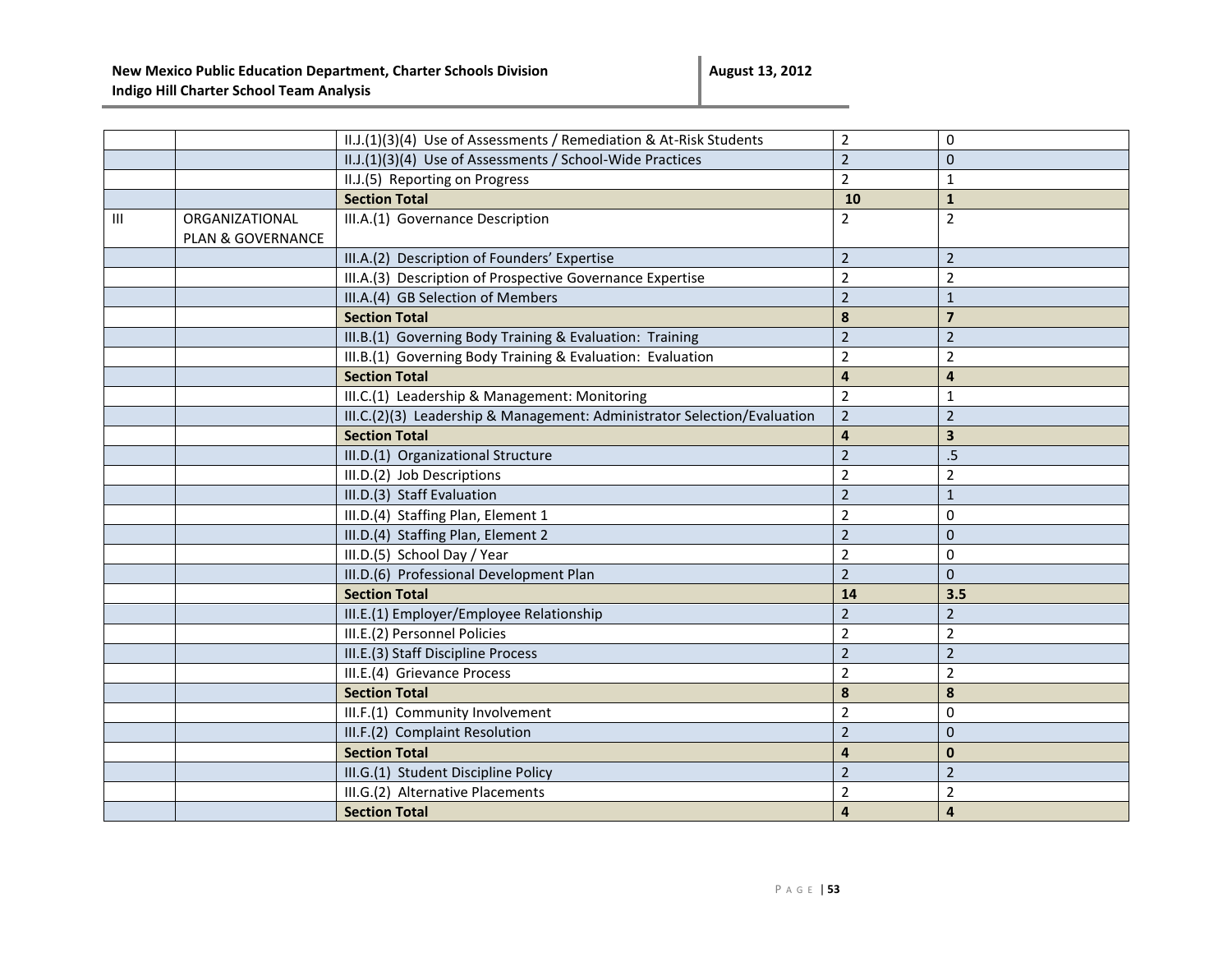|    |                            | III.H.(1) Student Recruitment                                                | $\overline{2}$          | $\overline{2}$          |
|----|----------------------------|------------------------------------------------------------------------------|-------------------------|-------------------------|
|    |                            | III.H.(2) Lottery Process                                                    | $\overline{2}$          | $\mathbf{0}$            |
|    |                            | III.H.(3) Enrollment Process, Element 1                                      | $\overline{2}$          | $\overline{2}$          |
|    |                            | III.H.(3) Enrollment Process, Element 2                                      | $\overline{2}$          | $\mathbf{0}$            |
|    |                            | <b>Section Total</b>                                                         | 8                       | $\overline{4}$          |
|    |                            | III.I.(1) Legal Compliance: Conflict of Interest                             | $\overline{2}$          | $\mathbf{1}$            |
|    |                            | III.I.(2) Legal Compliance: Transparency                                     | $\overline{2}$          | $\mathbf 1$             |
|    |                            | <b>Section Total</b>                                                         | $\overline{\mathbf{4}}$ | $\overline{2}$          |
|    |                            | III.J.(1) Evidence of Partnership: Third Party Relationships (If Applicable) | $\mathbf 0$             | $\mathbf 0$             |
|    |                            | III.J.(2) Evidence of Partnership: Proposed Agreement (If Applicable)        | $\overline{0}$          | $\mathbf{0}$            |
|    |                            | <b>Section Total</b>                                                         | $\mathbf{0}$            | $\mathbf{0}$            |
|    |                            | III.K.(1)(2)(3) Waivers, Element 1                                           | $\mathbf{0}$            | $\Omega$                |
|    |                            | III.K.(1)(2)(3) Waivers, Element 2 -- DISTRICT AUTHORIZATION ONLY)           | N/A                     |                         |
|    |                            | III.K.(1)(2)(3) Waivers, Element 3                                           | $\mathbf{0}$            | $\mathbf 0$             |
|    |                            | <b>Section Total</b>                                                         | $\mathbf 0$             | $\mathbf{0}$            |
|    |                            | III.L.(1) Transportation (If Applicable)                                     | $\overline{2}$          | $\mathbf{1}$            |
|    |                            | III.L.(1) Food Service (If Applicable)                                       | $\overline{2}$          | $\overline{2}$          |
|    |                            | <b>Section Total</b>                                                         | $\overline{\mathbf{4}}$ | $\overline{\mathbf{3}}$ |
|    |                            | III.M.(1) Projected Facility Needs                                           | $\overline{2}$          | $\overline{2}$          |
|    |                            | III.M.(2) Facility Plans                                                     | $\overline{2}$          | $\overline{2}$          |
|    |                            | III.M.(3) Projected Facility Costs                                           | $\overline{2}$          | $\overline{2}$          |
|    |                            | <b>Section Total</b>                                                         | $6\phantom{1}$          | $6\phantom{1}$          |
| IV | <b>BUSINESS PLAN</b>       | IV.A.(1) 910B5 Worksheets                                                    | $\overline{2}$          | $\mathbf{1}$            |
|    |                            | IV.A.(2) 5-Year Budget Plan                                                  | $\overline{2}$          | $\mathbf 0$             |
|    |                            | IV.A.(3) Budget Narrative                                                    | $\overline{2}$          | 1                       |
|    |                            | IV.A.(4) Strategies for Budget Control                                       | $\overline{2}$          | $\overline{2}$          |
|    |                            | IV.A.(5) Salary Schedule (Appendix)                                          | $\overline{2}$          | $\overline{2}$          |
|    |                            | <b>Section Total</b>                                                         | 10                      | $\boldsymbol{6}$        |
|    |                            | IV.B.(1)(2) Financial Policies and Internal Controls                         | $\overline{2}$          | $\overline{2}$          |
|    |                            | IV.B.(3) Financial Personnel                                                 | $\overline{2}$          | $\overline{2}$          |
|    |                            | IV.B.(4) Financial Oversight                                                 | $\overline{2}$          | $\overline{2}$          |
|    |                            | IV.B.(3) School Sustainability                                               | $\overline{2}$          | $\overline{2}$          |
|    |                            | <b>Section Total</b>                                                         | 8                       | $\pmb{8}$               |
| V  | <b>EVIDENCE OF SUPPORT</b> |                                                                              |                         |                         |
|    |                            | V.A. Outreach Activities                                                     | $\overline{2}$          | $\overline{2}$          |